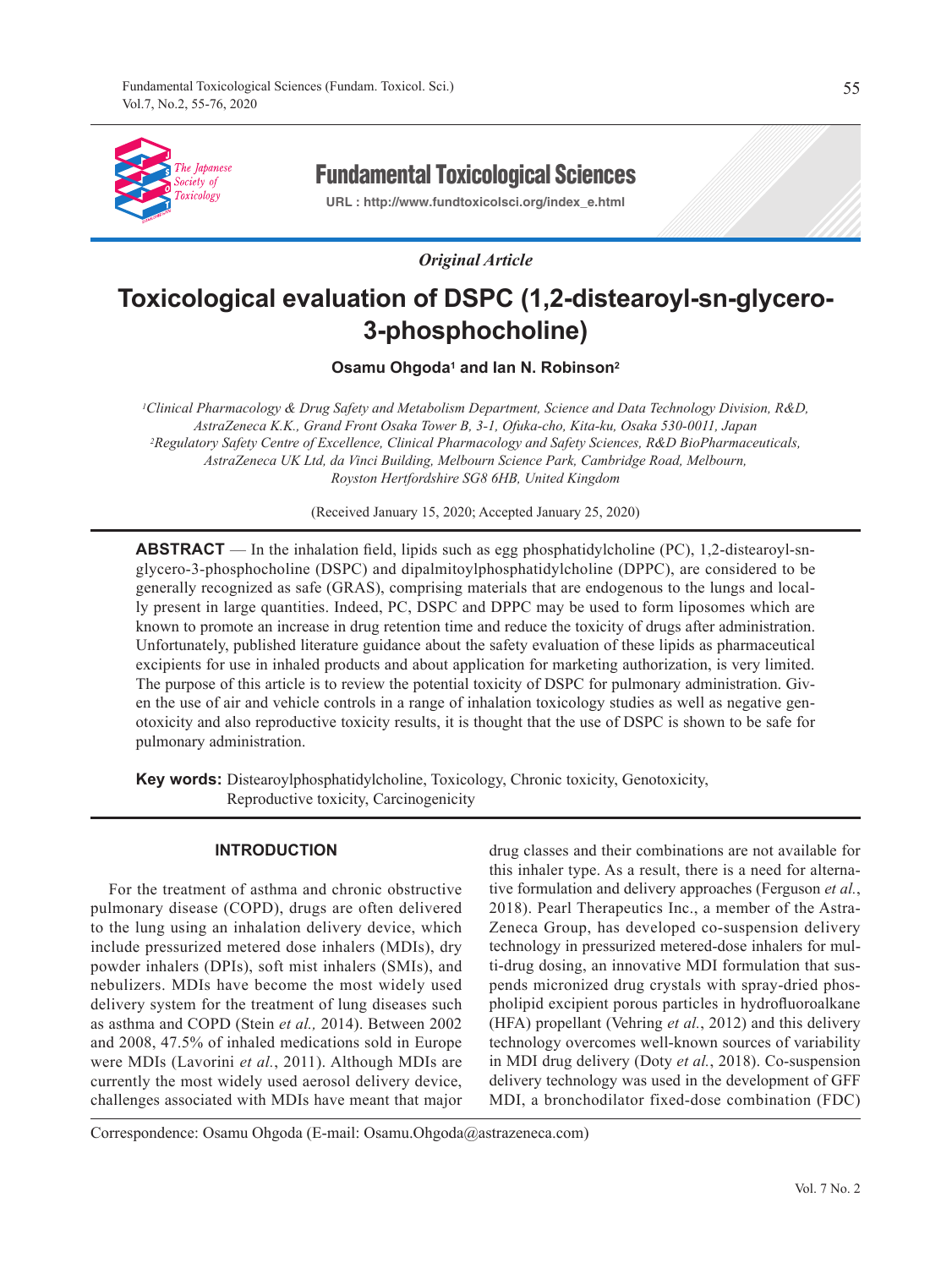of glycopyrrolate (GP), a long-acting muscarinic antagonist, at a twice-daily dose of 18 μg (equivalent to 14.4 μg of glycopyrronium), and formoterol fumarate (FF), a long-acting  $β_2$ -agonist, at a twice-daily dose of 9.6 μg (equivalent to formoterol fumarate dihydrate 10 μg). GFF MDI was approved recently by the US Food and Drug Administration, European Medicines Agency and Japan Ministry of Health, Labour and Welfare, respectively, as a long-term maintenance treatment for airflow obstruction in patients with COPD (Bevespi Aerosphere®, 2016, 2018, 2019). The dual FDC MDI containing GP and FF is prepared by simultaneously suspending the micronized drug particles with spray-dried phospholipid porous particles in HFA-134a (Doty *et al.*, 2018). The manufacturing process for phospholipid porous particle has been described before (Lechuga-Ballesteros *et al.*, 2011). Briefly, an emulsion feedstock with 1,2-distearoyl-sn-glycero-3-phosphocholine (DSPC) and anhydrous CaCl, (equivalent to a  $2:1$  DSPC/CaCl, molar ratio) was prepared. During the emulsion preparation, DSPC and  $CaCl<sub>2</sub>$  were dispersed into a vessel containing heated water and perfluorooctyl bromide (perflubron) using a high-shear mixer. The coarse emulsion was then further processed with a high-pressure homogenizer before spray-drying (Ivey and Vehring, 2010).

DSPC has no precedent of use as a pharmaceutical excipient in Japan, although it is widely used as an excipient in many drugs worldwide (Bulbake *et al.*, 2017). Support for the safe use of the porous particles excipient (comprised of DSPC and  $CaCl<sub>2</sub>$ ) is provided by the approval of TOBI®Podhaler™ in the US (TOBI Podhaler, 2013). Further, DaunoXome® (Nexstar Pharmaceuticals, USA), a liposomal formulation of daunorubicin, containing liposomes consisting of DSPC and cholesterol, was approved by the FDA in 1996 (Bulbake *et al.*, 2017). In the inhalation field, lipids such as egg PC, DSPC and DPPC, are considered to be GRAS, comprising materials that are endogenous to the lungs and locally present in large quantities (Wauthoz and Amighi, 2014). Indeed, PC, DSPC and DPPC may be used to form liposomes which are known to promote an increase in drug retention time and reduce the toxicity of drugs after administration (Pilcer and Amighi, 2010). Unfortunately, published literature guidance about the safety evaluation of these lipids as pharmaceutical excipients for use in inhaled products and about application for marketing authorization is very limited (Baldrick, 2000). A complete toxicological evaluation of excipients individually and bridging toxicology studies in animals with the new complete formulation are generally required for regulatory approval for a new pharmaceutical excipient. However, it is surprising how little

Vol. 7 No. 2

useful toxicology data is available for many well-known materials (Pilcer and Amighi, 2010), and indeed there are few reports on the toxicity evaluation of DSPC alone in the published literature. Thus in this article, the toxicological evaluation of DSPC is presented.

Pearl Therapeutics Inc., a member of the AstraZeneca Group, has conducted a range of repeated-dose inhalation toxicology studies with various formulations, including GFF MDI, GP MDI, and FF MDI, and has included vehicle and air controls in all studies. Thus, the vehicle  $(DSPC/CaCl<sub>2</sub>)$  groups were compared to untreated air controls in these studies. Also, in mice and rat carcinogenicity studies using GP MDI,  $DSPC/CaCl<sub>2</sub>$  was administered by inhalation as a vehicle control, and compared with air control. The comprehensive range of preclinical toxicological studies conducted by Pearl Therapeutics Inc. were specifically designed to satisfy the requirements of pharmaceutical product registration. All studies were performed at The American Association for Accreditation of Laboratory Animal Care (AAALAC) International accredited facilities (as Contract Research Organization), in full compliance with the U.S. Food and Drug Administration (FDA) Good Laboratory Practice (GLP) regulations and OECD Principles of Good Laboratory Practice. Routine observations were made throughout each study according to national and international guideline for testing pharmaceutical products.

#### **MATERIALS AND METHODS**

#### **Chemicals**

In the 6 months repeated-dose and the carcinogenicity MDI inhalation toxicology studies, porous particles excipient (comprised of DSPC  $(93\%)$  and CaCl,  $(7\%)$ ) was supplied as preformulated suspension (in HFA-134a) metered dose inhalers from Pearl Therapeutics Inc. (Redwood, CA, USA). In the genotoxicity studies, DSPC was supplied from Inhale Therapeutic Systems Inc. (San Carlos, CA, USA). In the reproductive toxicity studies, DSPC was supplied from Pearl Therapeutics Inc. (Morristown, NJ, USA).

#### **Inhalation 6 months repeated-dose studies**

In the 6-months repeated-dose inhalation toxicology studies with GP MDI in rats and dogs conducted by Lovelace Respiratory Research Institute (LRRI, Albuquerque, NM, USA), animals were exposed to the porous particles excipient (comprised of DSPC and  $CaCl<sub>2</sub>$ ) or air controls. Air control animals received filtered room air using a similar inhalation exposure system. The doses used in these studies were limited by the maximum feasible dose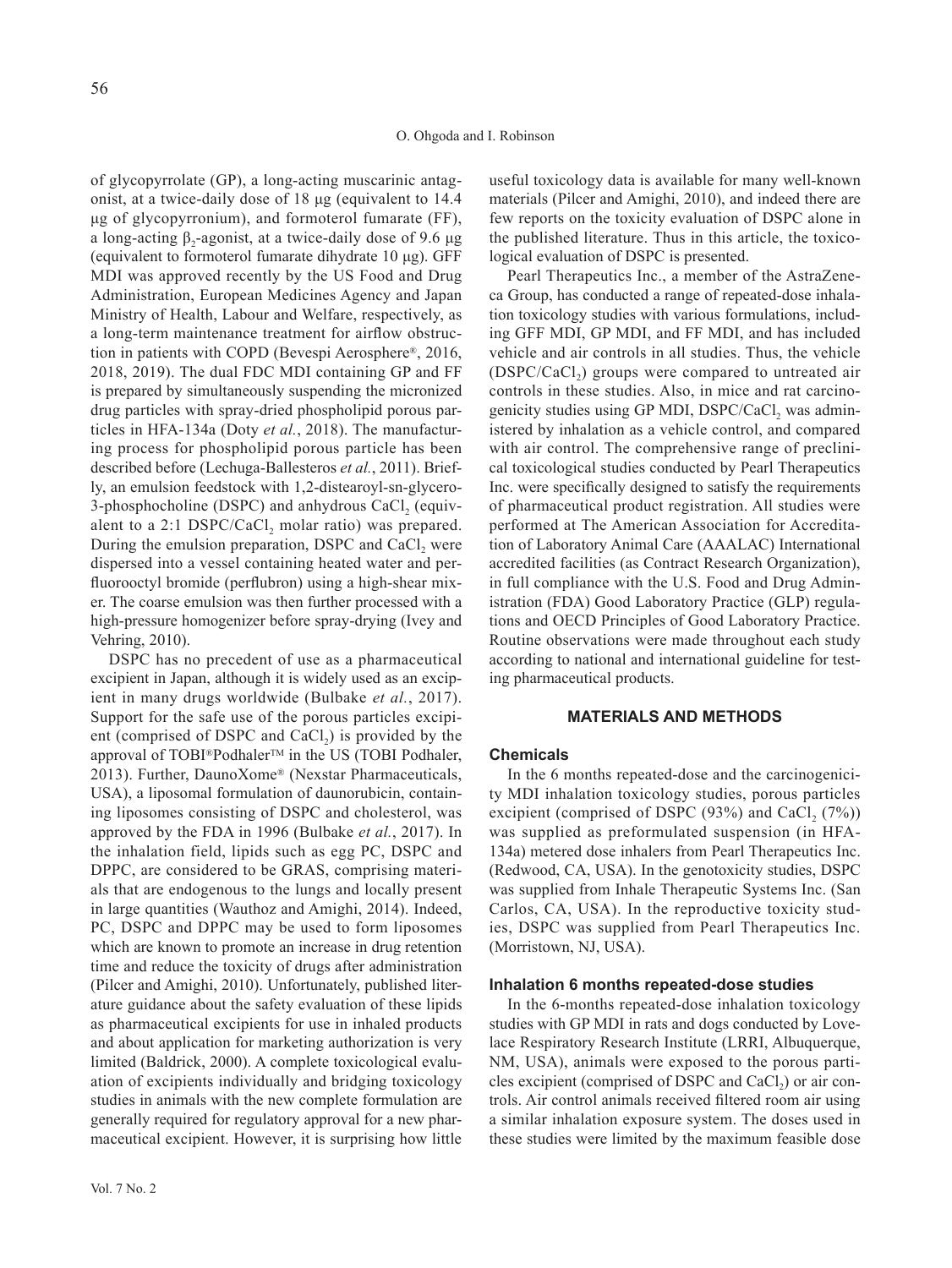from the MDI formulations, usually determined as being when the volume of propellant gas significantly reduces the oxygen availability to the animals during dosing.

#### *Rat*

Sprague Dawley Rats, 5-6 weeks of age on arrival, were purchased from Charles River Laboratories (Portage, MI, USA), individually identified by microchip, and were randomized by body weight into two individual groups (each group consisted of 30 rats (15 males and 15 females)). Animals were exposed to the porous particles (comprised of DSPC and CaCl<sub>2</sub>) or filtered air, 120 min per day/seven days/week for 6 months (181 days) using a flow-past, nose-only rodent inhalation exposure system (LRRI). The target aerosol concentration of porous particles was  $0.17 \pm 0.08$  mg/L (estimated average total inhalation dose:12 mg/kg/day). The air control group received filtered air only. The porous particles were determined to be maximum stable achievable concentrations. The overall mean total mass aerosol concentration  $\pm$  standard deviation achieved on the study was  $0.00 \pm 0.00$  and  $0.17$  $\pm$  0.04 mg/L for the air and the porous particles groups. Average particle size of the porous particles MDI aerosol delivered to the animals, expressed as mass median aerodynamic diameters (MMAD) was 4.45 μm, with a geometric standard deviation (GSD) of 1.59.

Study endpoints included clinical observations, body weights, clinical pathology, ophthalmology, organ weights, gross pathology and histopathology.

Daily detailed clinical observation of all animals were performed and recorded during the twice daily cage-side observation. Body weights were measured weekly and at necropsy. Ophthalmic examination was administered 1% tropicamide ophthalmic drops (Falcon Pharmaceuticals, Ltd. Fort Worth, TX, USA) and evaluated with a hand-held slit lamp (Kowa SL-15, Kowa Optimed, Inc., Torrance, CA, USA) and indirect ophthalmoscopy utilizing a Keeler Indirect Ophthalmoscopy Headset (Keeler Ltd., Windsor, UK) and Volk 40 Diopter lens (Volk Optical Inc., Mentor, OH, USA).

All animals had terminal blood collected in  $K_3EDTA$ and serum tubes for hematology and clinical chemistry indices. For hematology, whole blood  $(\leq 2 \text{ mL})$  was collected into  $K_3EDTA$  vacutainers and evaluated using an automated hematology analyzer (ADVIATM120 Hematology System, Siemens, Tarrytown, NY, USA) for standard hematology parameters. For serum chemistry, whole blood  $(\leq 4$  mL) was collected into serum tubes and evaluated using an automated chemistry analyzer (Hitachi Modular Analytics Clinical Chemistry System, Roche Diagnostics, Indianapolis, IN, USA) for standard serum chemistry parameters.

At termination, all animals were euthanized with an overdose of Euthasol® (Virbac AH Inc., Fort Worth, TX, USA) and weighed. Body surface, orifices, cranial, thoracic puncture cavities were examined for abnormalities and lesions. Blood was collected via cardiac puncture and placed into 2- and 4-mL  $K_3EDTA$  vacutainers and serum tubes. Tissues were examined, collected, weighed, and/or fixed. The tissues collected for histological analysis were fixed in 10% neutral buffered formalin or Bouin's. Fixed tissues were trimmed for placement into tissue cassettes and submitted to histology. Tissue were processed routinely, paraffin embedded, sectioned at 4 μm, and stained with hematoxylin and eosin for microscopic examination.

Statistical calculations were performed using the SAS® software system 9.1 (Cary, NC, USA). Two-way analysis of variance (ANOVA) was used to assess body weights for different treatment and days. Generalized estimating equations (GEE) were used to correct the correction of repeated measurements for the same rat. Dunnett's multiple comparisons were performed to assess different between the air control and the porous particle group. One-way ANOVA was used to assess the effects at each different endpoint (hematology, serum chemistry and organ weight).

#### *Dog*

Beagle Dogs, 5-7 months of age on arrival, were purchased from Covance Laboratories (Cumberland, VA, USA), identified by ear tattoo, and were randomized by body weight into two individual groups (each group consisted of 8 dogs (4 males and 4 females). Animals were exposed to the porous particles (comprised of DSPC and CaCl<sub>2</sub>) or filtered air, 30 min per day/seven days/week for 6 months (180 days) using a face mask dog inhalation exposure system (LRRI). The target aerosol concentration was  $0.09 \pm 0.02$  mg/L (estimated average total inhalation dose:0.9 mg/kg/day). The air control group received filtered air only. The porous particles were determined to be maximum stable achievable concentrations. The overall mean total mass aerosol concentration  $\pm$  standard deviation achieved on the study was  $0.00 \pm 0.00$  and  $0.08 \pm 0.00$ 0.05 mg/L for the air and the porous particles groups. Average particle size of the porous particles MDI aerosol delivered to the animals, expressed as mass median aerodynamic diameter (MMAD) was 4.23 μm, with a geometric standard deviation (GSD) of 1.77.

Study endpoints included clinical observations, body weights, clinical pathology, ophthalmology, electrocardiography, organ weights, urinalysis and histopathology.

Clinical observation, body weights, ophthalmic exami-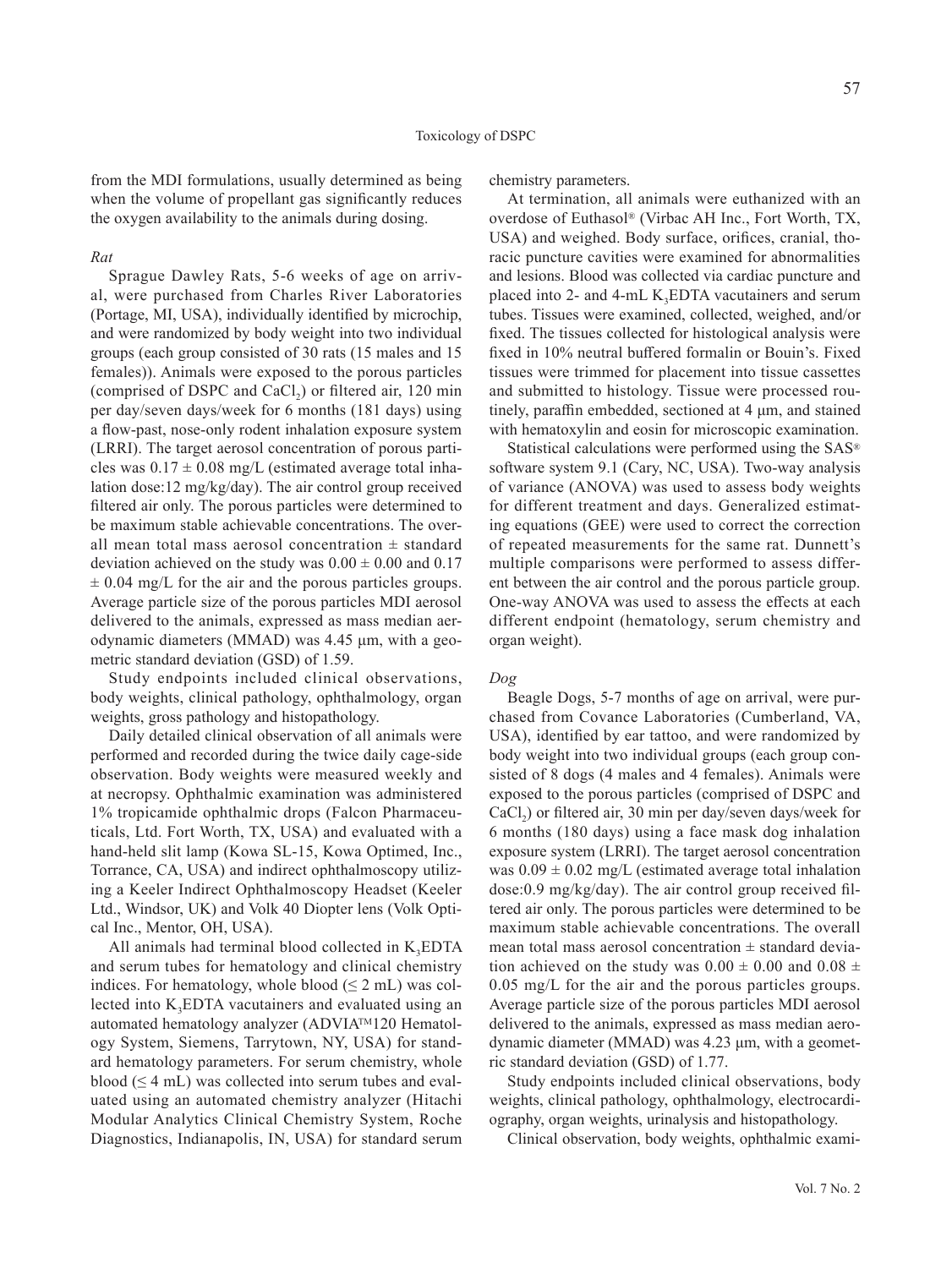nation, and hematology and clinical chemistry used same methods as described for the rat 6 months repeated-dose study.

Electrocardiograms (ECG) were collected after the first exposure (Day 1) and after the last exposure (Day 180). ECG tracings of leads I, II, III, AVR, AVL and AVF were qualitatively evaluated for rhythm, morphologic, or apparent functional changes. Heart rate (PR interval) was calculated from the number of ECG complexes in a 5 sec period at the same time point for each ECG time point.

At termination, all animals were tranquilized with acepromazine (0.1 mL/animal) and torbugesic (0.33 mg/kg), administered 1 mL/9 kg of 1:1 mixture of ketamine (100 mg/mL) and diazepam (5 mg/mL), and euthanized with an overdose of Euthasol®. Body surfaces, orifices, cranial, thoracic, and abdominal cavities were examined for abnormalities and lesions. Tissue were examined, collected, weighted, and/or fixed. The method of histopathology examination used was the same described for the rat 6 months repeated-dose study.

Statistical analyses methods were same as described for the rat 6 months repeated-dose study.

#### **Genotoxicity studies**

All genotoxicity studies used DSPC only, and were conducted at SITEK Research Laboratories (Rockville, MD, USA: Facility no longer in business).

#### *Salmonella typhimurium/Escherichia coli plate incorporation mutation assay*

The experimental procedures used to perform this study were essentially those of Ames *et al.* (1975), Maron and Ames (1983), Green and Muriel (1977), and Venitt and Parry (1984). The *Salmonella typhimurium* strains TA98, TA100, TA1535 and TA1537 were originally obtained from Dr. Bruce N. Ames, University of California, Berkeley. The *Escherichia coli* strain WP2 *uvrA* was obtained from Ms. Judy Mayo of Pharmacia and Upjohn Co. (Kalamazoo, MI, USA). DSPC dissolved in ethanol, was tested at 313, 625, 1250, 2500, and 5000 μg/ plate with and without metabolic activation system consisting of Aroclor-induced rat liver S-9 in 0.15M KCl plus cofactors (S-9 mix). The S-9 was made by SITEK. The doses were selected based on the results of the range finding test (Data was not shown). Treatment was performed by adding either 500 μL of deionized, distilled water or 500 μL of rat S-9 cofactor mix to tubes containing 2.0 mL of top agar supplemented with 1x histidinebiotin or 1x tryptophan solution. Immediately thereafter, 100 μL of strains TA98, TA100, TA1535, TA1537, or

WP2 *uvr*A were added, followed by 50 μL of the appropriate DSPC or solvent. Each tube was vortexed, and the contents were evenly distributed over a Vogel-Bonner bottom agar plate. The test article concentrations of 1250, 2500, and 5000 μg/plate formed precipitate in the treatment tubes. Each plate was placed on a level surface until the top agar solidified. The plates then were inverted and incubated at  $37 \pm 1$ °C for approximately 67 hr. After the incubation period was completed, the plates, starting with the highest test article concentration, were observed for the presence of precipitate. Plates having no interfering precipitate were counted using an automatic colony counter (Model 880, Artek Systems, Farmingdale, NY, USA). Plates with precipitate that interfered with automatic counting were counted by hand. Three counts were taken by rotating the plate on the counter stage and median count was entered into a validated, Lotus 123 (version 3.4) spreadsheet program.

#### *Chromosomes aberrations in cultured Chinese Hamster Ovary (CHO) cells with and without activation*

The clone CHO-W-B1 of the CHO cell line, used in this study, was obtained by SITEK through the Environmental Health Research and Testing Laboratories (Lexington, KY, USA). The modified McCoy's 5A medium used in this study was obtained in liquid form. The metabolic activation mixture consisted of phenobarbital/ β-naphthoflavone-induced rat liver homogenate (S-9) and cofactor pool. Two replicate cultures, seeded with 500,000 cells each approximately 20-24 hr earlier, were treated at each concentration level in the non-activated and activated systems. The cells were treated at concentration of 300, 400, 500, and 1000 μg/mL of DSPC based on range finding test (Data was not shown) in both the non-activated and activated systems. Mitomycin-C (MMC) was used as the positive control at 0.4 and 0.8 μg/mL in the non-activated system, and Cyclophosphamide (CP) was used at 7.5 and 12.5 μg/mL in the activated system. Solvent controls were included in each system. One hundred metaphases were scored for chromosome aberrations from each of the two duplicate flasks, thus providing 200 metaphases per concentration level. The data for the percentage of cells with aberrations for each concentration were compared to the solvent control values using the Chi-square test. A validated statistical package (Epistat) was used to calculate the *p* values for the Chi-square test. Results were considered significant if  $p \leq 0.05$ .

#### *Micronucleated polychromatic erythrocytes in mouse bone marrow cells*

DSPC was tested for its potential to induce micronu-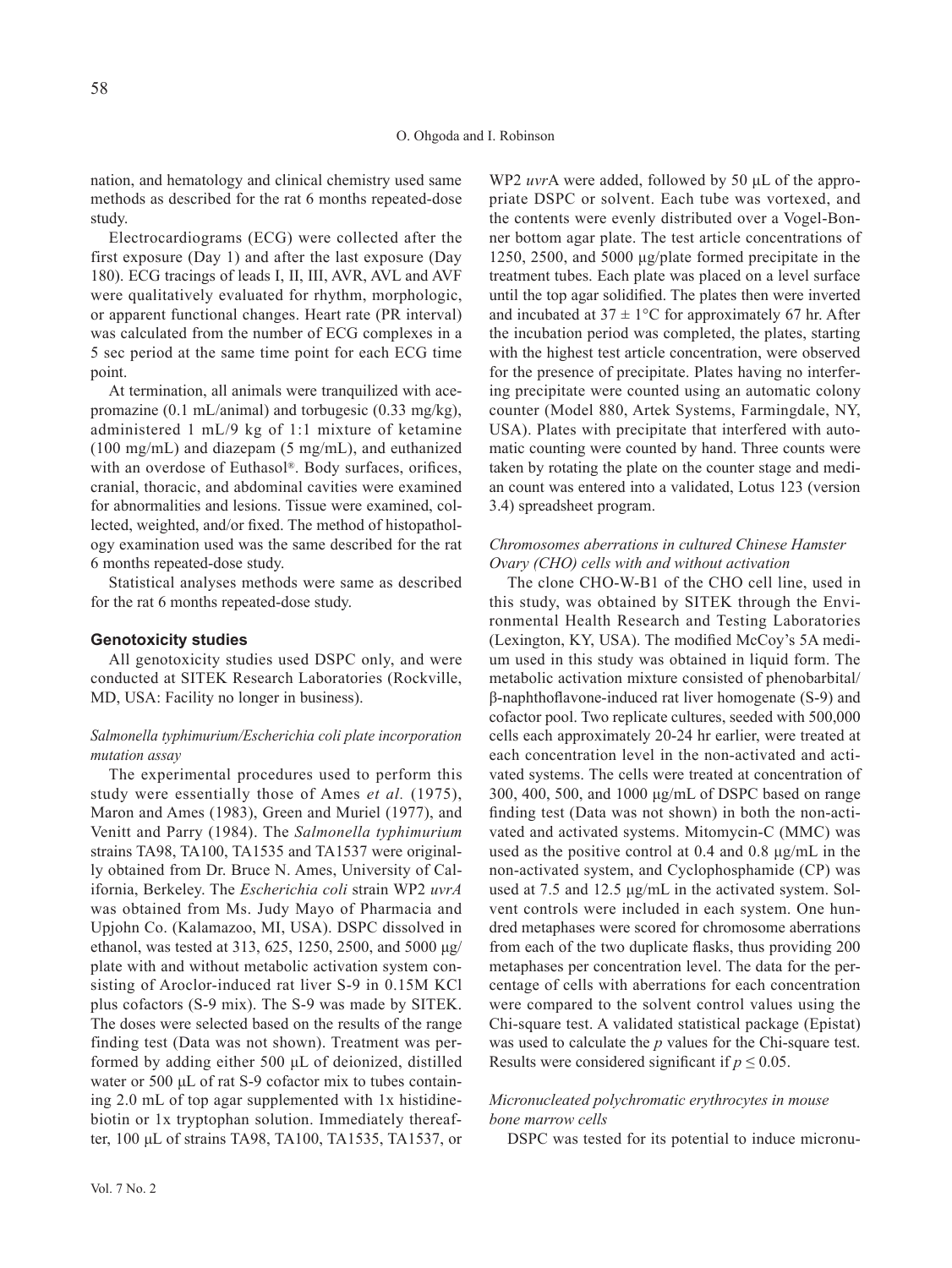cleated polychromatic erythrocytes (MPCE) in the bone marrow cells of CD-1 mice. Approximately 42-day-old, male and female, CD-1 mice were purchased from Harlan Sprague Dawley, Inc (Indianapolis, IN, USA). DSPC was suspended in dimethyl sulfoxide (DMSO), which was also used as the vehicle control. The test article and vehicle control were administered by intraperitoneal injection. The dose volume was 4.0 mL/kg for the test article and vehicle control. Based on the results from the range finding test (data was not shown), the micronucleus assay was performed at doses of 6.25, 12.5 and 25 mg/kg for both the males and females. A total of 90 mice (45 males, 45 females) were used for the standard micronucleus assay and an additional 9 male mice were used for blood sampling. The test article and vehicle control were administered as a single dose. The positive control group received a single, oral gavage dose of cyclophosphamide (CP) at 80 mg/kg. Animals were sacrificed approximately 24 or 48 hr after dose administration. Positive controls were included in the 24-hr harvest only. After the animal was sacrificed, the femurs were exposed by cutting into the skin and muscle of the thighs. The bone marrow from the femurs was flushed into a culture tube, containing 1.0 mL of fetal bovine serum, using a 1 mL syringe fitted with a 25-gause, needle. The tubes were centrifuged, the supernatant was removed, a small drop of cell suspension was placed on a microscope slide and spread along the length of the slide. The slides were allowed to air dry, then fixed in methanol for 15 min and allowed to air dry again. The slide were stained in Wright-Giemsa stain for 3-4 min, then rinsed in distilled water. The slides were scored "blind" in order to avoid bias on the part of the scores. First, the number of polychromatic erythrocytes (PCE) and normochromatic erythrocytes (NCE) among 200 erythrocytes (PCE+NCE) per animal was determined. The number of micronucleated polychromatic erythrocytes (MPCE) then was determined for 2000 PCE per animals. In addition to the standard micronucleus assay, three male mice for each dose level were dosed for blood sampling. The dosing procedure was the same as for the standard micronucleus assay. The blood was collected 4 hr after the dose administration. The frequency of MPCE in each dose group was compared to that in the respective vehicle control group using a one-tailed Student's t-test (Lovell *et al.*, 1989).

#### **Inhalation carcinogenicity studies in mice and rats**

Carcinogenicity studies with GP MDI in mice and rats were conducted by LRRI.

Animals were exposed to the porous particles excipient (comprised of DSPC and  $CaCl<sub>2</sub>$ ) or air controls. Air control animals received filtered room air using a similar inhalation exposure system. The doses used in these studies were limited by the maximum feasible dose from the MDI formulations, usually determined as being when the volume of propellant gas significantly reduces the oxygen availability to the animals during dosing.

#### *Mouse*

B6C3F1 Mice, 9 weeks of age on arrival, were purchased from Charles River Laboratories (Portage, MI, USA), identified by microchip, and were randomized by body weight into two individual groups (each group consisted of 120 mice (60 males and 60 females)). Animals were exposed to the porous particles (comprised of DSPC and  $CaCl<sub>2</sub>$ ) or filtered air 120 min per day/seven days/ week for up to  $104 \pm 1$ ) weeks using a flow-past, noseonly rodent inhalation exposure system (LRRI). The target aerosol concentration was  $0.17 \pm 0.08$  mg/L (estimated average total inhalation dose: 20 mg/kg/day). The air control group received filtered air only. The porous particles were determined to be maximum stable achievable concentrations. The overall mean total mass aerosol concentration  $\pm$  standard deviation achieved on the study was  $0.00 \pm 0.00$  and  $0.17 \pm 0.03$  mg/L for the air and the porous particles groups. Average particle size of the porous particles MDI aerosols delivered to the animals, expressed as MMAD, was 4.36 μm, with a GSD of 1.53.

Study endpoints included clinical observations, body weights, ophthalmology, gross pathology, organ weights, and histopathology.

Daily detailed clinical observation of all animals was the same as described for the rat 6-months repeated-dose study.

At scheduled necropsy, early termination, or in cases of morbidity, animals were euthanized by intraperitoneal injection of an overdose of Euthasol®. Blood was collected first, then the organs collected, weighed, and preserved for histopathology. Detailed gross necropsies were performed on all animals and consisted of a complete external and internal examination including body orifices (ears, nostrils, mouth, anus, etc.) and cranial, thoracic, and abdominal organs and tissues. Representative samples of tissues were harvested and fixed in 10% neutral buffered formalin or Bouin's. Tissue were processed routinely, paraffin embedded, sectioned and stained with hematoxylin and eosin for microscopic examination.

Data were analyzed as described for the rat 6 months repeated-dose study. The incidence of tumors was analyzed by Peto's mortality-prevalence method (Peto *et al.,* 1980) without continuity correction, incorporating the context (incidental or fatal) in which tumors were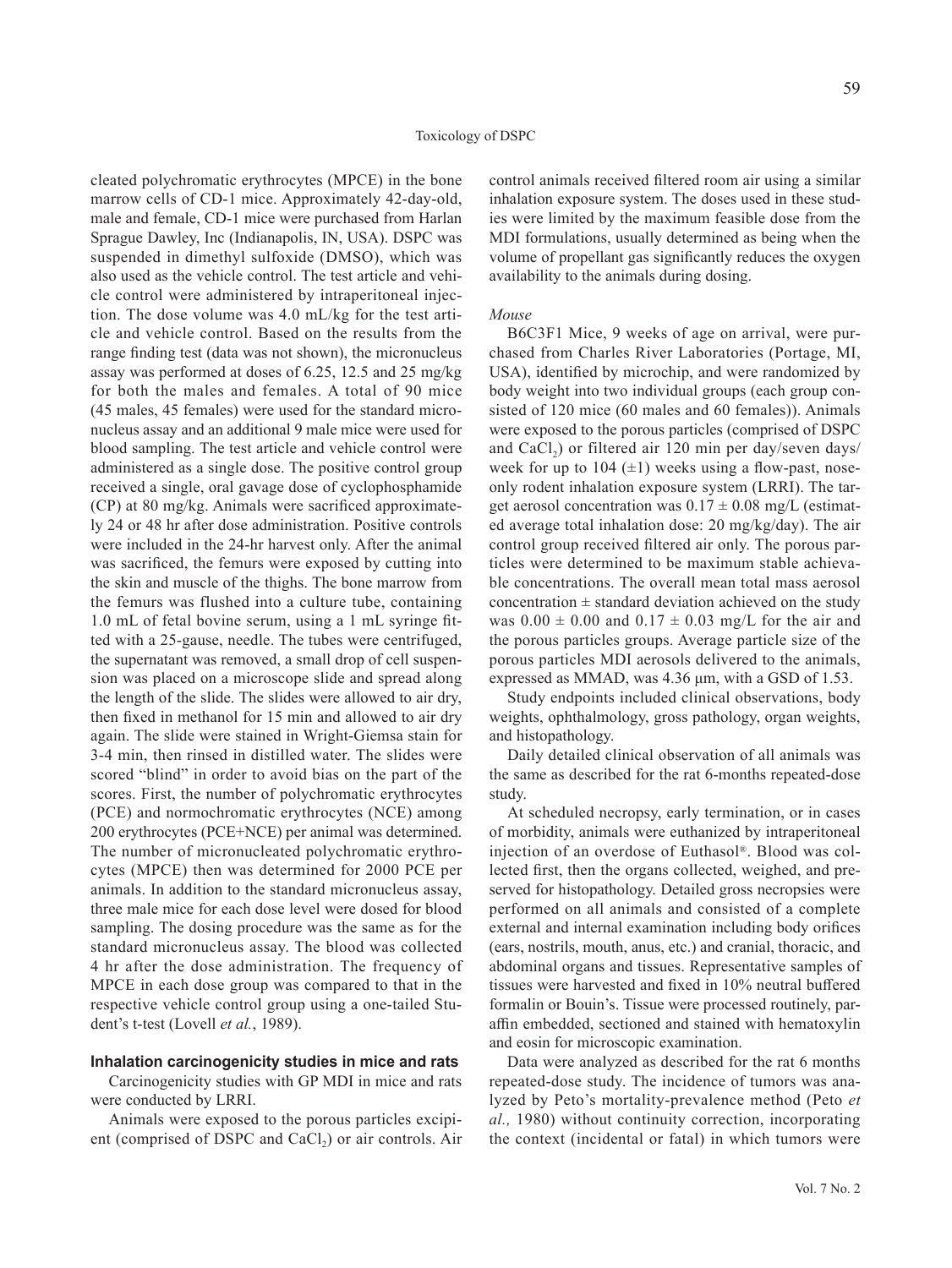observed. For all organs, the incidence of each tumor type was analyzed with a 2-sided comparison of the porous particle group versus the Air control group.

#### *Rats*

Sprague Dawley (CD) rats, 5-6 weeks of age on arrival, were purchased from Charles River Laboratories (Portage, MI, USA), identified by microchip, and were randomized by body weight into two individual groups (each group consisted of 140 rats (70 males and 70 females)). Animals were exposed to the porous particles (comprised of DSPC and CaCl<sub>2</sub>) or filtered air  $120 \text{ min}$ per day/seven days/week for up to 82 weeks using a flow-past, nose-only rodent inhalation exposure system (LRRI). The target aerosol concentration was  $0.15 \pm 0.08$ mg/L (estimated average total inhalation dose:10 mg/kg/ day). The air control group received filtered air only. The porous particles were determined to be maximum stable achievable concentrations. The overall mean total mass aerosol concentration  $\pm$  standard deviation achieved on the study was  $0.00 \pm 0.00$  and  $0.17 \pm 0.08$  mg/L for the air and the porous particles groups. Average particle size of the porous particles MDI aerosols delivered to the animals, expressed as MMAD, was 4.20 μm, with a GSD of 1.68.

Study endpoints included clinical observations, body weights, ophthalmology, gross pathology, organ weights, and histopathology.

Daily detailed clinical observation of all animals were the same as described for the rat 6 months repeated-dose study. The post-necropsy method and statistical treatments were the same as described for the mouse carcinogenicity study.

#### **Reproductive toxicity studies**

All reproductive and developmental toxicity studies used DSPC only and were conducted at Experimur (Chicago, IL, USA).

#### *Fertility and early embryonic development in rats*

DSPC was administered parenterally by intraperitoneal injection in a vehicle of corn oil at dose levels 0 (vehicle control), 1, 25, and 50 mg/kg/day to male and female Sprague-Dawley rats (from Charles River, males received at 6-7 weeks of age and females were 5-6 weeks of age) approximately 8 weeks old at treatment initiation. Each group consisted of 25 Core rats/sex plus 3 Toxicokinetic (TK) rats/sex. Rats were dosed with a volume of 1 mL/kg daily, males were dosed for 4 weeks prior to and during mating and until their scheduled necropsy, while females were dosed for at least 2 weeks prior mating, during mating and through Gestation Day 6 (*i.e.,* implantation). Blood samples for TK were collected from TK rats/ sex/time-point prior to and 0.5, 1, 2 and 4 hr following the first and last doses prior to mating (for males this corresponded to study Days 1 and  $28 \pm 2$ , while for females it corresponded to study Day 1 and 14  $(\pm 1$  day) of the premating period). Dams underwent cesarean sections on Gestation Day 13 after receiving a minimum of 28 daily doses, while males received at least 45 daily doses and were then sacrificed after mating. Rats were mated 1:1 within group. Toxicology parameters evaluated included body weights, food consumption, clinical observations, mating performance, estrus cyclicity, reproductive performance, sperm analyses, organ weights and gross pathology. The 50 mg/kg/day dose was considered the maximum feasible and was based on a range-finding study (Data was not shown). The highest dose administered was intended to provide systemic exposure with little to no accumulation of DSPC in the peritoneal cavity.

Moribundity/Mortality Observation: During the quarantine period, animals were observed at least once daily for moribundity and mortality. During the study, all animals were observed twice daily (*i.e.,* cage-side observations) on weekdays and at least once daily on weekends and holidays for mortality or evidence of moribundity, and any abnormal clinical signs were recorded. Each animal was evaluated during dosing for general appearance as well as overt signs of toxicity, any abnormal clinical signs were noted.

Clinical Observations: A detailed clinical examination was performed on all animals during the quarantine period (pretest), and in conjunction with body weights during the study.

Body Weights: Rats were weighted during quarantine (pretest) and their weights used for randomization. Following randomization, rats were weighted weekly until cohabitation (mating), but were not weighted during the mating period. Males were weighed once prior to their scheduled sacrifice. Dams (*i.e.,* impregnated females) were weighed on Gestation Days 0, 3, 6, 9, 12, and prior to scheduled necropsy (*i.e.,* Day 13).

Food Consumption: Food consumption measurement corresponded with body weight collection and was measured for each rat weekly prior to mating and for dams on day 0, 3, 6, 9 and 12 of gestation.

Vaginal Smears: Collection of smears from the first 10 females/group began approximately two weeks prior to mating to ensure and evaluate cyclicity; collection of smears from all 25 females/group began 2 days prior to initiation of mating. Smears were also collected during the cohabitation period until the presence of sperm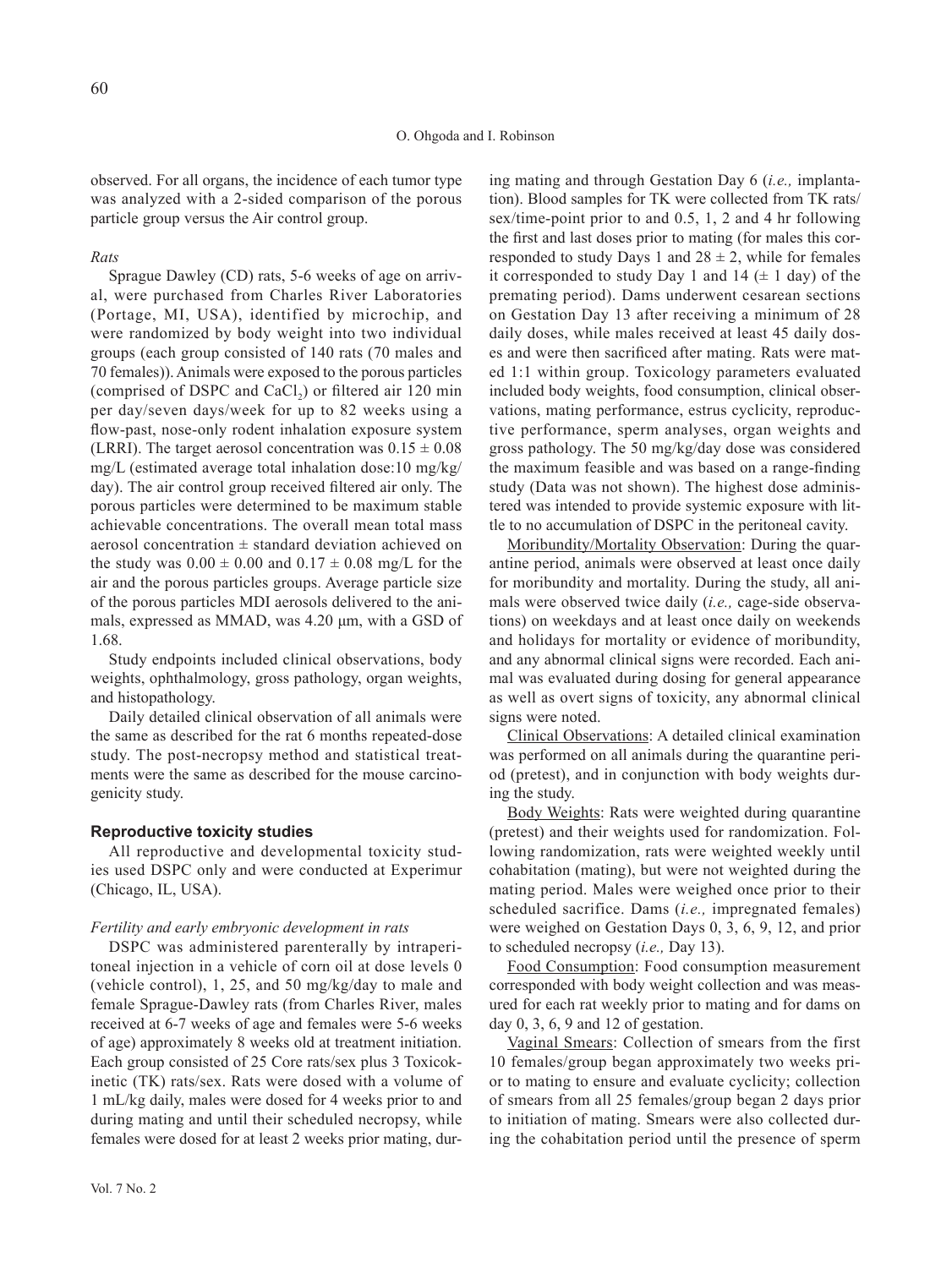or sperm-plug during the cohabitation period indicated a positive mating and that day was designated as Gestation Day 0.

Mating: Rats were mated 1:1 (one male to one female) within group for a maximum of 2 weeks. Successful mating was determined by detecting the presence of sperm in the vaginal smear. Cohabitation ceased immediately after mating was observed.

Toxicokinetics: Blood specimens were collected from the sublingual vein into tubes containing  $K_2EDTA$  as anticoagulant from 3 rats/sex/group at 0, 0.5, 1, 2, and 4 hr. Rats were bled prior to dosing and at the aforementioned times on the first and last days of treatment prior to mating; for males this would correspond to study day 1 and  $28$  ( $\pm$  1 day), while for females this would correspond to study day 1 and day 14 ( $\pm$  1 day). Approximately 0.5 mL of whole blood/animal were collected at each time-point.

Preserved Tissues: Reproductive organ were fixed in 10% neutral-buffered formalin, except for testes and epididymides with were fixed in Davidson's solution. Tissue collected at necropsy were retained for possible future histopathological evaluation.

Histopathology: Based on the lack of adverse effects on reproductive outcome, the tissue were not evaluated but were stored for possible future evaluation.

Statistics: Body weight, and food consumption data were collected using an on-line data acquisition system (LabPractica). Reproductive (vaginal cytology) and postmortem (organ weight, sperm evaluations, corpora lutea and implantation counts) data were collected and manually entered into Excel® spreadsheets, and, means and standard deviations were calculated for all parameters using the same software. Data were analyzed for homogeneity of variance using Levene's test. When the variances were homogeneous ( $p > 0.001$ ), the data were further analyzed by one-way analysis of variance (ANOVA). When a significant F value was observed ( $p \le 0.05$ ), each treatment groups was compared to the vehicle control group using Dunnett's two-tailed t-test. Statistical significance for the Dunnett's test was declared at  $p \leq 0.05$ . When Levene's test was significant ( $p \le 0.001$ ), the data were log-transformed and the analyses were performed on the transformed data. When log-transformed data were not homogeneous ( $p \leq 0.001$ ), then the Kruskal Wallis test was performed, followed by Mann-Whitney U test. The incidence of abnormal sperm (detached or misshapen heads) was also analyzed using Chi-Square. Minimal statistical significance was  $p \le 0.05$  in all cases. All non-descriptive statistical analyses were performed with Systat® 10 software (Systat Software Inc., San Jose, CA, USA).

## *Embryo-fetal development in rats and rabbits*

*Rats*

DSPC was administered parenterally by intraperitoneal injection in a vehicle of corn oil at dose levels of 0 (vehicle control), 1, 25, and 50 mg/kg/day to 23 time-mated Sprague-Dawley female rats/group. The rats were purchased from Charles River Laboratories, Inc. (Wilmington, MA, USA), were at least 8 weeks old. Rats arrived at the testing facility on or before Gestation Day 5. Doses were administered once daily at a constant volume of 1 mL/kg during the period of major organogenesis (Gestation Days 6 through 17) and covered implantation until closure of the hard palate. The objective of this study were to determine the potential developmental toxicity and TK profile of DSPC following parenteral administration. As such, maternal body weight, body weight gain and food consumption were measured throughout the gestation period. Dams were euthanized on the 21st day of gestation and subjected to a cesarean section and gross necropsy. The uteri were weighed, opened and inspected for implantation sites; fetuses were harvested, weighed, given a gross external examination. Onehalf of the fetuses in each litter were subjected to visceral examinations, while control and high dose fetuses were subjected to skeletal and/or cephalic examinations. The 50 mg/kg/day dose was considered the maximum feasible and was based on a range-finding study (Data was not shown). The highest dose administered was intended to provide systemic exposure with little to no accumulation of DSPC in the peritoneal cavity.

Moribundity/Mortality and Clinical Observation: Methods are the same as described for the Fertility and early embryonic development study in rats.

Study Termination: Core dams were euthanized by CO<sub>2</sub> asphyxiation on their respective Gestation Day 21; TK dams were euthanized after last scheduled blood collection.

Body Weight: Each dam was weighted at receipt for randomization and on Gestation Days 6, 9, 12, 15, 18, and 21.

Food Consumption: Food consumption measurement corresponded with body weight collection and was measured for each dam over Gestation Days 6-9, 9-12, 12-15, 15-18, and 18-21.

Tokicokinetics (TK): Blood specimens were collected from the sublingual vein into tubes containing  $K_2EDTA$ as anticoagulant. Samples were collected prior to treatment initiation pre-dose and 0.5, 1, 2, and 4 hr post-dose on Gestation Day 6 and 17 ( $\pm$  2 days). Rats were bled from the sublingual vein prior to dosing and at the aforementioned times on Gestation Days 6 and 17 ( $\pm$  2 days).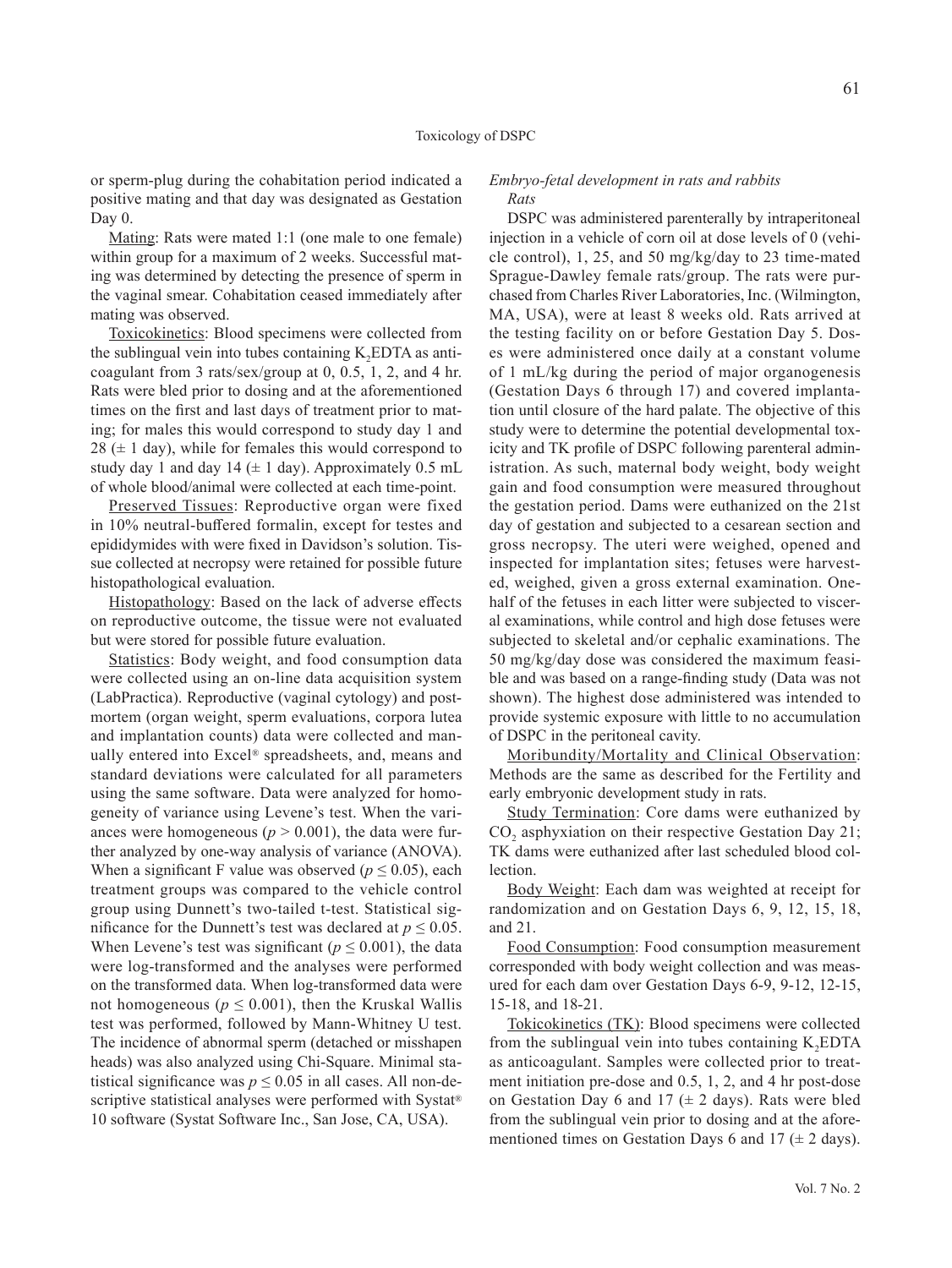Approximately 0.5 mL of whole blood/animal was collected at any one time.

Tissue Collection: Fetuses were removed from the dam by cesarean section on Gestation Day 21 (sperm-positive day/plug day is Gestation Day 0). Tissues and suspect lesions were dissected, if present, sliced into appropriatesized sections, and fixed in 10% neutral buffered formalin.

Gross External Evaluation and Cesarean sections: The uterus was weighed with the ovaries. After weighing, the corpora lutea were counted and recorded for the left and right ovaries. Uterine weights collected from animals that died, aborted or delivered prematurely were excluded from calculations of the means and standard deviations. Fetuses were removed, counted and identified in a systematic fashion and were given a gross external morphological examination.

Visceral Examinations: Visceral examinations were performed on designated fetuses using a modified Staples' technique. The internal sex of the fetus was determined and recorded during the visceral examination.

Cephalic Examinations: Decapitated fetal heads were fixed in Bouin's solution for a minimum of one week and then transferred to 70% ethanol at least 24 hr prior to examination using a modified Wilson's Razor Blade Technique. Heads were examined from all control and high dose fetuses; examination of lower dose groups was not warranted since no adverse findings were observed in the high dose group.

Skeletal Examinations: Designated fetuses were processed for skeletal examination. Fetuses were fixed in ethyl alcohol, single-stained with Alizarin Red-S/potassium hydroxide solution and cleared. Fetal skeletons from the vehicle control and high dose groups were examined; examination of the lower dose groups, was not warranted since no adverse findings were observed in the high dose group.

Statistical Methods: Maternal body weight and food consumption data were collected using an on-line acquisition system (LabPractica). Litter data were manually collected, transferred to Excell® spreadsheets, and means and standard deviations were calculated for all parameters using Sytat® 10 software. Dam body weights, and food consumption were analyzed for homogeneity of variance using Levene's test. When the variances were homogeneous ( $p > 0.001$ ), the data were further analyzed by oneway analysis of variance (ANOVA). All post-hoc comparisons were performed using Dunnett's test (two-tailed). A minimum statistical significance level of  $p \le 0.05$  was used in all cases.

#### *Rabbits*

DSPC was administered by intraperitoneal injection in a vehicle of corn oil at dose levels of 0 (vehicle control), 1, 25, and 50 mg/kg/day to 23 time-mated New Zealand White female rabbits/group (Covance Laboratories). The animals were approximately 4-6 months old and weighed approximately 3-4 kg at the time of receipt. Rabbits arrived at the testing facility before Gestation Day 5. Doses were administered once daily at a constant volume of 1 mL/kg during the period of major organogenesis (Gestation Days 6 through 18) and covered implantation until closure of the hard palate. In addition, each treated group had 3 additional satellite does designated for TK evaluations (TK does were dosed over Gestation Day 7-17 and blood samples were collected prior to and at designated times after the 1st and last dose). As such, maternal body weight, body weight gain and food consumption were measured throughout the gestation period. Dams were euthanized on the 29th day of gestation and subjected to a cesarean section and gross necropsy. The uteri were weighed, opened and inspected for implantation sites. In addition, all fetuses were subjected to a visceral examination and processed for skeletal evaluation (vehicle control and high dose groups were examined), while approximately one-third of the fetuses from each litter were designated for cephalic examination (vehicle control and high dose groups were examined). The 50 mg/kg/day dose was considered the maximum feasible and was based on a range-finding study (Data was not shown). The highest dose administered was intended to provide systemic exposure with little to no accumulation of DSPC in the peritoneal cavity.

Moribundity/Mortality and Clinical Observation: The method is the same as described for the fertility and early embryonic development study in rats.

Study Termination: Core dams were euthanized by anesthetic overdose on Gestation Day 29; TK does were euthanized after their last scheduled blood collection.

Body Weight: Each dam was weighted by the supplier on Gestation Day 0 (day mating was observed), at receipt and days 6, 7, 9, 12, 15, 18, 21, 24, 27, and 29 by the test facility.

Food Consumption: Food consumption measurement corresponded with body weight collection and was measured for each rabbit over Gestation Days 4-6 (pre-treatment), 6-7, 7-9, 9-12, 12-15, 15-18, 18-21, 21-24, 24-27, and 27-29.

Toxicokinetics: Blood specimens were collected from the central ear artery into tubes containing  $K_2EDTA$  as anticoagulant. Samples were collected prior to treatment initiation (for pre-dose; this sample was collected on Ges-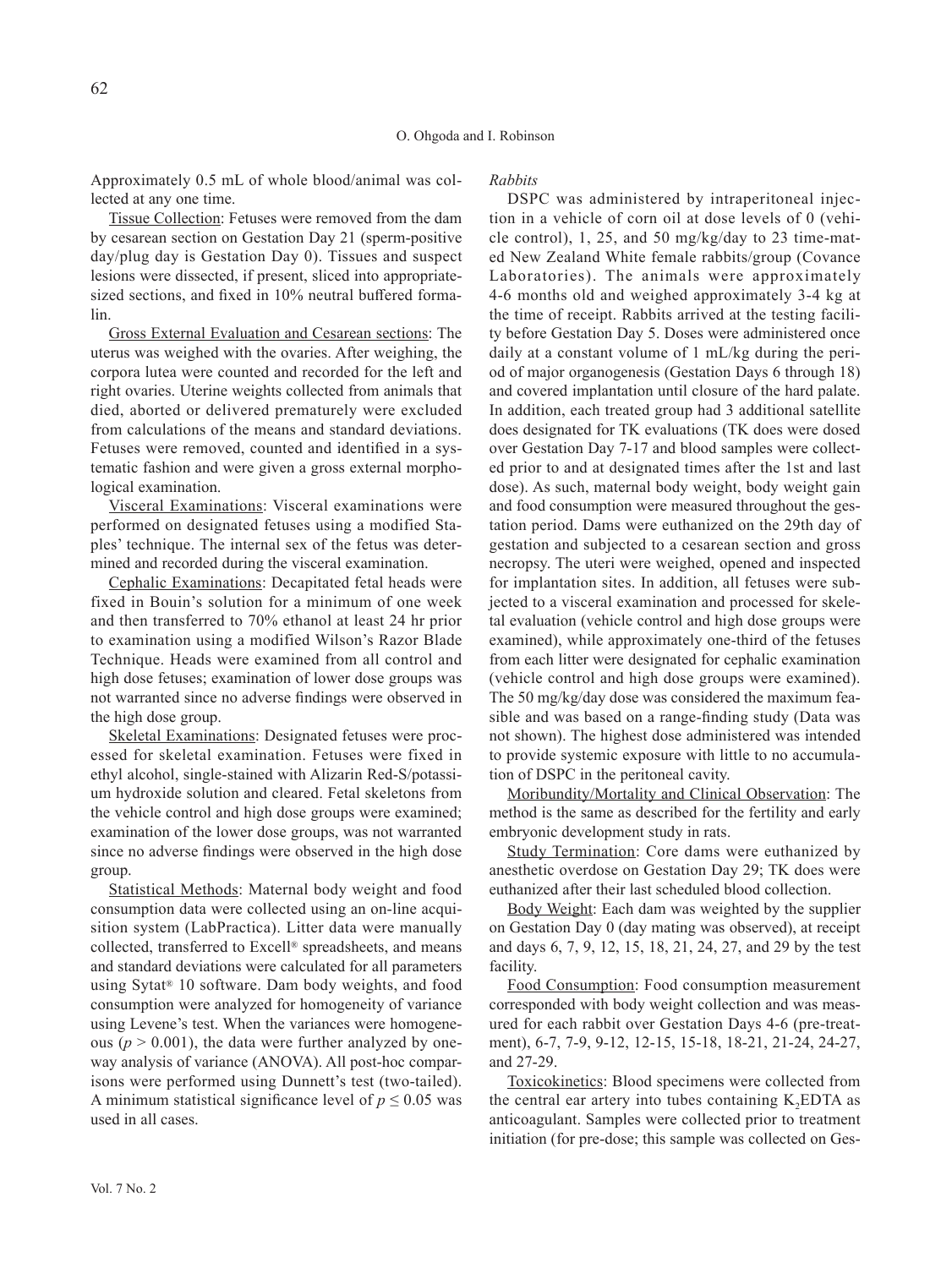tation Day 6) and after the 1<sup>st</sup> dose and last dose at 0.5, 1, 2, and 4 hr post-dose on Gestation Day 6 and 17. Rabbits were bled prior to dosing and at the aforementioned time on gestation times on Gestation Days 7 and 17. Approximately 0.5 mL of whole blood/animal was collected at any one time.

Tissue Collection: Fetuses were removed from the dams by cesarean section on Gestation Day 29 (spermpositive day/plug day was Gestation Day 0). Tissue masses and suspect lesions were dissected, if present, sliced into appropriate-sized sections, and fixed in 10% neutral buffered formalin.

Cesarean Sections and Gross External Evaluations: The method is the same as described for the Embryo-fetal development study in rats.

Visceral, Cephalic and Skeletal Examinations: The method is the same as described for the Embryo-fetal development study in rats.

Statistical Methods: Doe and litter body weights were analyzed by an analysis of variance (ANOVA). In the presence of a significant main effect, all post-hoc comparisons were performed using Dunnett's test (two-tail). Gross, visceral, cephalic and skeletal data were analyzed by Chi-Square/Fisher Exact test (fetal N) or a Log-Linear Model (which allows nesting of pups within doe) when the incidence in the treated rabbits was higher than control rabbits. Conventional or alternative statistical procedures based on data outcome were employed to characterize possible test material-related effects (or lack thereof). Test may have included those for linear trends, data transformation, and nonparametric procedures. A significance level of  $p \le 0.05$  was used for all comparisons. All statistical analysis performed using Systat® version 10 software.

#### *Prenatal and postnatal development, including maternal function*

Approximately 108 time-bred female Sprague-Dawley rats were purchased from Charles River Laboratories, Inc. (Wilmington, MA) for use in this study. The animals were at least 8 weeks old and weighed approximately 190-246 g at the time of receipt. Rats were received at the testing facility on or before Gestation Day 4 (sperm-positive day/ plug day is Gestation Day 0). DSPC was administered by intraperitoneal injection in a vehicle of corn oil at dose level of 0 (vehicle control), 1, 25, and 50 mg/kg/day to 24 sperm positive dams  $(F_0$  Sprague-Dawley rats) per group for assessment of maternal reproductive function/parturition, prenatal and postnatal development including effects on growth, behavior and general development through sexual maturity including evaluation of reproductive competence of the offspring.  $F_0$  dams were dosed by intraperitoneal injection from Gestation Day 6 through parturition and lactation until weaning (Postnatal Day 21). Doses were based on the most recent body weight and were administered at a constant volume of 1 mL/kg. The  $F_1$  rats selected to produce the  $F_2$  generation were not intentionally exposed to DSPC. Litters from the  $F_0$  and  $F_1$  dams were culled on Postnatal Day 4. Food consumption, body weights, body weight gain, reproductive performance and organ weights were evaluated during the study, along with offspring body weights (growth), survival and developmental landmarks (vaginal patency and preputial separation for the  $F_1$  generation). Gross sensory function and reflex responses, as well as automated acoustical startle, motor activity and water maze (learning and memory paradigm) were evaluated in the  $F_1$  pups selected to produce the  $F<sub>2</sub>$  generation. The 50 mg/kg/day dose was considered the maximum feasible and was based on a range-finding study (Data was not shown). The highest dose administered was intended to provide systemic exposure with little to no accumulation of DSPC in the peritoneal cavity.

Moribundity/Mortality Observation: The method is the same as described for the fertility and early embryonic development study in rats.

Study Termination: Study animals were euthanized by an appropriate method (*i.e.*, CO<sub>2</sub> asphyxiation) at scheduled necropsy. The termination schedule was as follows:  $F_0$  dams after weaning of the  $F_1$  generation, Unselected  $F_1$  rats at weaning, Selected  $F_1$  males after mating, Selected  $F_1$  dams after  $F_2$  rats had reached Postnatal Day 21,  $F_2$ generation after Postnatal Day 21, Culled pups of either generation were euthanized by decapitation or hypothermia with barbiturate overdose.

Clinical Observations: A hand-held clinical observation was performed on all animals when they were weighed (at receipt for randomization and on Gestation Days 6, 7, 8, 9, 12, 15, 18, and 20, and Lactation Days 0, 4, 7, and weekly thereafter).

Body Weights: Each dam was weighed at receipt (randomization), and on Gestation Days 6, 7, 8, 9, 12, 15, 18, and 20. Dams and their litters were weighed on the day of observed parturition (Postnatal Day 0), and again on Postnatal Days 4, 7 and weekly thereafter until their scheduled termination.

Food Consumption: Food consumption measurement corresponded with body weight collection and was measured for each rat over Gestation Days 6-7, 7-8, 8-9, 9-12, 12-15, 15-18, 18-20, and Postnatal Days 0-4, 4-7, and weekly thereafter until their scheduled termination.

Mating:  $F_0$  rats were mated by the supplier, while  $F_1$ rats were mated overnight using a 1:1 (one male to one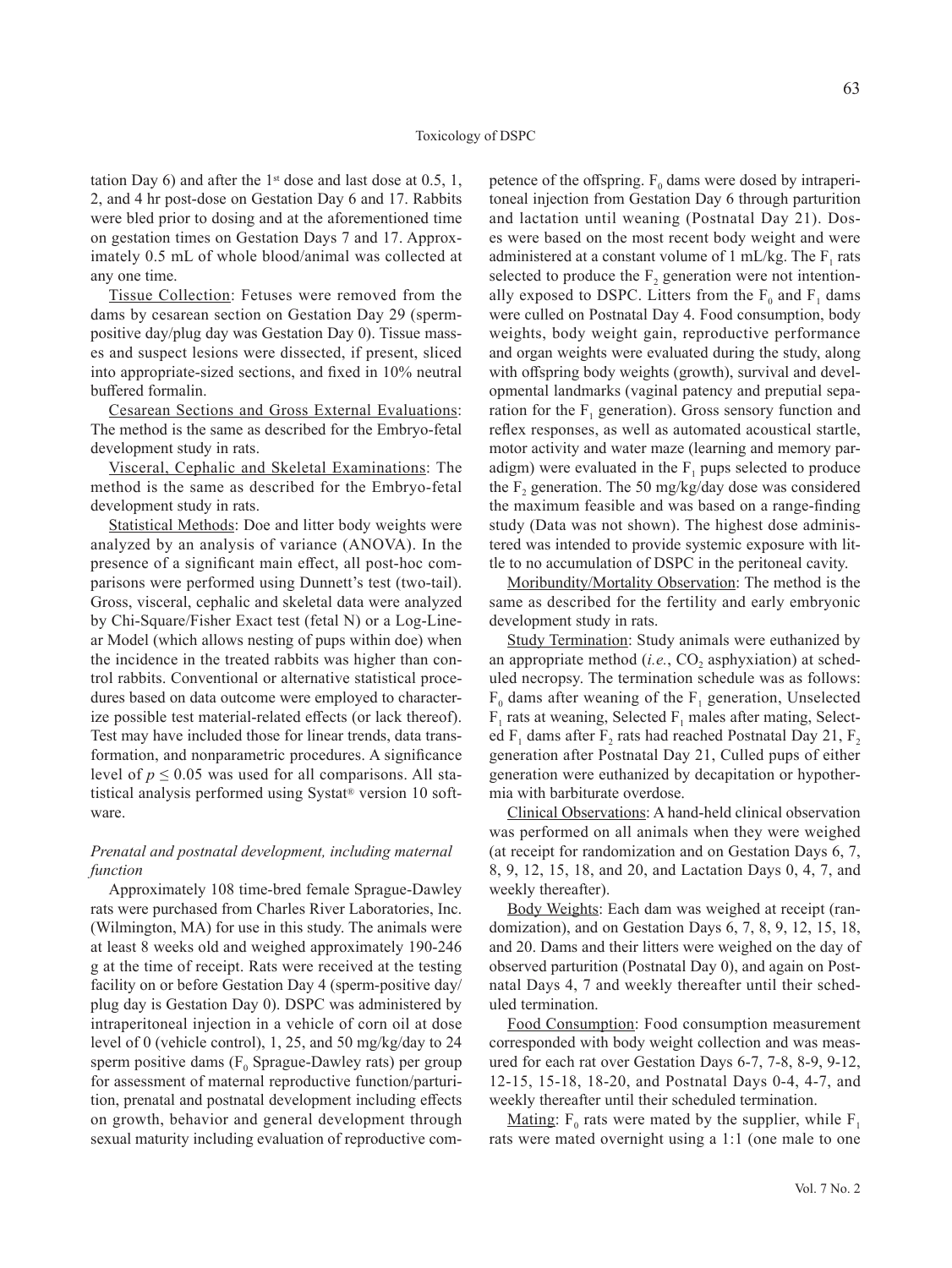female) ratio and the mating status of  $F_1$  female rats was assessed via vaginal smears. The presence of sperm in the smear during the cohabitation period was indicative of a positive mating and was designated as Gestation Day 0.

Vaginal Smears: Vaginal smears were collected from the  $F_1$  generation prior to cohabitation (2 days) and from 10  $F_1$  rats/group over 12 consecutive days prior to mating to examine cyclicity.

Offspring Evaluations: Each  $F_1$  and  $F_2$  pup was individually sexed, weighed and given a gross external morphological examination on the day of birth (Postnatal Day 0) and again on days 4, 7, 14, and 21; however, each pup was assigned an arbitrary identification (*e.g.,* p1, p2, p3, etc.) each time they were weighed/examined. Cannibalized pups that could not be sexed were arbitrarily recorded as male. Survival of offspring was evaluated daily and summarized on the following intervals: day 0-4, 4-7, 7-14, and 14-21. On Postnatal Days 0-4, dead or moribund pups were fixed in 70% ethanol. Pups were stored in 70% ethanol for possible future skeletal processing and evaluation. Skeletal processing and evaluation was not performed because survival of the offspring of the dams that underwent parturition was not affected by treatment.

Culling of Litters:  $F_1$  and  $F_2$  pups were sexed and randomly culled to 4 males and 4 females on Postnatal Day 4. When an even distribution could not be achieved because there were less than 4 rats of a sex in a litter, then the closest approximation was acceptable (*e.g*., 3 males and 5 females). Litters with less than 8 pups were not culled. Terminal body weights were collected and necropsy was performed on those pups selected to produce the  $F<sub>2</sub>$  generation. The method of offspring selection was random.

Weaning: All surviving  $F_1$  and  $F_2$  pups were weaned on Postnatal Day 22.  $F_1$  weanlings were group-housed and tattooed for the first 24-72 hr post-weaning for acclimation purposes.

Selection for  $F_1$  Cross Mating: At least one male and one female from each  $F_0$  litter (in order to achieve a target of 20  $F_1$  offspring) were randomly selected for a mating trial. Each male pup was randomly paired with a female pup from the same treatment group, but a different litter, for mating.

Developmental Landmarks: Vaginal opening (evaluated from Postnatal Day 28 to 45 or achievement, whichever came first) and preputial separation (evaluated over Postnatal Days 35 to 55 or until achievement) were determined for the  $F_1$  pups selected to produce the  $F_2$  generation. Vaginal opening and preputial separation are landmarks of hormonally-mediated sexual maturity.  $F_1$  body weights were collected on the day of patency or when preputial separation was observed. In addition, eye opening was evaluated prior to weaning by litter on Postnatal Days 7-16 (pups were examined daily until the landmarks was achieved by the entire litter).

Sensory Function, Reflex response, Motor Activity, Acoustical Startle and Water Maze: Sensory function (pupil response and visual placing) and reflex response (aerial righting reflex, hind-limb extension, and negative geotaxis) were evaluated in the  $F_1$  generation. Pupil response, visual placing, aerial righting and hindlimb extension were evaluated at or shortly after weaning in those pups selected to produce the  $F<sub>2</sub>$  generation. Negative geotaxis was evaluated prior to weaning by litter beginning on Postnatal Day 7 (the test was performed until the entire litter achieved the milestone). Approximately 1/2 of the selected pups (10 rats/sex/group) from  $F_1$  generation were subjected to acoustical startle response and motor activity tests around Postnatal Days 36-37 and again around Postnatal Days 65-66. Spatial relationship, learning and memory were evaluated using a water maze in the remaining  $1/2$  of the  $F_1$  selected pups (10 rats/sex/ group), around Postnatal Days 35 and other 1/2 around Postnatal Day 65. Acoustical startle response (ASR) was evaluated using Coulbourn ASR System (Coulbourn Instruments, Holliston, MA, USA). Motor activity was evaluated using TruScan 99 (Coulbourn Instruments). Water Maze was evaluated using a 6 ft round pool with a plexi-glass platform submerged in one quadrant. Acquisition testing was followed 2 days later by three 45 sec trials (or less) to assess memory.

Statistical Methods: Parametric endpoints (body weight, food consumption, organ weights, motor activity, water maze, acoustical startle and developmental landmarks) and litter viability data were analyzed for homogeneity of variance using Levene's test. In the presence of a significant main effect, all post-hoc comparisons were performed using Dunnett's test (two-tail). A minimum statistical significance level of  $p \le 0.05$  was used in all cases. In addition, absolute pup survival (live/dead counts) were analyzed by Chi-Square/Fisher's Exact tests.

#### **RESULTS**

#### **Inhalation 6 months repeated-dose studies**

A summary of inhalation 6 months repeated-dose studies in rats and dogs are presented in Table 1.

There were no clinically meaningful differences observed in the vehicle (the porous particles excipient comprised of DSPC and  $CaCl<sub>2</sub>$ ) and air control groups in rats and dogs study. No porous particle treatment-related effects were observed during ophthalmic examination. There were no porous particles-related changes in electro-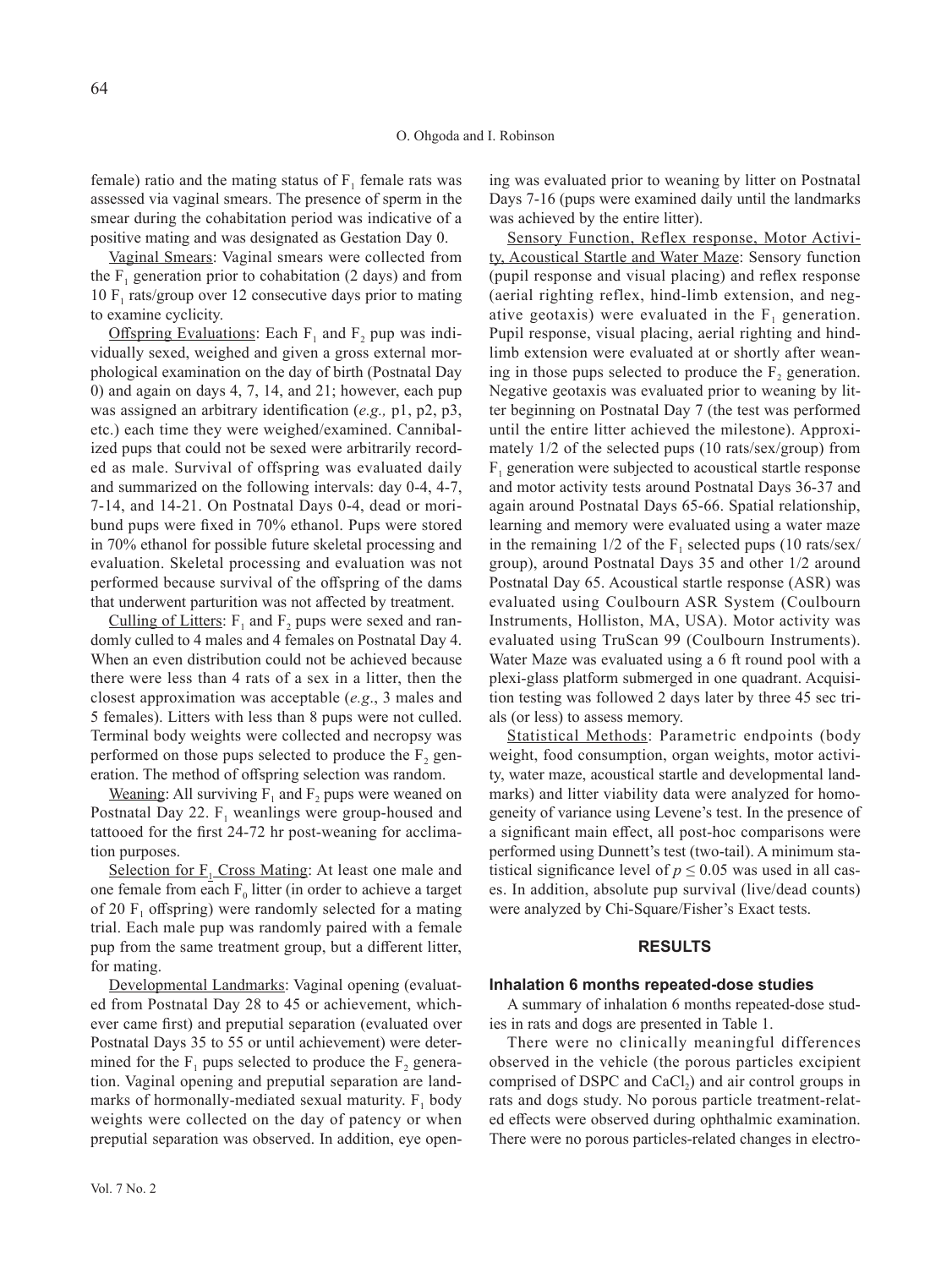### Toxicology of DSPC

|  | <b>Table 1.</b> Porous Particle (composed of DSPC and CaCl <sub>2</sub> ): 6-month inhalation toxicity studies in rats and dogs. |  |  |
|--|----------------------------------------------------------------------------------------------------------------------------------|--|--|
|  |                                                                                                                                  |  |  |

| Species                                                             |                  | Rat              |                             |                | Dog              |                             |                             |                  |
|---------------------------------------------------------------------|------------------|------------------|-----------------------------|----------------|------------------|-----------------------------|-----------------------------|------------------|
| Group                                                               |                  | Air Control      | Porous Particles            |                |                  | Air Control                 | Porous Particles            |                  |
|                                                                     |                  | (Air only)       | $(12 \text{ mg/kg/day})$    |                |                  | (Air only)                  | $(0.9 \text{ mg/kg/day})$   |                  |
| Exposure Time (min.)                                                |                  |                  | 120                         |                |                  |                             | 30                          |                  |
| Sex                                                                 | male             | female           | male                        | female         | male             | female                      | male                        | female           |
| No. of animals                                                      | 15               | 15               | 15                          | 15             | 4                | $\overline{4}$              | $\overline{4}$              | 4                |
| Morality/Morbidity                                                  | $\theta$         | $\Omega$         | $\theta$                    | $\theta$       | $\theta$         | $\overline{0}$              | $\theta$                    | $\mathbf{0}$     |
| Clinical Observation                                                |                  |                  | No treatment-related effect |                |                  |                             | No treatment-related effect |                  |
| Body Weights (rat:g, dog:kg, mean)                                  | 483.39           | 294.70           | 490.29                      | 294.28         | 10.225           | 9.220                       | 10.150                      | 9.175            |
| Ophthalmology                                                       |                  |                  | No treatment-related effect |                |                  |                             | No treatment-related effect |                  |
| Electrocardiograms (leads I, II, III and AVR, AVL, AVF, Heart Rate) |                  | $NA^a$           |                             |                |                  |                             | No treatment-related effect |                  |
| Hematology (mean)                                                   |                  |                  |                             |                |                  |                             |                             |                  |
| Basophils Absolute $(10^3/\mu L)$                                   | 0.044            | 0.03             | 0.037                       | 0.03           | 0.045            | 0.068                       | 0.045                       | 0.053            |
| Eosinophils Absolute $(10^3/\mu L)$                                 | 0.081            | 0.06             | 0.065                       | 0.07           | 0.323            | 0.300                       | 0.400                       | 0.275            |
| Hematocrit (%)                                                      | 49.940           | 46.64            | 49.267                      | 46.67          | 47.25            | 46.80                       | 45.48                       | 46.65            |
| Hemoglobin $(g/dL)$<br>Large unclassified cells $(10^3/\mu L)$      | 15.633<br>0.057  | 14.81<br>0.05    | 15.107<br>0.047             | 14.69<br>0.040 | 16.13<br>0.030   | 16.38<br>0.040              | 15.60<br>0.045              | 15.95<br>0.043   |
|                                                                     |                  | 3.29             | 4.426                       |                |                  |                             |                             |                  |
| Lymphocytes $(10^3/\mu L)$                                          | 4.931<br>17.28   | 18.30            | 17.013                      | 3.56<br>18.06  | 2.588<br>23.65   | 2.653<br>24.00              | 2.308<br>22.90              | 2.733<br>23.88   |
| Mean cell hemoglobin (pg)                                           |                  | 57.64            | 55.533                      |                | 69.45            |                             |                             |                  |
| Mean cell volume (fL)<br>Mean corpuscular hemoglobin (g/dL)         | 55.220<br>31.30  | 31.77            | 30.64                       | 57.31<br>31.51 | 34.05            | 68.38<br>35.10              | 66.70<br>34.28              | 69.73<br>34.25   |
| Monocytes Absolute $(10^3/\mu L)$                                   | 0.163            | 0.12             | 0.151                       | 0.12           | 0.395            | 0.400                       | 0.375                       | 0.313            |
| Neutrophils Absolute $(10^3/\mu L)$                                 | 1.377            | 0.70             | 1.231                       | 0.65           | 4.283            | 5.330                       | 4.893                       | 4.780            |
| Platelet count $(10^3/\mu L)$                                       | 972.53           | 1013.67          | 957.53                      | 941.86         | 304.0            | 324.7                       | 255.5                       | 309.3            |
| Red Blood Cell (10 <sup>6</sup> /µL)                                | 9.049            | 8.10             | 8.877                       | 8.14           | 6.815            | 6.835                       | 6.825                       | 6.693            |
| Reticulocyte relative (%)                                           | 1.633            | 1.77             | 1.767                       | 1.61           | 0.68             | 0.70                        | 0.83                        | 0.80             |
| White Blood Cell $(10^3/\mu L)$                                     | 6.653            | 4.24             | 5.957                       | 4.47           | 7.668            | 8.793                       | 8.068                       | 8.193            |
| Serum Chemistry (mean)                                              |                  |                  |                             |                |                  |                             |                             |                  |
| Albumin (g/dL)                                                      | 3.97             | 4.94             | 3.96                        | 5.14           | 3.55             | 3.58                        | 3.53                        | 3.53             |
| $A/G^b$ Ratio                                                       | 1.87             | 2.48             | 1.72                        | 2.59           | 1.98             | 1.95                        | 1.85                        | 2.03             |
| Alkaline Phosphatase (IU/L)                                         | 77.27            | 27.87            | 93.60                       | 25.13          | 43.3             | 42.5                        | 50.8                        | 89.3             |
| Alanine Aminotransferase (IU/L)                                     | 55.73            | 57.33            | 50.27                       | 45.67          | 46.8             | 41.5                        | 52.8                        | 44.5             |
| Aspartate Aminotransferase (IU/L)                                   | 166.07           | 158.93           | 152.27                      | 154.73         | 33.0             | 32.3                        | 30.3                        | 29.0             |
| Blood Urea Nitrogen (mg/dL)                                         | 17.20            | 14.93            | 17.07                       | 17.20          | 17.5             | 19.5                        | 17.8                        | 17.0             |
| BUN/CRE <sup>d</sup> Ratio                                          | 44.6             | 36.7             | 39.5                        | 42.3           | 29.0             | 30.8                        | 31.0                        | 31.0             |
| Calcium (mg/dL)                                                     | 9.93             | 10.48            | 10.30                       | 11.047         | 10.30            | 10.25                       | 10.48                       | 10.30            |
| Chloride (mmol/L)                                                   | 102.93           | 103.13           | 102.60                      | 101.80         | 112.5            | 112.5                       | 114.8                       | 114.8            |
| Cholesterol (mg/dL)                                                 | 63.33            | 95.40            | 66.13                       | 92.93          | 154.3            | 176.0                       | 153.0                       | 183.0            |
| Creatinine (mg/dL)                                                  | 0.39             | 0.41             | 0.45                        | 0.42           | 0.60             | 0.65                        | 0.58                        | 0.55             |
| Globulin $(g/dL)$                                                   | 2.17             | 2.01             | 2.34                        | 2.00           | 1.80             | 1.83                        | 1.88                        | 1.73             |
| Glucose (mg/dL)                                                     | 187.73           | 159.73           | 192.53                      | 154.87         | 71.8             | 76.3                        | 84.5                        | 84.3             |
| Phosphate (mg/dL)                                                   | 7.29             | 5.97             | 6.64                        | 6.45           | 5.10             | 4.75                        | 5.18                        | 5.15             |
| Potassium (mmol/L)                                                  | 5.29             | 4.63             | 5.21                        | 4.41           | 4.85             | 4.60                        | 5.05                        | 4.75             |
| Sodium (mmol/L)                                                     | 145.53           | 147.13           | 145.27                      | 145.07         | 145.8            | 146.0                       | 146.8                       | 147.3            |
| Total Protein (g/dL)                                                | 6.15             | 6.95             | 6.30                        | 7.14           | 5.35             | 5.40                        | 5.40                        | 5.25             |
| Total Bilirubin (mg/dL)                                             | 0.10             | 0.18             | 0.11                        | 0.18           | 0.10             | 0.10                        | 0.10                        | 0.10             |
| Triglyceride (mg/dL)                                                | 76.20            | 69.20            | 92.60                       | 87.67          | 43.0             | 66.5                        | 38.0                        | 43.3             |
| Urinalysis Parameters                                               |                  |                  | No treatment-related effect |                |                  | No treatment-related effect |                             |                  |
| Gross Pathology                                                     |                  |                  |                             |                |                  |                             |                             |                  |
| Organ Weights (mean, g)                                             |                  |                  |                             |                |                  |                             |                             |                  |
| Brain                                                               | 2.26             | 2.06             | 2.21                        | 2.03           | 77.02            | 72.92                       | 76.54                       | 72.69            |
| Heart                                                               | 1.35             | 0.98             | 1.46                        | 0.96           | 84.00            | 65.93                       | 88.20                       | 70.77            |
| Kidney(s)                                                           | 2.65             | 1.75             | 2.65                        | 1.65           | 52.98            | 39.45                       | 54.40                       | 43.32            |
| Liver                                                               | 10.96            | 6.80             | 12.15                       | 6.90           | 335.97           | 278.97                      | 325.04                      | 300.83           |
| Lung(s)                                                             | 2.12             | 1.61             | 2.15                        | 1.51           | 67.90            | 58.76                       | 73.71                       | 62.82            |
| Spleen                                                              | 0.66             | 0.53             | 0.70                        | 0.51           | 114.90           | 121.58                      | 112.14                      | 122.12           |
| Testis(es)                                                          | 3.67             | NA               | 3.58                        | NA             | 13.91            | NA                          | 12.36                       | <b>NA</b>        |
| Ovary(ies)                                                          | NA               | 0.12             | NA                          | 0.12           | NA               | 1.20                        | <b>NA</b>                   | 0.96             |
| Microscopic Lesion Incidence: Number of the change within group     |                  |                  |                             |                |                  |                             |                             |                  |
| Larynx: Metaplasia, Squamous                                        | $\boldsymbol{0}$ | $\boldsymbol{0}$ | $\boldsymbol{0}$            | $\mathfrak{Z}$ | $\boldsymbol{0}$ | $\boldsymbol{0}$            | $\boldsymbol{0}$            | $\boldsymbol{0}$ |
| Lung: Inflammation, Mixed (Alveolar)                                | $\boldsymbol{0}$ | $\boldsymbol{0}$ | $\boldsymbol{0}$            | $\mathbf{0}$   | $\boldsymbol{0}$ | 3                           | 3                           | 1                |
| Lung: Accumulatio, Alveolar macrophage                              | 12               | 11               | 11                          | 9              | 1                | 3                           | $\boldsymbol{0}$            | $\boldsymbol{0}$ |
| Lung: Aggregate, Alveolar macrophage (Focal, Dense)                 | $\boldsymbol{0}$ | $\boldsymbol{0}$ | $\boldsymbol{0}$            | $\mathbf{0}$   | $\boldsymbol{0}$ | $\overline{c}$              | $\boldsymbol{0}$            | 3                |
| Lung: Hypertrophy/hyperplasia Epithelial (Focal)                    | $\boldsymbol{0}$ | $\boldsymbol{0}$ | $\mathbf{1}$                | $\mathbf{0}$   | 1                | $\mathbf{1}$                | $\mathfrak{2}$              | 1                |
| Nasal turbinates <sup>c</sup> 2: Hyaline; Respiratory Epithelium    | $\mathbf{1}$     | $\mathbf{1}$     | $\boldsymbol{0}$            | $\mathbf{1}$   | $\boldsymbol{0}$ | $\boldsymbol{0}$            | $\boldsymbol{0}$            | $\boldsymbol{0}$ |
| Nasal turbinates 3: Hyaline; Olfactory Epithelium                   | $\overline{4}$   | 3                | 6                           | 5              | $\boldsymbol{0}$ | $\boldsymbol{0}$            | $\boldsymbol{0}$            | $\boldsymbol{0}$ |
| Nasal turbinates 4: Hyaline; Olfactory Epithelium                   | 6                | 7                | 6                           | $\tau$         | $\boldsymbol{0}$ | $\mathbf{0}$                | $\boldsymbol{0}$            | $\boldsymbol{0}$ |
| No Observed Adverse Effect Level                                    |                  | 12 mg/kg/day     |                             |                |                  |                             | $0.9$ mg/kg/day             |                  |

a: NA = Not Applicable

b: A/G = Albumin/Globulin Ratio

c: Four transverse sections of the nasal cavity were produced and evaluated. Sections were taken from approximate areas as follows: 1; caudal surface of upper incisor, 2; between the incisive papilla and the first palatal ridge, 3; between last palatal ridge and mild-point of first molar, 4;  $2<sup>nd</sup>$  molar

d: BUN/CRE = Blood Urea Nitrogen/ Creatinine Ratio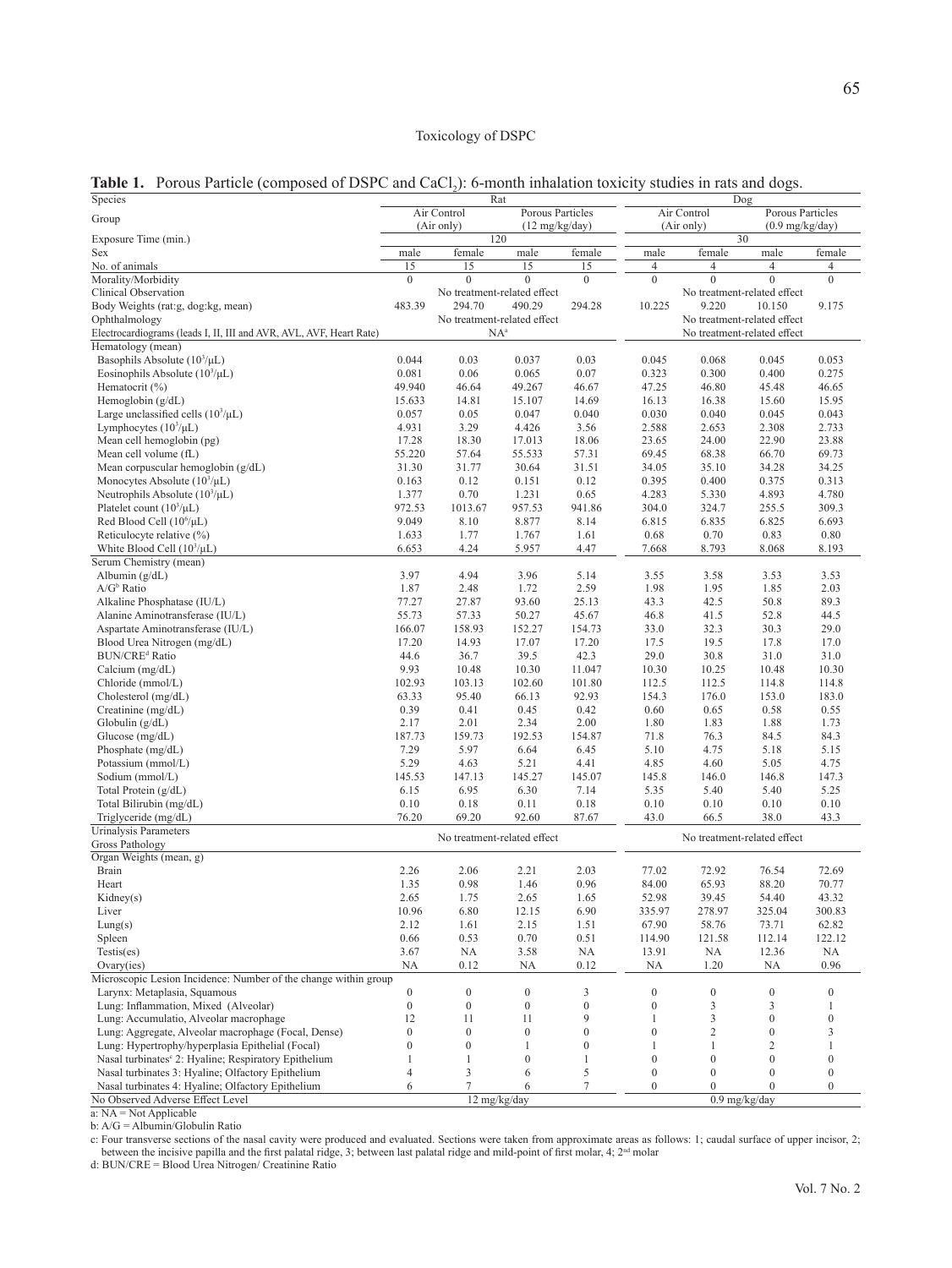cardiography parameters, and all the electrocardiograms evaluated in this study were qualitatively and quantitatively considered normal for the canine (Only Dogs study). And also DSPC/CaCl<sub>2</sub> demonstrated no significant gross pathology or histopathologic changes in respiratory tissue. The NOAELs were identified as the highest doses administered, 12 mg/kg/day in rats and 0.9 mg/kg/day in dogs ( $DSPC/CaCl<sub>2</sub>$ ).

#### **Genotoxicity studies**

The results of the mutation assays indicate that the DSPC, at up to 5000 μg/plate, did not induce any significant increase in the number of revertant colonies for any of the tester strains in the presence or absence of induced rat liver S-9 (Table 2). Under the conditions of this study, DSPC was negative in the *Salmonella typhimurium / Escherichia coli* plate incorporation mutation assay with and without metabolic activation.

The results of the chromosome aberration assay indicate that DSPC, at up to 1000 μg/mL, did not induce a statistically significant increase ( $p \leq 0.05$ ) in the percentage of cells with aberrations at any of the concentrations tested, both with and without metabolic activation when compared to the solvent controls (Table 3). Under the conditions of this study and according to the criteria set for evaluating the test results, DSPC was negative in the *in vitro* Chromosome Aberration Assay in CHO cells when tested with and without an exogenous metabolic activation system, and therefore, is not considered to be a clastogenic agent.

The results of this micronucleus assay in mice indicate that, under the conditions of this test and according to the criteria set for evaluating the test results, DSPC, at intra-peritoneal doses up to 25 mg/kg, was negative in the Micronucleus Assay (Table 4). It was concluded that DSPC did not cause chromosome damage *in vivo* and, therefore is not considered to be a clastogenic agent.

#### **Carcinogenicity studies**

A summary of carcinogenicity studies in mouse and rat are presented Tables 5 and 6, respectively. The toxicology evaluation of the following parameters: mortality, survival rate, clinical observation, body weights, ophthalmology, gross pathology, organ weights, revealed no difference between the air control group and the excipient control group. Histopathological examinations revealed, no significant differences between the vehicle control and the air control groups. DSPC/CaCl, administered at mean estimated total inhaled doses of 18 mg/kg/day in mice and 10 mg/kg/day in rats for up to 104 weeks, showed no treatment related proliferative (*i.e.,* hyperplastic, pre-neoplastic, or neoplastic) changes and there was no increase in the type, site or severity of any tumour, compared to concurrent untreated air control animals, or to historical background incidence data.

#### **Reproductive toxicity studies**

In the reproductive toxicology studies, limited plasma analysis was conducted, intended as proof of exposure data only. Since DSPC is an endogenous compound, variable background levels were detected in all animals, including controls (Data was not shown). However, although variable, proof of exposure was observed across all dosed groups.

A summary of fertility and early embryonic development in rat is presented in Table 7. In this study, no treatment-related deaths and no clinical signs of toxicity were seen during the study. No treatment-related changes were seen in body weight and/or body weight gain. Gestation body weight and body weight gain were similar across groups and corrected body weights were unaffected by treatment. Mating performance (act of copulations as indicated by the presence of sperm) of the treated rats was unaffected by treatment with DSPC. The percentage of successful pregnancies in the treated groups ranged from 96-100%. Litter viability was also similar across groups and no biologically relevant differences in the average number of corpora lutea, total implants, resorptions, preor post- implantation loss were seen between the treated and control groups. Reproductive organ weights of the treated rats, compared to controls, were unaffected by treatment. Overall mating performance (percent sperm positive successful mating outcome, oestrus cyclicity, sperm motility and morphology) was unaffected by treatment. Based on the results of this study, the NOAEL of DSPC on reproductive function is 50 mg/kg/day for males and females, and the NOAEL for systemic toxicity was also 50 mg/kg/day.

A summary of embryo-fetal development in rats is presented in Table 8. In this study, no treatment related clinical signs were seen during the study. No changes in food consumption, body weight, body weight gain or corrected body weight/body weight gain were seen in the treated dams compared to the controls. No evidence of maternal toxicity was seen in the monitored parameters. Overall, litter viability (live, non-live, total implants, pre- and post implantation loss) were unaffected by intraperitoneal dosing with DSPC at doses up to 50 mg/kg/day. No effect on fetal growth was noted as fetal body weights were similar between the treated groups and controls. Fetal examinations (gross external, skeletal, visceral and cephalic) did not reveal any frank pattern of teratogenicity. Based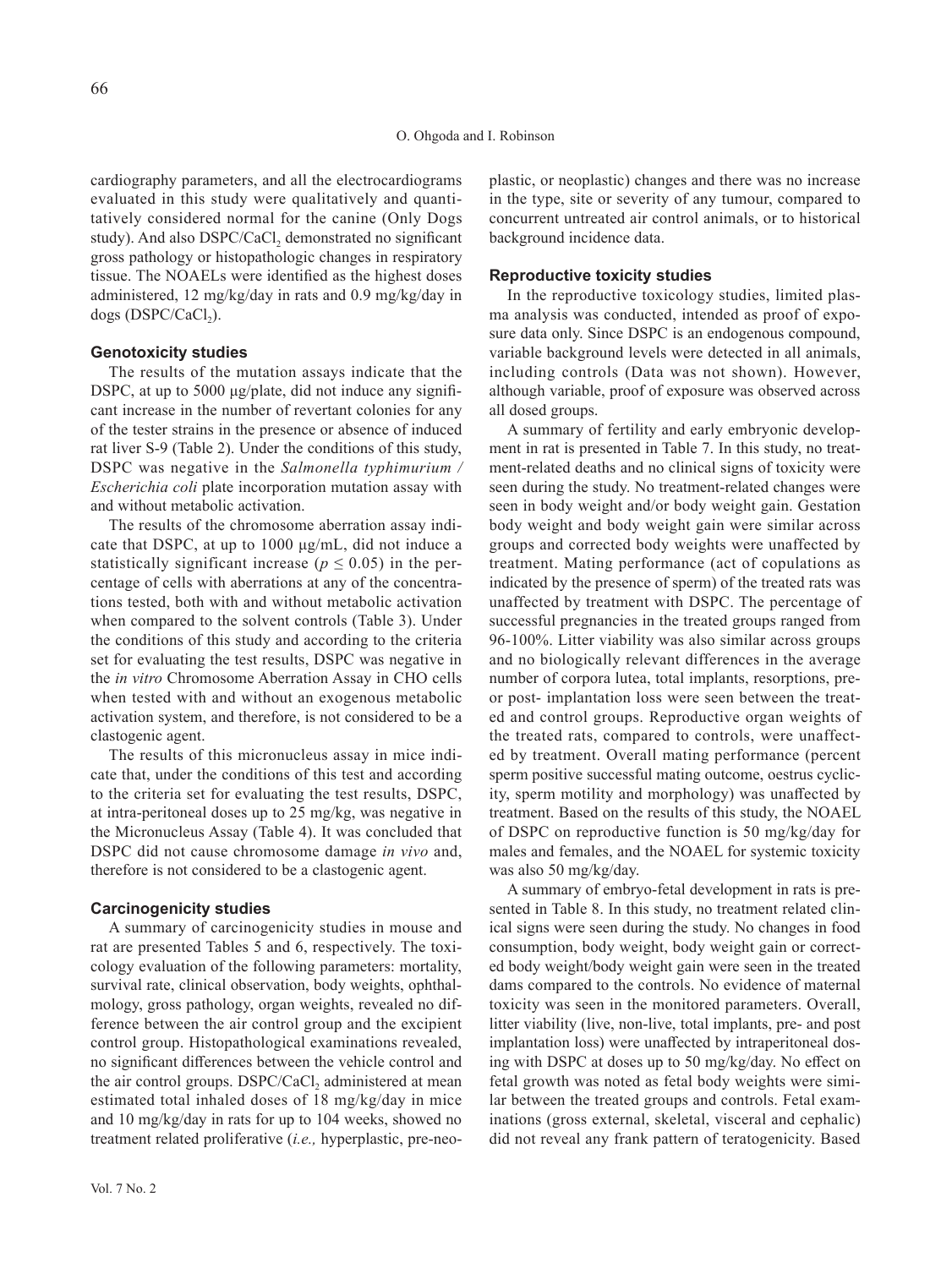#### Toxicology of DSPC

|                          |                       |                       |                        |       | Average No. of Revertants/Plate |                                |           |           |
|--------------------------|-----------------------|-----------------------|------------------------|-------|---------------------------------|--------------------------------|-----------|-----------|
| S. typhimurium / E. coli |                       | Positive <sup>a</sup> | Solvent                |       |                                 | Concentration/plate (µg/plate) |           |           |
|                          |                       | Control               | Control                | 313   | 625                             | 1250                           | 2500      | 5000      |
|                          |                       |                       | Without S-9 activation |       |                                 |                                |           |           |
| <b>TA98</b>              | Revertains (STD.DEV.) | 752 (49)              | 32(6)                  | 31(9) | 31(5)                           | 26(3)                          | 31(3)     | 27(4)     |
|                          | Lawn                  | NL                    | NL                     | NL    | NL                              | NL                             | NL        | NL        |
|                          | Precipitate           | NP                    | NP                     | NP    | NP                              | NP                             | <b>SP</b> | MP        |
| <b>TA100</b>             | Revertains (STD.DEV.) | 367 (89)              | 49(8)                  | 70(9) | 66 (10)                         | 59(6)                          | 64(6)     | 60(8)     |
|                          | Lawn                  | <b>NL</b>             | NL                     | NL    | NL                              | NL                             | NL        | NL        |
|                          | Precipitate           | NP                    | NP                     | NP    | NP                              | NP                             | <b>SP</b> | MP        |
| TA1535                   | Revertains (STD.DEV.) | 323 (38)              | 13(3)                  | 12(3) | 11(5)                           | 12(1)                          | 14(3)     | 8(3)      |
|                          | Lawn                  | NL                    | NL                     | NL    | NL                              | NL                             | NL        | NL        |
|                          | Precipitate           | NP                    | NP                     | NP    | NP                              | NP                             | <b>SP</b> | <b>MP</b> |
| TA1537                   | Revertains (STD.DEV.) | 191 (26)              | 9(3)                   | 8(3)  | 8(4)                            | 7(4)                           | 6(3)      | 5(3)      |
|                          | Lawn                  | NL                    | NL                     | NL    | NL                              | NL                             | NL        | NL        |
|                          | Precipitate           | NP                    | NP                     | NP    | NP                              | NP                             | <b>SP</b> | <b>MP</b> |
| WP2 uvrA                 | Revertains (STD.DEV.) | 372 (23)              | 14(4)                  | 12(2) | 16(4)                           | 10(6)                          | 14(1)     | 8(3)      |
|                          | Lawn                  | <b>NL</b>             | NL                     | NL    | NL                              | <b>NL</b>                      | NL        | NL        |
|                          | Precipitate           | NP                    | NP                     | NP    | NP                              | NP                             | <b>SP</b> | MP        |
|                          |                       |                       | With S-9 activation    |       |                                 |                                |           |           |
| <b>TA98</b>              | Revertains (STD.DEV.) | 871 (69)              | 39(2)                  | 49(6) | 41(7)                           | 42(3)                          | 38(5)     | 37(6)     |
|                          | Lawn                  | NL                    | NL                     | NL    | NL                              | NL                             | NL        | NL        |
|                          | Precipitate           | NP                    | NP                     | NP    | NP                              | NP                             | <b>SP</b> | <b>MP</b> |
| <b>TA100</b>             | Revertains (STD.DEV.) | 640 (93)              | 50(7)                  | 59(4) | 55(6)                           | 57(7)                          | 56(8)     | 44 (5)    |
|                          | Lawn                  | <b>NL</b>             | NL                     | NL    | NL                              | NL                             | NL        | NL        |
|                          | Precipitate           | NP                    | NP                     | NP    | NP                              | NP                             | <b>SP</b> | <b>MP</b> |
| TA1535                   | Revertains (STD.DEV.) | 160(13)               | 14(1)                  | 10(4) | 13(4)                           | 14(2)                          | 15(1)     | 9(4)      |
|                          | Lawn                  | NL                    | NL                     | NL    | NL                              | NL                             | NL        | NL        |
|                          | Precipitate           | NP                    | NP                     | NP    | NP                              | NP                             | SP        | <b>MP</b> |
| TA1537                   | Revertains (STD.DEV.) | 81(7)                 | 12(1)                  | 8(1)  | 10(2)                           | 9(4)                           | 7(1)      | 4(2)      |
|                          | Lawn                  | NL                    | NL                     | NL    | NL                              | NL                             | NL        | NL        |
|                          | Precipitate           | NP                    | NP                     | NP    | NP                              | NP                             | <b>SP</b> | <b>MP</b> |
| WP2 uvrA                 | Revertains (STD.DEV.) | 106(8)                | 13(3)                  | 11(3) | 13(3)                           | 12(2)                          | 12(4)     | 10(1)     |
|                          | Lawn                  | NL                    | NL                     | NL    | NL                              | NL                             | NL        | NL        |
|                          | Precipitate           | NP                    | NP                     | NP    | NP                              | NP                             | <b>SP</b> | <b>MP</b> |

**Table 2.** Mutation assay without/with S-9 activation of DSPC.

a: Positive Control: TA98 (-/+S-9) = 2-Nitrofluorence/2-Aminoanthracene, TA100 (-/+S-9) and TA1535 (-/+S-9) = Sodium Azide/2-Aminoanthracene, TA1537 (-/+S-9) = 9-Aminoacridine/2-Aminoanthracene, WP2 uvrA (-/+S-9) = Methyl Methanesulfonate/2-AminoanthraceneNL: Normal, healthy microcolony lawn. NP: No precipitate.SP: Slight precipitate; noticeable precipitate on the plate, but no interference with automated plate counting. MP: Moderate precipitate; marked precipitate necessitating hand counting for colony enumeration.

**Table 3.** Chromosome aberrations in cultured Chinese Hamster Ovary cells without/with S-9 activation of DSPC.

|                                                   |                                |                      | Without S-9     |             |                            |                                |           | With S-9 |           |                            |
|---------------------------------------------------|--------------------------------|----------------------|-----------------|-------------|----------------------------|--------------------------------|-----------|----------|-----------|----------------------------|
| <b>Test Article Concentration</b><br>$(\mu g/mL)$ | Mean No. of<br>Cells $(x10^6)$ | RCG <sup>c</sup> (%) | MI <sup>d</sup> | $RMI^c$ (%) | % Cells with<br>Aberration | Mean No. of<br>Cells $(x10^6)$ | RCG (%)   | MI       | RMI(%)    | % Cells with<br>Aberration |
| Untreated                                         | 57ء                            | 159                  | 10.6            | 67          | 0.0                        | 1.25                           | 136       | 11.1     | 148       | 0.0                        |
| Solvent                                           | 0.99                           | 100                  | 15.9            | 100         | 0.5                        | 0.92                           | 100       | 7.5      | 100       | 1.0                        |
| 300                                               | 0.96                           | 97                   | 15.9            | 100         | NIs                        | 1.10                           | 120       | 9.1      | 121       | NI                         |
| 400                                               | 1.42                           | 143                  | 13.8            | 87          | 1.0                        | 1.09                           | 118       | 6.9      | 92        | 1.0                        |
| 500                                               | 0.97                           | 98                   | 12.2            | 77          | 0.5                        | 0.89                           | 97        | 8.2      | 109       | 2.5                        |
| 1000                                              | 0.43                           | 43                   | 7.5             | 47          | 1.0                        | 1.05                           | 114       | 6.8      | 91        | 2.0                        |
| $MMC^a$ 0.4                                       | NA <sup>f</sup>                | <b>NA</b>            | 9.6             | 91          | $28.0*$                    | NА                             | <b>NA</b> | NA       | NA        | NA                         |
| MMC <sub>0.8</sub>                                | NА                             | <b>NA</b>            | 11.1            | 105         | NI                         | NА                             | NА        | NA       | <b>NA</b> | <b>NA</b>                  |
| $CPb$ 7.5                                         | NА                             | NA                   | <b>NA</b>       | NA          | NA                         | NА                             | <b>NA</b> | 4.3      | 39        | $27.5*$                    |
| CP 12.5                                           | <b>NA</b>                      | NА                   | NА              | NA          | <b>NA</b>                  | NA                             | <b>NA</b> |          | 15        | NI                         |

a: Mitomycin-C, b: Cyclophosphamide, c: Relative Cell Growth = (No. of Cells in the Test Flask/No. of Cells in the Solvent Flask) x 100,d: Mean Mitotic Index = No. of dividing cells scored from 1000 cells/10, e: Relative Mitotic Index = (Test Concentration MI/Solvent Control MI) x 100, f: Not Applicable, g: Not Implemented: Based on the RMI results, the chromosome aberrations were scored from the three highest concentration of 400, 500 and 1000 μg/mL in both the non-activated and activated systems. \*: Statistically significant response using Chi-square test.

on findings from this study, the NOAEL for maternal and developmental toxicity of DSPC was 50 mg/kg/day.

A summary of embryo-fetal development in rabbits is presented in Table 9. In this study, none of the rabbits died during the study and no clinical signs of toxicity were seen. No evidence of maternal toxicity was seen in food consumption, body weight/body weight gain or gravid uterus weight. Total weight gain corrected for uterine weight was similar across groups and unaffected by treatment. No statistically significant difference in litter viability (corpora lutea, pre- and post- implantation loss, live, non-live and total implants) were seen between the treated and controls. Overall, fetal viability was unaffected by treatment and no increase in fetal loss was observed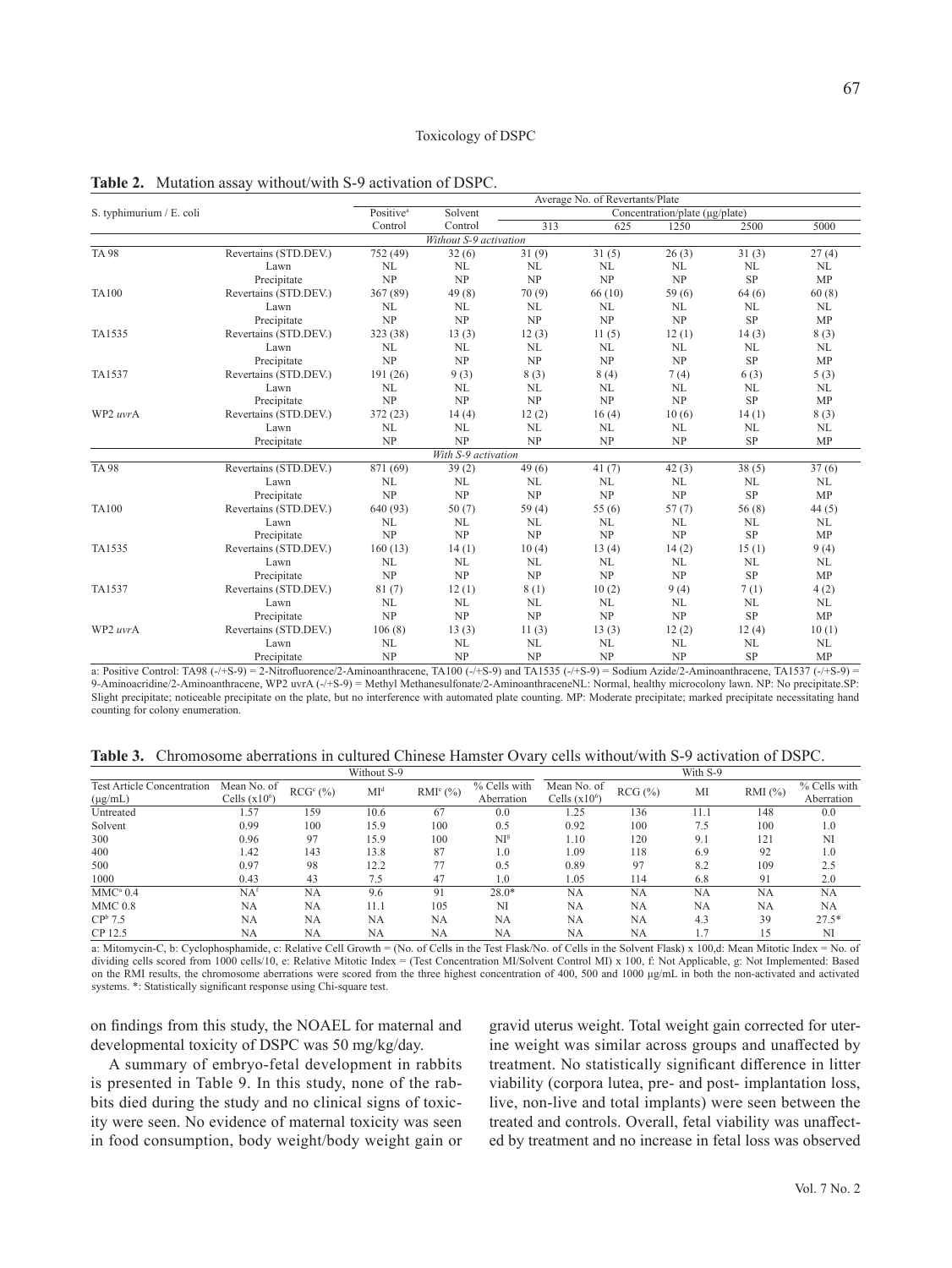#### O. Ohgoda and I. Robinson

| Dose            |                  | Male             |           |                                        |                       |     | Female      |           |           |                  |  |
|-----------------|------------------|------------------|-----------|----------------------------------------|-----------------------|-----|-------------|-----------|-----------|------------------|--|
| (mg/kg)         |                  | Cell counts      |           | M PCE <sup>d</sup> / 2000<br>Change in |                       |     | Cell counts |           | Change in | <b>MPCE/2000</b> |  |
|                 | PCE <sup>a</sup> | NCE <sup>b</sup> | $PCE(\%)$ | $%$ PCE $^{\circ}$                     | PCE                   | PCE | <b>NCE</b>  | $PCE(\%)$ | $%$ PCE   | PCE              |  |
|                 |                  |                  |           |                                        | 24 hr after treatment |     |             |           |           |                  |  |
| <b>DMSO</b>     | 104              | 96               | 52.1      |                                        | 0.8                   | 96  | 104         | 48.0      | -         | 0.4              |  |
| 6.25            | 106              | 94               | 52.9      | 1.5%                                   | 0.4                   | 109 | 91          | 54.7      | 14.0%     | 0.6              |  |
| 12.5            | 119              | 81               | 59.7      | 14.6%                                  | 0.0                   | 100 | 100         | 50.0      | 4.2%      | 0.0              |  |
| 25              | 107              | 93               | 53.3      | 2.3%                                   | 0.8                   | 103 | 97          | 51.4      | 7.1%      | 0.0              |  |
| CP <sup>c</sup> | 93               | 107              | 46.5      | $-10.7%$                               | $38.4*$               | 98  | 102         | 48.8      | 1.7%      | $31.2*$          |  |
|                 |                  |                  |           |                                        | 48 hr after treatment |     |             |           |           |                  |  |
| <b>DMSO</b>     | 109              | 91               | 54.4      |                                        | 0.2                   | 116 | 84          | 57.9      | -         | 1.0              |  |
| 6.25            | 111              | 89               | 55.7      | 2.4%                                   | 0.6                   | 117 | 83          | 58.7      | l.4%      | 0.0              |  |
| 12.5            | 110              | 90               | 55.0      | 1.1%                                   | 0.6                   | 119 | 79          | 60.3      | 4.1%      | 0.1              |  |
| 25              | 116              | 84               | 58.1      | 6.8%                                   | 0.0                   | 114 | 86          | 57.1      | $-1.4%$   | 0.0              |  |

**Table 4.** Micronucleated polychromatic erythrocytes in mouse bone marrow cells of DSPC.

a: polychromatic erythrocytes, b: normochromatic erythrocytes, c: Change of Percent PCE in comparison with concurrent DMSO, calculated by the following formula: [(Percent PCE for Test Dose – Percent PCE for DMSO)/Percent PCE for DMSO] x 100, d: micronucleated polychromatic erythrocytes, e: Cyclophosphamide, CP was used as positive control and was dosed at 80 mg/kg by oral gavage. \*: Statistically significant response using a one-tailed Student's t-test.

(post implantation loss). Fetal weights were unaffected by treatment at doses up to 50 mg/kg/day. No frank morphological changes were seen in the gross external, visceral, cephalic or skeletal examinations of the treated fetuses. Findings observed were low in incidence and within published historical control range. Based on the findings from this study, the NOAEL for maternal and developmental toxicity was 50 mg/kg/day.

A summary of pre- and postnatal development, including maternal function in rats is presented in Table 10. In this study, no treatment-related deaths occurred in adult  $F_0$  animals. No treatment-related clinical signs of toxicity were seen during the study. The average length of gestation was 22 days and the percentage of  $F_0$  dams undergoing successful parturition (delivered/pregnant x 100) was 100% for the controls, 92% in the 1 and 50 mg/kg treated groups and 96% in the 25 mg/kg treated group. The number of implantation sites and average  $F_1$  litter size (total born for combined sexes) were similar in the control and treated groups and no difference was seen in post-implantation loss. Overall survival ranged from 86 to 96% on Postnatal Day 0 and 98 to 100% over Postnatal Day 4-21. Developmental landmarks (eye opening and negative geotaxis of  $F_1$ - and  $F_2$ -generations, preputial separation and vaginal patency of  $F_1$ -generation) were not affected by treatment. There were no apparent treatmentrelated differences in the evaluation of sensory function (pupil response, tactile placing), reflex response (aerial righting reflex and hind-limb extension), acoustical startle response, motor activity or learning and memory (water maze) in the  $F_1$ -generation. Mating performance and fertility of the  $F_1$ -generation was similar across groups. Preweaning body weights of the  $F_2$ -generation were also similar across groups. No overt maternal toxicity was seen in  $F<sub>0</sub>$  dams treated with 1, 25, or 50 mg/kg DSPC. No treatment-related alterations in body weights, growth, survival or development were seen in the  $F_1$ - or  $F_2$ - generation. Based on the findings from this study, the NOAEL for systemic exposure of DSPC in the  $F_0$  generation was 50 mg/kg/day. The NOAEL for reproductive toxicity of the  $F_0$  generation was 50 mg/kg/day and the reproductive NOAEL was also 50 mg/kg/day for males and females of the  $F_1$  generation. Finally, the NOAEL for developmental toxicity, was 50 mg/kg/day.

#### **DISCUSSION**

DSPC has the Chemical Abstracts Registry (CAS) number 816-94-4 and is a long-chain fully saturated PC, with stearic acid as its fatty acid component. The DSPC material used in all experiments described was a synthetic, non-animal derived material. PCs are natural components of cell membranes, and are the primary lipid constituent of lung surfactant. Pulmonary surfactant is composed of roughly 90% lipids: 80-85% of which are phospholipid, 5-10% are neutral lipids, and 10% are proteins (Glasser and Mallampalli, 2012). The predominant phospholipid in surfactant is DPPC, a saturated 16-carbon fatty acid (Palmitic acid), representing 68% of the total PC. DSPC, a saturated 18-carbon fatty acid (Stearic acid), representing 4.5% of the total PC (Hallman *et al.*, 1982, Rooney, 1992). The roles of surfactant, and the phospholipid component in particular, include stabilization of the alveolar surface, maintenance of osmotic homeostasis of the alveolar space, and host defense (Glasser and Mallampalli, 2012). The amount of saturated (containing no ethylenic bonds) PCs in human lung is 3.9 mg/g of lung tissue and of unsaturated (containing one or more ethylenic bonds) PCs is 3.2 mg/g of human lung tissue (Clements *et al.*, 1970). Lipid such as PC, DSPC and DPPC are considered as GRAS (generally recognized as safe) because they are endogenous to the lungs and local-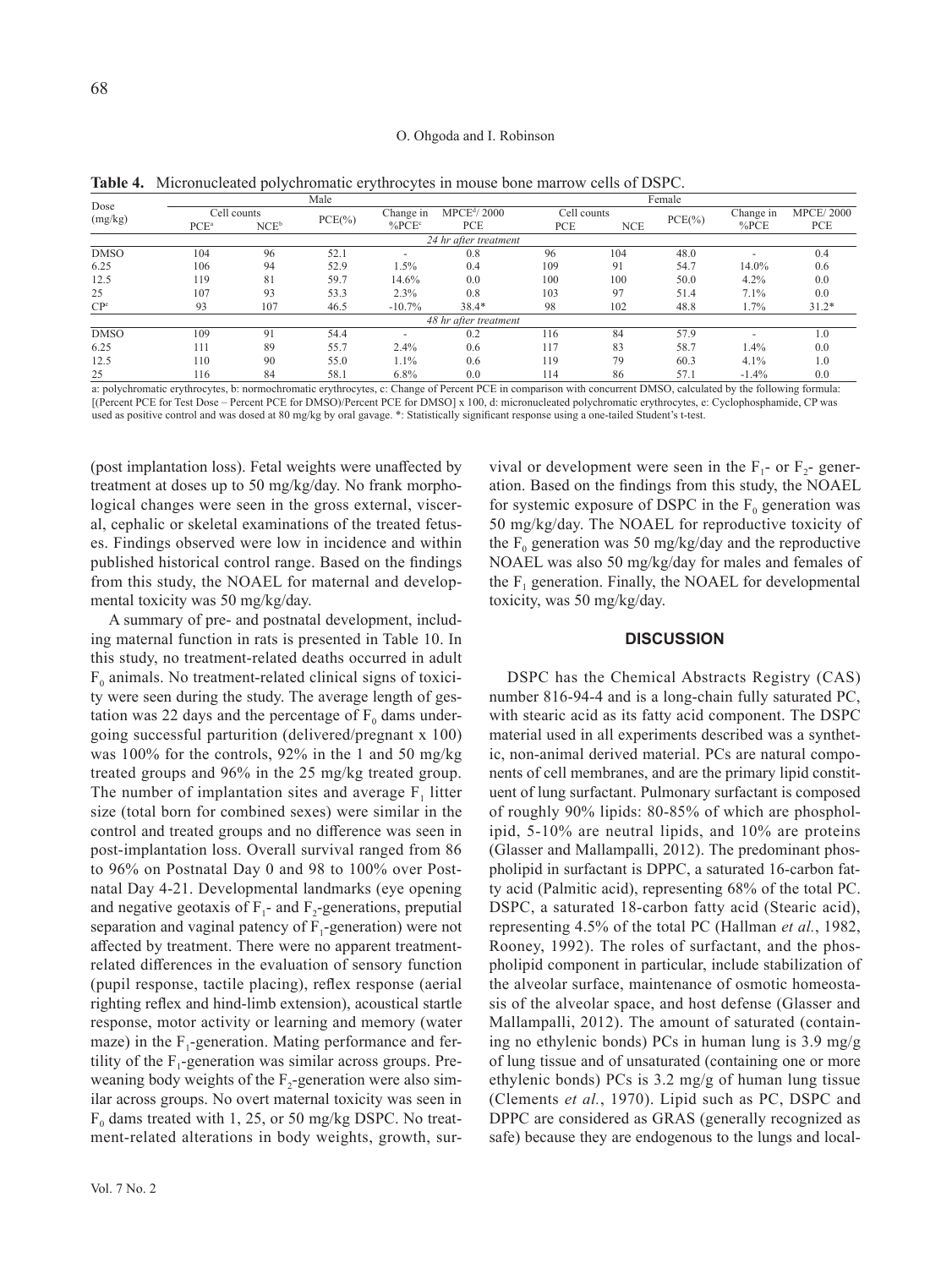## Toxicology of DSPC

| Group                                                         |                  | Air Control (Air only) | Porous Particles (20 mg/kg/day) |                       |
|---------------------------------------------------------------|------------------|------------------------|---------------------------------|-----------------------|
| Exposure Time (min.)                                          |                  |                        | 120                             |                       |
| <b>Sex</b>                                                    | male             | female                 | male                            | female                |
| No. of animals                                                | 60               | 60                     | 60                              | 60                    |
| Morality/Morbidity                                            | 14               | 19                     | $\overline{20}$                 | 19                    |
| Terminal sacrifice                                            | 46               | 41                     | 40                              | 41                    |
| Survival (%)                                                  | 76.7             | 68.3                   | 66.7                            | 68.3                  |
| Clinical Observation                                          |                  |                        | No treatment-related effect     |                       |
| Body Weights (g, mean $\pm$ SD, Week 102)                     | $38.9 \pm 4.6$   | $38.7 \pm 5.9$         | $39.2 \pm 4.9$                  | $38.5 \pm 5.1$        |
| Ophthalmology                                                 |                  |                        | No treatment-related effect     |                       |
| Gross Pathology                                               |                  |                        |                                 |                       |
| Organ Weights $(g, mean \pm SD)$                              |                  |                        |                                 |                       |
| Adrenal                                                       | $0.01 \pm 0.01$  | $0.01 \pm 0.01$        | $0.02 \pm 0.01*$                | $0.02 \pm 0.02$       |
| Brain                                                         | $0.57 \pm 0.12$  | $0.57 \pm 0.10$        | $0.53 \pm 0.07$                 | $0.52 \pm 0.04*$      |
| Epididymides                                                  | $0.11 \pm 0.03$  | $NA^a$                 | $0.11 \pm 0.02$                 | NA                    |
| Heart                                                         | $0.24 \pm 0.08$  | $0.18 \pm 0.08$        | $0.22 \pm 0.04$                 | $0.16 \pm 0.03$       |
| Kidney                                                        | $0.77 \pm 0.14$  | $0.45 \pm 0.15$        | $0.76 \pm 0.10$                 | $0.42 \pm 0.07$       |
| Liver                                                         | $2.01 \pm 1.10$  | $1.44 \pm 0.25$        | $1.59 \pm 0.34*$                | $1.53 \pm 0.39$       |
| Lung                                                          | $0.40 \pm 0.46$  | $0.31 \pm 0.12$        | $0.33 \pm 0.14$                 | $0.27 \pm 0.07$       |
| Ovary                                                         | NA               | $0.04 \pm 0.09$        | NA                              | $0.04 \pm 0.04$       |
| Spleen<br>Testis                                              | $0.14 \pm 0.07$  | $0.19 \pm 0.10$        | $0.10 \pm 0.03$                 | $0.34 \pm 0.44*$      |
| Thymus                                                        | $0.21 \pm 0.04$  | NА<br>$0.03 \pm 0.02$  | $0.21 \pm 0.03$                 | NА<br>$0.03 \pm 0.02$ |
| Histopathology: Number of animals with neoplastic lesions     | $0.02 \pm 0.02$  |                        | $0.02 \pm 0.03$                 |                       |
| Systemic                                                      |                  |                        |                                 |                       |
| Haemangiosarcoma                                              | 5                | 1                      | 1                               | $\mathbf{2}$          |
| Histiocytic sarcoma                                           | $\overline{c}$   | 3                      | $\boldsymbol{0}$                | $\mathbf{1}$          |
| Lymphoma                                                      | $\mathbf{1}$     | 19                     | $\mathbf{1}$                    | 17                    |
| Harderian glands                                              |                  |                        |                                 |                       |
| Adenocarcinoma                                                | $\mathbf{0}$     | $\mathbf{1}$           | 3                               | $\mathbf{1}$          |
| Adenoma                                                       | 9                | $\mathbf{1}$           | $\overline{4}$                  | 5                     |
| Liver                                                         |                  |                        |                                 |                       |
| Hepatocellular Adenoma                                        | 20               | 4                      | 17                              | 8                     |
| Hepatocellular Carcinoma                                      | 19               | 1                      | 18                              | 2                     |
| Lung, Left                                                    |                  |                        |                                 |                       |
| Alveolar-bronchiolar Adenoma                                  | $\mathfrak{2}$   | 3                      | 3                               | $\overline{c}$        |
| Alveolar-bronchiolar Carcinoma                                | $\overline{c}$   | 1                      | 2                               | 1                     |
| Carcinoma, metastatic                                         | $\mathbf{0}$     | $\mathbf{0}$           | $\boldsymbol{0}$                | $\mathbf{0}$          |
| Hepatocellular Carcinoma, metastatic                          | 6                | $\mathbf{0}$           | 2                               | $\mathbf{0}$          |
| Lung, Right                                                   |                  |                        |                                 |                       |
| Alveolar-bronchiolar Adenoma                                  | 6                | $\boldsymbol{0}$       | 6                               | $\mathbf{0}$          |
| Alveolar-bronchiolar Carcinoma                                | 2                | $\overline{2}$         | 7                               | 1                     |
| Carcinoma, metastatic                                         | $\mathbf{0}$     | $\mathbf{0}$           | $\boldsymbol{0}$                | $\mathbf{0}$          |
| Hepatocellular Carcinoma, metastatic                          | 6                | $\mathbf{0}$           | 2                               | $\theta$              |
| Pituitary glands: Adenoma, Pars Distalis                      | $\mathbf{0}$     | 6                      | 1                               | 4                     |
| Skin: Fibrosarcoma                                            | 1                | 1                      | $\boldsymbol{0}$                | 1                     |
| Small Intestine-duodenum: Adenoma                             | 1                | $\boldsymbol{0}$       | $\mathbf{0}$                    | $\mathbf{0}$          |
| Thyroid glands: Adenoma, follicular cell                      | 8                | 12                     | 19                              | 27                    |
| Histopathology: Number of animals with non-neoplastic lesions |                  |                        |                                 |                       |
| Nasal turbinates 1 <sup>b</sup>                               |                  |                        |                                 |                       |
| Inflammation, acute                                           | 1                | $\mathbf{1}$           | $\boldsymbol{0}$                | $\mathbf{1}$          |
| Eosinophilic material, airway                                 | $\boldsymbol{0}$ | $\boldsymbol{0}$       | $\mathbf{0}$                    | $\mathbf{0}$          |
| Degeneration, hyaline, respiratory epithelium                 | $\mathbf{0}$     | 3                      | 27                              | 36                    |
| Nasal turbinates 2                                            |                  |                        |                                 |                       |
| Inflammation, acute                                           | $\Omega$         | 1                      | $\boldsymbol{0}$                | $\mathbf{0}$          |
| Eosinophilic material, airway                                 | $\mathbf{0}$     | $\boldsymbol{0}$       | $\boldsymbol{0}$                | $\boldsymbol{0}$      |
| Degeneration, hyaline, respiratory epithelium                 | $\theta$         |                        | 47                              | 57                    |
| Degeneration, hyaline, olfactory epithelium                   | 0                | $\boldsymbol{0}$       | 1                               | $\mathfrak{2}$        |
| Nasal turbinates 3                                            |                  |                        |                                 |                       |
| Inflammation, acute                                           | $\boldsymbol{0}$ | 1                      | 1                               | $\boldsymbol{0}$      |
| Eosinophilic material, airway                                 | $\mathbf{0}$     | $\mathbf{0}$           | $\boldsymbol{0}$                | $\mathbf{1}$          |
| Degeneration, hyaline, respiratory epithelium                 | 0                | $\boldsymbol{0}$       | 42                              | 14                    |
| Degeneration, hyaline, olfactory epithelium                   | $\boldsymbol{0}$ | $\mathbf{0}$           | 38                              | 53                    |
| Nasal turbinates 4                                            |                  |                        |                                 |                       |
| Inflammation, acute                                           | 0                | 1                      | 3                               | 1                     |
| Eosinophilic material, airway                                 | 1                | $\mathbf{0}$           | 9                               | 2                     |
| Degeneration, hyaline, respiratory epithelium                 | $\boldsymbol{0}$ | $\boldsymbol{0}$       | $\boldsymbol{0}$                | $\boldsymbol{0}$      |
| Degeneration, hyaline, olfactory epithelium                   | $\boldsymbol{0}$ | $\boldsymbol{0}$       | 57                              | 47                    |
| Stomach: Hyperplasia, mucosa, glandular                       | 12               | 2                      | 24                              | 6                     |
| Thyroid: Hyperplasia, follicular cell                         | 53               | 53                     | 55                              | 56                    |
| No Observed Adverse Effect Level                              |                  | 20 mg/kg/day           |                                 |                       |

#### Table 5. Porous Particle (composed of DSPC and CaCl<sub>2</sub>): Carcinogenicity study (inhalation) in mice.

\*: *p* ≤ 0.05 against Air control a: NA = Not Applicable

b: Four transverse sections of the nasal cavity were produced and evaluated. Sections were taken from approximate areas as follows: 1; caudal surface of upper incisor, 2; between the incisive papilla and the first palatal ridge, 3; between last palatal ridge and mild-point of first molar, 4; 2<sup>nd</sup> molar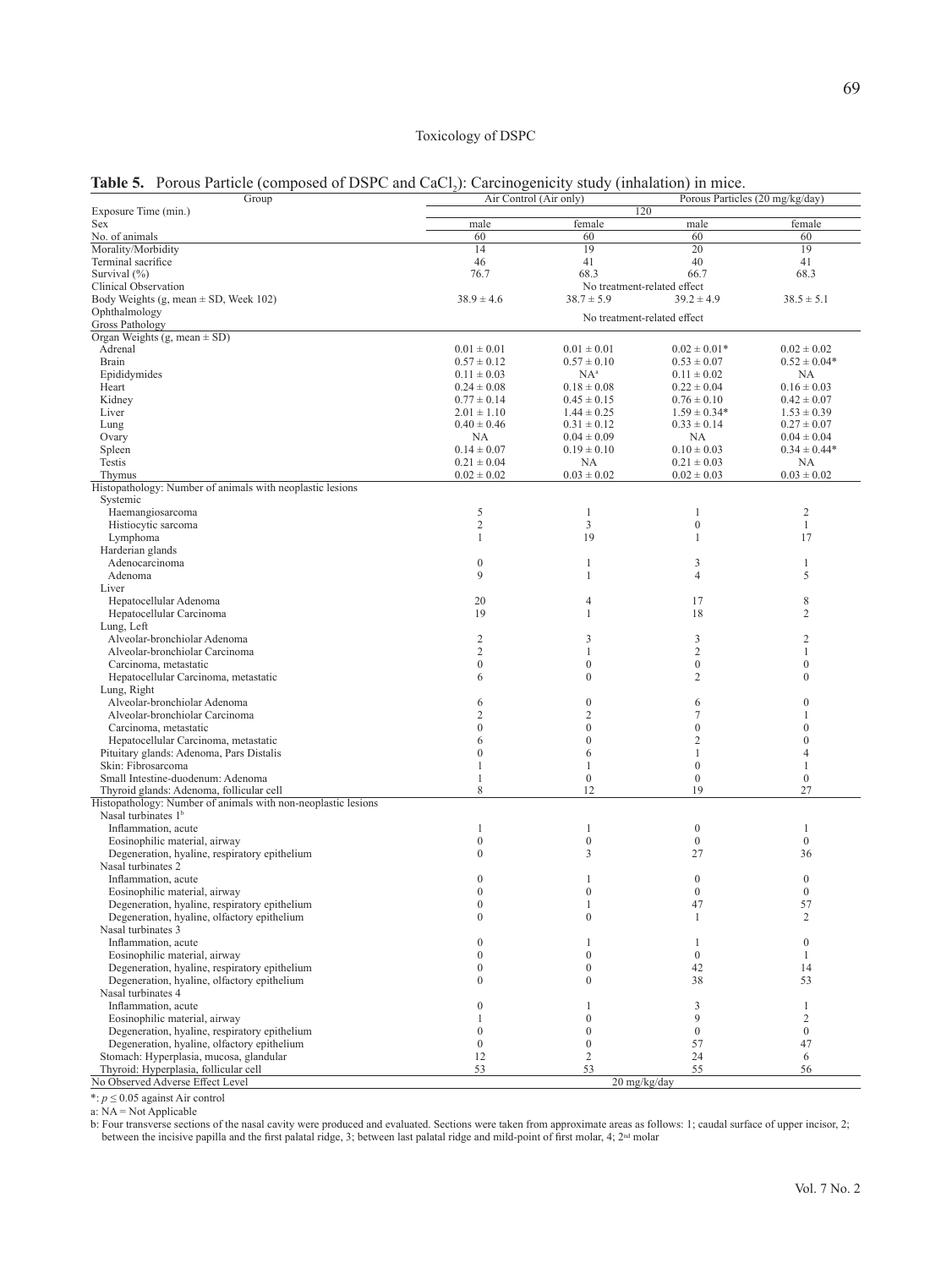#### O. Ohgoda and I. Robinson

| Group                                                         | Air Control (Air only) |                   | Porous Particles (10 mg/kg/day) |                  |  |
|---------------------------------------------------------------|------------------------|-------------------|---------------------------------|------------------|--|
| Exposure Time (min.)                                          |                        |                   | 120                             |                  |  |
| <b>Sex</b>                                                    | male                   | female            | male                            | female           |  |
| No. of animals                                                | 60                     | 60                | 60                              | 60               |  |
| Morality/Morbidity                                            | 22                     | 38                | 33                              | 34               |  |
| Terminal sacrifice                                            | 38                     | 22                | 27                              | 26               |  |
| Survival (%)                                                  | 63.3                   | 36.7              | 45.0                            | 43.3             |  |
| Clinical Observation                                          |                        |                   | No treatment-related effect     |                  |  |
| Body Weights (g, mean $\pm$ SD, Week 81)                      | $764.8 \pm 145.5$      | $520.5 \pm 111.6$ | $765.9 \pm 118.4$               | $459.8 \pm 65.3$ |  |
| Ophthalmology                                                 |                        |                   |                                 |                  |  |
| <b>Gross Pathology</b>                                        |                        |                   | No treatment-related effect     |                  |  |
| Organ Weights $(g, mean \pm SD)$                              |                        |                   |                                 |                  |  |
| Adrenal                                                       | $0.06 \pm 0.01$        | $0.09 \pm 0.05$   | $0.07 \pm 0.03$                 | $0.12 \pm 0.02$  |  |
| Brain                                                         | $2.39 \pm 0.69$        | $2.05 \pm 0.07$   | $2.29 \pm 0.09$                 | $2.04 \pm 0.28$  |  |
| Epididymis                                                    | $1.43 \pm 0.19$        | $NA^a$            | $1.49 \pm 0.50$                 | <b>NA</b>        |  |
| Heart                                                         | $1.73 \pm 0.23$        | $1.34 \pm 0.14$   | $1.80 \pm 0.31$                 | $1.31 \pm 0.19$  |  |
| Kidney                                                        | $3.36 \pm 0.48$        | $2.44 \pm 0.29$   | $3.58 \pm 0.82$                 | $2.29 \pm 0.39$  |  |
| Liver                                                         | $16 \pm 3$             | $12 \pm 3$        | $18 \pm 7$                      |                  |  |
|                                                               |                        |                   | $2.57 \pm 0.71$                 | $14 \pm 3$       |  |
| Lung                                                          | $2.55 \pm 0.34$        | $2.04 \pm 0.22$   |                                 | $1.99 \pm 0.30$  |  |
| Ovary                                                         | NA                     | $0.11 \pm 0.04$   | NA                              | $0.11 \pm 0.04$  |  |
| Spleen                                                        | $1.18 \pm 0.30$        | $0.79 \pm 0.11$   | $1.18 \pm 0.03$                 | $0.87 \pm 0.26$  |  |
| <b>Testis</b>                                                 | $3.55 \pm 0.61$        | <b>NA</b>         | $3.74 \pm 0.42$                 | <b>NA</b>        |  |
| Thymus                                                        | $0.57 \pm 0.18$        | $0.50 \pm 0.28$   | $0.61 \pm 0.27$                 | $0.44 \pm 0.15$  |  |
| Histopathology: Number of animals with neoplastic lesions     |                        |                   |                                 |                  |  |
| Adrenal glands                                                |                        |                   |                                 |                  |  |
| Adenoma, cortex                                               | $\mathbf{0}$           | $\mathbf{0}$      | $\mathbf{0}$                    | $\mathbf{1}$     |  |
| Carcinoma, cortex                                             | $\overline{0}$         | $\mathbf{0}$      | $\mathbf{0}$                    | $\mathbf{1}$     |  |
| Pheochromocytoma, benign                                      | 6                      | 1                 | $\tau$                          | $\boldsymbol{0}$ |  |
| Pheochromocytoma, malignant                                   | $\overline{c}$         | $\mathbf{0}$      | $\overline{c}$                  | $\mathbf{0}$     |  |
| Mammary glands                                                |                        |                   |                                 |                  |  |
| Adenocarcinoma                                                | $\boldsymbol{0}$       | 11                | $\boldsymbol{0}$                | 14               |  |
| Adenoma                                                       | $\mathbf{0}$           | $\mathbf{0}$      | $\mathbf{0}$                    | 3                |  |
| Fibroadenoma                                                  | $\mathbf{0}$           | 11                | $\mathbf{0}$                    | 14               |  |
| Pituitary gland                                               |                        |                   |                                 |                  |  |
| Adenoma, Pars distalis                                        | 29                     | 40                | 29                              | 41               |  |
| Adenoma, Par intermedia                                       | $\mathbf{0}$           | 2                 | $\mathbf{0}$                    | $\mathbf{0}$     |  |
| Thyroid glands                                                |                        |                   |                                 |                  |  |
| Adenoma, C-cell                                               | 1                      | 5                 | 3                               | $\mathbf{0}$     |  |
| Adenoma, follicular cell                                      | $\mathbf{1}$           | $\boldsymbol{0}$  | $\mathbf{1}$                    | $\mathbf{1}$     |  |
| Carcinoma, C-cell                                             | $\mathbf{1}$           | $\overline{0}$    | $\overline{0}$                  | $\overline{2}$   |  |
| Histopathology: Number of animals with non-neoplastic lesions |                        |                   |                                 |                  |  |
| Larynx: Metaplasia, squamous                                  | 5                      | $\overline{c}$    | 15                              | 10               |  |
| Lung: Aggregates, alveolar macrophage                         | 47                     | 30                | 30                              | 31               |  |
| Nasal turbinates 1 <sup>b</sup>                               |                        |                   |                                 |                  |  |
| Degeneration, hyaline, respiratory epithelium                 | 1                      | $\mathbf{1}$      | $\mathbf{0}$                    | $\mathbf{1}$     |  |
| Inflammation, neutrophilic                                    | $\mathbf{1}$           | $\mathbf{0}$      | $\overline{4}$                  | $\overline{2}$   |  |
| Nasal turbinates 2                                            |                        |                   |                                 |                  |  |
| Degeneration, hyaline, respiratory epithelium                 | $\overline{c}$         | $\overline{c}$    | 1                               | 3                |  |
| Inflammation, neutrophilic                                    | $\theta$               | $\overline{0}$    | 3                               | $\mathbf{1}$     |  |
| Nasal turbinates 3                                            |                        |                   |                                 |                  |  |
| Degeneration, hyaline, olfactory epithelium                   | 12                     | 9                 | 18                              | 11               |  |
| Nasal turbinates 4                                            |                        |                   |                                 |                  |  |
| Degeneration, hyaline, olfactory epithelium                   | 29                     | 15                | 33                              | 21               |  |
| No Observed Adverse Effect Level                              |                        |                   | 10 mg/kg/day                    |                  |  |

|  | Table 6. Porous Particle (composed of DSPC and CaCl <sub>2</sub> ): Carcinogenicity study (inhalation) in rats. |  |  |
|--|-----------------------------------------------------------------------------------------------------------------|--|--|
|  |                                                                                                                 |  |  |

a: NA = Not Applicable

b: Four transverse sections of the nasal cavity were produced and evaluated. Sections were taken from approximate areas as follows: 1; caudal surface of upper incisor, 2; between the incisive papilla and the first palatal ridge, 3; between last palatal ridge and mild-point of first molar, 4; 2<sup>nd</sup> molar

ly present in large quantities (Pilcer and Amighi, 2010).

According to FDA's public database of inactive ingredients, DSPC is present in an approved intravenous solution containing liposomes (FDA, Inactive Ingredients Database, 2018). In fact, most liposomal drug formulations are available for intravenous and intramuscular application (Bulbake *et al.,* 2017). On the other hand, TOBI®Podhaler<sup>™</sup> is approved for inhaled administration, containing the excipient DSPC and CaCl<sub>2</sub>. To support this approval, the repeat dose toxicity studies in rats and dogs that have vehicle control groups and Tobramycin Inhalation Powder (TIP) groups where DSPC and CaCl, is present, were submitted (TOBI Podhaler, 2013, FDA, NDA 201-688, Novartis Pharmaceuticals Corporation). In the repeat dose toxicity studies with TIP, dogs received the DSPC/CaCl, vehicle daily for 4 weeks and rats received it daily for 26 weeks (at inhaled doses of about 12 mg/ kg/day for both species) without apparent toxicity. Dogs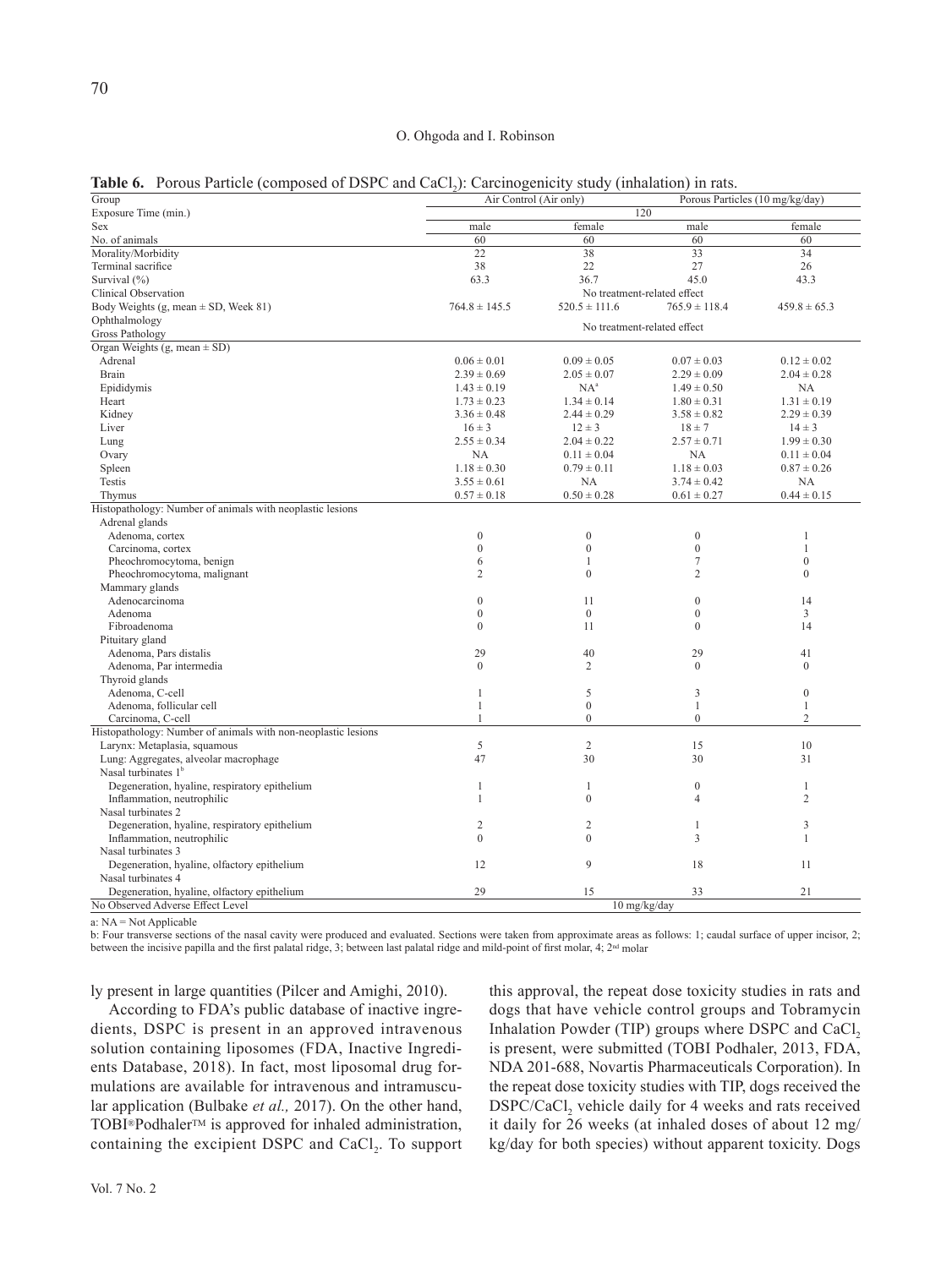| Male<br>Female<br>Male<br>Female<br>Male<br>Female<br><b>Sex</b><br>Male<br>Female<br>25<br>25<br>25<br>25<br>25<br>25<br>25<br>25<br>No. of Animals<br>$\theta$<br>$\theta$<br>$\theta$<br>$\theta$<br>Mortality<br>$\theta$<br>$\Omega$<br>$\mathbf{0}$<br>$\mathbf{0}$<br>Clinical Observation<br>No treatment related clinical signs<br>Food consumption $(g, \text{mean} \pm SD)$<br>$210 \pm 18$<br>Male Day 7<br>$217 \pm 22$<br>$207 \pm 19$<br>$210 \pm 21$<br>Male Day 14<br>$210 \pm 22$<br>$203 \pm 19$<br>$204 \pm 23$<br>$204 \pm 20$<br>Male Day 28<br>$238 \pm 23$<br>$223 \pm 23$<br>$232 \pm 27$<br>$238 \pm 32$<br>Female Day 14 (pre-mating)<br>$184 \pm 16$<br>$186 \pm 20$<br>$183 \pm 16$<br>$189 \pm 13$<br>$73 \pm 9$<br>$73 \pm 8$<br>$69 \pm 12$<br>$75 \pm 14$<br>Female Day 9 (gestation)<br>$78 \pm 10$<br>$79 \pm 10$<br>$73 \pm 10$<br>$76 \pm 10$<br>Female Day 12 (gestation)<br>Body Weights (g, mean $\pm$ SD)<br>Male Day 7<br>$323 \pm 25$<br>$316 \pm 21$<br>$320 \pm 29$<br>$321 \pm 21$<br>Male Day 14<br>$367 \pm 32$<br>$358 \pm 25$<br>$364 \pm 35$<br>$363 \pm 26$<br>$436 \pm 41$<br>$417 \pm 34$<br>$430 \pm 45$<br>$433 \pm 37$<br>Male Day 28<br>Female Day 14 (pre-mating)<br>$258 \pm 19$<br>$262 \pm 20$<br>$265 \pm 22$<br>$261 \pm 23$<br>$297 \pm 20$<br>$305 \pm 21$<br>$300 \pm 24$<br>$304 \pm 19$<br>Female Day 9 (gestation)<br>$318 \pm 23$<br>$315 \pm 23$<br>$322 \pm 20$<br>Female Day 12 (gestation)<br>$323 \pm 23$<br>Mating Performance<br><b>Mating Pairs</b><br>25<br>25<br>25<br>25<br>24<br>23<br>Successful Mating (sperm-positive)<br>24<br>24<br>$\mathbf{0}$<br>$\overline{2}$<br>Misdiagnosed Smear<br>1<br>$\mathbf{1}$<br>96<br>100<br>100<br>Percent Mated (%)<br>100<br>25<br>Successful Mating Outcomes (gravid)<br>24<br>24<br>25<br>100<br>96<br>100<br>100<br>% Successful Outcomes (+/pregnant)<br>Latency to Mate (days, mean $\pm$ SD)<br>$2.4 \pm 1.3$<br>$3.1 \pm 2.0$<br>$2.4 \pm 1.9$<br>$3.1 \pm 2.5$<br>$3.0 \pm 0.5$<br>$3.0 \pm 0.5$<br>$2.7 \pm 0.7$<br>$2.9 \pm 0.3$<br>Estrus frequency (days, mean $\pm$ SD)<br>Litter Viability (mean $\pm$ SD)<br>Corpora Lutea/animal<br>$18 \pm 3$<br>$18 \pm 4$<br>$16 \pm 3$<br>$16 \pm 3$<br>$18 \pm 4$<br>$16 \pm 3$<br>Total Implants/animal<br>$18 \pm 4$<br>$15 \pm 4*$<br>$4.4 \pm 3.7$<br>$5.0 \pm 3.5$<br>$3.4 \pm 2.9$<br>$1.7 \pm 1.2*$<br>Resorptions/animal<br>Pre-Implantation Loss (%)<br>$2.6 \pm 4.6$<br>$2.8 \pm 9.1$<br>$4.8 \pm 11.8$<br>$9.0 \pm 21.6$<br>Post-Implantation Loss (%)<br>$25.9 \pm 23.8$<br>$28.6 \pm 22.7$<br>$23.0 \pm 23.2$<br>$14.5 \pm 19.4$<br>Sperm Analysis ( $n = 10$ , mean $\pm$ SD)<br>$79.9 \pm 5.0$<br>$78.9 \pm 8.1$<br>$82.4 \pm 3.9$<br>Motile $(\% )$<br>$81.1 \pm 6.3$<br>$22.1 \pm 4.1$<br>$20.3 \pm 5.5$<br>Progressive $(\% )$<br>$21.4 \pm 4.5$<br>$22.8 \pm 4.7$<br>Sperm Count (/g $x10^8$ )<br>$9.7 \pm 3.8$<br>$11.2 \pm 1.4$<br>$11.0 \pm 3.7$<br>$11.8 \pm 2.4$<br>Sperm Morphology (Normal/200 sperm)<br>$194 \pm 4.5$<br>NA<br>NA<br>$195 \pm 1.8$<br>Detached/Isolated Head<br>$6 \pm 4.5$<br>NA<br><b>NA</b><br>$5 \pm 1.8$<br>NA<br>Abnormal (%)<br>$3 \pm 2.3$<br>NA<br>$2 \pm 0.9$<br>Organ Weights $(g, \text{mean} \pm SD)$<br>$3.38 \pm 0.33$<br><b>Testis</b><br>$3.49 \pm 0.31$<br>$3.52 \pm 0.32$<br>$3.47 \pm 0.33$<br>Epididymis<br>$1.37 \pm 0.18$<br>$1.35 \pm 0.14$<br>$1.36 \pm 0.17$<br>$1.38 \pm 0.14$<br>$0.15 \pm 0.02$<br>Ovary<br>$0.15 \pm 0.02$<br>$0.15 \pm 0.03$<br>$0.15 \pm 0.02$<br>Uterus Weight<br>$9.07 \pm 2.55$<br>$9.51 \pm 2.31$<br>$9.64 \pm 2.65$<br>$9.69 \pm 2.54$<br>Gross Pathology<br>No related article | <b>THE 14 THE PROPERTY CONTRACTOR CONSERVANCE OF DUTY</b><br>Dose (mg/kg/day) | Vehicle (Corn oil) | $\mathbf{1}$ | 25 | 50 |
|------------------------------------------------------------------------------------------------------------------------------------------------------------------------------------------------------------------------------------------------------------------------------------------------------------------------------------------------------------------------------------------------------------------------------------------------------------------------------------------------------------------------------------------------------------------------------------------------------------------------------------------------------------------------------------------------------------------------------------------------------------------------------------------------------------------------------------------------------------------------------------------------------------------------------------------------------------------------------------------------------------------------------------------------------------------------------------------------------------------------------------------------------------------------------------------------------------------------------------------------------------------------------------------------------------------------------------------------------------------------------------------------------------------------------------------------------------------------------------------------------------------------------------------------------------------------------------------------------------------------------------------------------------------------------------------------------------------------------------------------------------------------------------------------------------------------------------------------------------------------------------------------------------------------------------------------------------------------------------------------------------------------------------------------------------------------------------------------------------------------------------------------------------------------------------------------------------------------------------------------------------------------------------------------------------------------------------------------------------------------------------------------------------------------------------------------------------------------------------------------------------------------------------------------------------------------------------------------------------------------------------------------------------------------------------------------------------------------------------------------------------------------------------------------------------------------------------------------------------------------------------------------------------------------------------------------------------------------------------------------------------------------------------------------------------------------------------------------------------------------------------------------------------------------------------------------------------------------------------------------------------------------------------------------------------------------------------------------------------------------------------------------------------------------------------------------------------------------------------------------------------------------------------------------------------------------------------------------------------------------------------------------------------------|-------------------------------------------------------------------------------|--------------------|--------------|----|----|
|                                                                                                                                                                                                                                                                                                                                                                                                                                                                                                                                                                                                                                                                                                                                                                                                                                                                                                                                                                                                                                                                                                                                                                                                                                                                                                                                                                                                                                                                                                                                                                                                                                                                                                                                                                                                                                                                                                                                                                                                                                                                                                                                                                                                                                                                                                                                                                                                                                                                                                                                                                                                                                                                                                                                                                                                                                                                                                                                                                                                                                                                                                                                                                                                                                                                                                                                                                                                                                                                                                                                                                                                                                                                  |                                                                               |                    |              |    |    |
|                                                                                                                                                                                                                                                                                                                                                                                                                                                                                                                                                                                                                                                                                                                                                                                                                                                                                                                                                                                                                                                                                                                                                                                                                                                                                                                                                                                                                                                                                                                                                                                                                                                                                                                                                                                                                                                                                                                                                                                                                                                                                                                                                                                                                                                                                                                                                                                                                                                                                                                                                                                                                                                                                                                                                                                                                                                                                                                                                                                                                                                                                                                                                                                                                                                                                                                                                                                                                                                                                                                                                                                                                                                                  |                                                                               |                    |              |    |    |
|                                                                                                                                                                                                                                                                                                                                                                                                                                                                                                                                                                                                                                                                                                                                                                                                                                                                                                                                                                                                                                                                                                                                                                                                                                                                                                                                                                                                                                                                                                                                                                                                                                                                                                                                                                                                                                                                                                                                                                                                                                                                                                                                                                                                                                                                                                                                                                                                                                                                                                                                                                                                                                                                                                                                                                                                                                                                                                                                                                                                                                                                                                                                                                                                                                                                                                                                                                                                                                                                                                                                                                                                                                                                  |                                                                               |                    |              |    |    |
|                                                                                                                                                                                                                                                                                                                                                                                                                                                                                                                                                                                                                                                                                                                                                                                                                                                                                                                                                                                                                                                                                                                                                                                                                                                                                                                                                                                                                                                                                                                                                                                                                                                                                                                                                                                                                                                                                                                                                                                                                                                                                                                                                                                                                                                                                                                                                                                                                                                                                                                                                                                                                                                                                                                                                                                                                                                                                                                                                                                                                                                                                                                                                                                                                                                                                                                                                                                                                                                                                                                                                                                                                                                                  |                                                                               |                    |              |    |    |
|                                                                                                                                                                                                                                                                                                                                                                                                                                                                                                                                                                                                                                                                                                                                                                                                                                                                                                                                                                                                                                                                                                                                                                                                                                                                                                                                                                                                                                                                                                                                                                                                                                                                                                                                                                                                                                                                                                                                                                                                                                                                                                                                                                                                                                                                                                                                                                                                                                                                                                                                                                                                                                                                                                                                                                                                                                                                                                                                                                                                                                                                                                                                                                                                                                                                                                                                                                                                                                                                                                                                                                                                                                                                  |                                                                               |                    |              |    |    |
|                                                                                                                                                                                                                                                                                                                                                                                                                                                                                                                                                                                                                                                                                                                                                                                                                                                                                                                                                                                                                                                                                                                                                                                                                                                                                                                                                                                                                                                                                                                                                                                                                                                                                                                                                                                                                                                                                                                                                                                                                                                                                                                                                                                                                                                                                                                                                                                                                                                                                                                                                                                                                                                                                                                                                                                                                                                                                                                                                                                                                                                                                                                                                                                                                                                                                                                                                                                                                                                                                                                                                                                                                                                                  |                                                                               |                    |              |    |    |
|                                                                                                                                                                                                                                                                                                                                                                                                                                                                                                                                                                                                                                                                                                                                                                                                                                                                                                                                                                                                                                                                                                                                                                                                                                                                                                                                                                                                                                                                                                                                                                                                                                                                                                                                                                                                                                                                                                                                                                                                                                                                                                                                                                                                                                                                                                                                                                                                                                                                                                                                                                                                                                                                                                                                                                                                                                                                                                                                                                                                                                                                                                                                                                                                                                                                                                                                                                                                                                                                                                                                                                                                                                                                  |                                                                               |                    |              |    |    |
|                                                                                                                                                                                                                                                                                                                                                                                                                                                                                                                                                                                                                                                                                                                                                                                                                                                                                                                                                                                                                                                                                                                                                                                                                                                                                                                                                                                                                                                                                                                                                                                                                                                                                                                                                                                                                                                                                                                                                                                                                                                                                                                                                                                                                                                                                                                                                                                                                                                                                                                                                                                                                                                                                                                                                                                                                                                                                                                                                                                                                                                                                                                                                                                                                                                                                                                                                                                                                                                                                                                                                                                                                                                                  |                                                                               |                    |              |    |    |
|                                                                                                                                                                                                                                                                                                                                                                                                                                                                                                                                                                                                                                                                                                                                                                                                                                                                                                                                                                                                                                                                                                                                                                                                                                                                                                                                                                                                                                                                                                                                                                                                                                                                                                                                                                                                                                                                                                                                                                                                                                                                                                                                                                                                                                                                                                                                                                                                                                                                                                                                                                                                                                                                                                                                                                                                                                                                                                                                                                                                                                                                                                                                                                                                                                                                                                                                                                                                                                                                                                                                                                                                                                                                  |                                                                               |                    |              |    |    |
|                                                                                                                                                                                                                                                                                                                                                                                                                                                                                                                                                                                                                                                                                                                                                                                                                                                                                                                                                                                                                                                                                                                                                                                                                                                                                                                                                                                                                                                                                                                                                                                                                                                                                                                                                                                                                                                                                                                                                                                                                                                                                                                                                                                                                                                                                                                                                                                                                                                                                                                                                                                                                                                                                                                                                                                                                                                                                                                                                                                                                                                                                                                                                                                                                                                                                                                                                                                                                                                                                                                                                                                                                                                                  |                                                                               |                    |              |    |    |
|                                                                                                                                                                                                                                                                                                                                                                                                                                                                                                                                                                                                                                                                                                                                                                                                                                                                                                                                                                                                                                                                                                                                                                                                                                                                                                                                                                                                                                                                                                                                                                                                                                                                                                                                                                                                                                                                                                                                                                                                                                                                                                                                                                                                                                                                                                                                                                                                                                                                                                                                                                                                                                                                                                                                                                                                                                                                                                                                                                                                                                                                                                                                                                                                                                                                                                                                                                                                                                                                                                                                                                                                                                                                  |                                                                               |                    |              |    |    |
|                                                                                                                                                                                                                                                                                                                                                                                                                                                                                                                                                                                                                                                                                                                                                                                                                                                                                                                                                                                                                                                                                                                                                                                                                                                                                                                                                                                                                                                                                                                                                                                                                                                                                                                                                                                                                                                                                                                                                                                                                                                                                                                                                                                                                                                                                                                                                                                                                                                                                                                                                                                                                                                                                                                                                                                                                                                                                                                                                                                                                                                                                                                                                                                                                                                                                                                                                                                                                                                                                                                                                                                                                                                                  |                                                                               |                    |              |    |    |
|                                                                                                                                                                                                                                                                                                                                                                                                                                                                                                                                                                                                                                                                                                                                                                                                                                                                                                                                                                                                                                                                                                                                                                                                                                                                                                                                                                                                                                                                                                                                                                                                                                                                                                                                                                                                                                                                                                                                                                                                                                                                                                                                                                                                                                                                                                                                                                                                                                                                                                                                                                                                                                                                                                                                                                                                                                                                                                                                                                                                                                                                                                                                                                                                                                                                                                                                                                                                                                                                                                                                                                                                                                                                  |                                                                               |                    |              |    |    |
|                                                                                                                                                                                                                                                                                                                                                                                                                                                                                                                                                                                                                                                                                                                                                                                                                                                                                                                                                                                                                                                                                                                                                                                                                                                                                                                                                                                                                                                                                                                                                                                                                                                                                                                                                                                                                                                                                                                                                                                                                                                                                                                                                                                                                                                                                                                                                                                                                                                                                                                                                                                                                                                                                                                                                                                                                                                                                                                                                                                                                                                                                                                                                                                                                                                                                                                                                                                                                                                                                                                                                                                                                                                                  |                                                                               |                    |              |    |    |
|                                                                                                                                                                                                                                                                                                                                                                                                                                                                                                                                                                                                                                                                                                                                                                                                                                                                                                                                                                                                                                                                                                                                                                                                                                                                                                                                                                                                                                                                                                                                                                                                                                                                                                                                                                                                                                                                                                                                                                                                                                                                                                                                                                                                                                                                                                                                                                                                                                                                                                                                                                                                                                                                                                                                                                                                                                                                                                                                                                                                                                                                                                                                                                                                                                                                                                                                                                                                                                                                                                                                                                                                                                                                  |                                                                               |                    |              |    |    |
|                                                                                                                                                                                                                                                                                                                                                                                                                                                                                                                                                                                                                                                                                                                                                                                                                                                                                                                                                                                                                                                                                                                                                                                                                                                                                                                                                                                                                                                                                                                                                                                                                                                                                                                                                                                                                                                                                                                                                                                                                                                                                                                                                                                                                                                                                                                                                                                                                                                                                                                                                                                                                                                                                                                                                                                                                                                                                                                                                                                                                                                                                                                                                                                                                                                                                                                                                                                                                                                                                                                                                                                                                                                                  |                                                                               |                    |              |    |    |
|                                                                                                                                                                                                                                                                                                                                                                                                                                                                                                                                                                                                                                                                                                                                                                                                                                                                                                                                                                                                                                                                                                                                                                                                                                                                                                                                                                                                                                                                                                                                                                                                                                                                                                                                                                                                                                                                                                                                                                                                                                                                                                                                                                                                                                                                                                                                                                                                                                                                                                                                                                                                                                                                                                                                                                                                                                                                                                                                                                                                                                                                                                                                                                                                                                                                                                                                                                                                                                                                                                                                                                                                                                                                  |                                                                               |                    |              |    |    |
|                                                                                                                                                                                                                                                                                                                                                                                                                                                                                                                                                                                                                                                                                                                                                                                                                                                                                                                                                                                                                                                                                                                                                                                                                                                                                                                                                                                                                                                                                                                                                                                                                                                                                                                                                                                                                                                                                                                                                                                                                                                                                                                                                                                                                                                                                                                                                                                                                                                                                                                                                                                                                                                                                                                                                                                                                                                                                                                                                                                                                                                                                                                                                                                                                                                                                                                                                                                                                                                                                                                                                                                                                                                                  |                                                                               |                    |              |    |    |
|                                                                                                                                                                                                                                                                                                                                                                                                                                                                                                                                                                                                                                                                                                                                                                                                                                                                                                                                                                                                                                                                                                                                                                                                                                                                                                                                                                                                                                                                                                                                                                                                                                                                                                                                                                                                                                                                                                                                                                                                                                                                                                                                                                                                                                                                                                                                                                                                                                                                                                                                                                                                                                                                                                                                                                                                                                                                                                                                                                                                                                                                                                                                                                                                                                                                                                                                                                                                                                                                                                                                                                                                                                                                  |                                                                               |                    |              |    |    |
|                                                                                                                                                                                                                                                                                                                                                                                                                                                                                                                                                                                                                                                                                                                                                                                                                                                                                                                                                                                                                                                                                                                                                                                                                                                                                                                                                                                                                                                                                                                                                                                                                                                                                                                                                                                                                                                                                                                                                                                                                                                                                                                                                                                                                                                                                                                                                                                                                                                                                                                                                                                                                                                                                                                                                                                                                                                                                                                                                                                                                                                                                                                                                                                                                                                                                                                                                                                                                                                                                                                                                                                                                                                                  |                                                                               |                    |              |    |    |
|                                                                                                                                                                                                                                                                                                                                                                                                                                                                                                                                                                                                                                                                                                                                                                                                                                                                                                                                                                                                                                                                                                                                                                                                                                                                                                                                                                                                                                                                                                                                                                                                                                                                                                                                                                                                                                                                                                                                                                                                                                                                                                                                                                                                                                                                                                                                                                                                                                                                                                                                                                                                                                                                                                                                                                                                                                                                                                                                                                                                                                                                                                                                                                                                                                                                                                                                                                                                                                                                                                                                                                                                                                                                  |                                                                               |                    |              |    |    |
|                                                                                                                                                                                                                                                                                                                                                                                                                                                                                                                                                                                                                                                                                                                                                                                                                                                                                                                                                                                                                                                                                                                                                                                                                                                                                                                                                                                                                                                                                                                                                                                                                                                                                                                                                                                                                                                                                                                                                                                                                                                                                                                                                                                                                                                                                                                                                                                                                                                                                                                                                                                                                                                                                                                                                                                                                                                                                                                                                                                                                                                                                                                                                                                                                                                                                                                                                                                                                                                                                                                                                                                                                                                                  |                                                                               |                    |              |    |    |
|                                                                                                                                                                                                                                                                                                                                                                                                                                                                                                                                                                                                                                                                                                                                                                                                                                                                                                                                                                                                                                                                                                                                                                                                                                                                                                                                                                                                                                                                                                                                                                                                                                                                                                                                                                                                                                                                                                                                                                                                                                                                                                                                                                                                                                                                                                                                                                                                                                                                                                                                                                                                                                                                                                                                                                                                                                                                                                                                                                                                                                                                                                                                                                                                                                                                                                                                                                                                                                                                                                                                                                                                                                                                  |                                                                               |                    |              |    |    |
|                                                                                                                                                                                                                                                                                                                                                                                                                                                                                                                                                                                                                                                                                                                                                                                                                                                                                                                                                                                                                                                                                                                                                                                                                                                                                                                                                                                                                                                                                                                                                                                                                                                                                                                                                                                                                                                                                                                                                                                                                                                                                                                                                                                                                                                                                                                                                                                                                                                                                                                                                                                                                                                                                                                                                                                                                                                                                                                                                                                                                                                                                                                                                                                                                                                                                                                                                                                                                                                                                                                                                                                                                                                                  |                                                                               |                    |              |    |    |
|                                                                                                                                                                                                                                                                                                                                                                                                                                                                                                                                                                                                                                                                                                                                                                                                                                                                                                                                                                                                                                                                                                                                                                                                                                                                                                                                                                                                                                                                                                                                                                                                                                                                                                                                                                                                                                                                                                                                                                                                                                                                                                                                                                                                                                                                                                                                                                                                                                                                                                                                                                                                                                                                                                                                                                                                                                                                                                                                                                                                                                                                                                                                                                                                                                                                                                                                                                                                                                                                                                                                                                                                                                                                  |                                                                               |                    |              |    |    |
|                                                                                                                                                                                                                                                                                                                                                                                                                                                                                                                                                                                                                                                                                                                                                                                                                                                                                                                                                                                                                                                                                                                                                                                                                                                                                                                                                                                                                                                                                                                                                                                                                                                                                                                                                                                                                                                                                                                                                                                                                                                                                                                                                                                                                                                                                                                                                                                                                                                                                                                                                                                                                                                                                                                                                                                                                                                                                                                                                                                                                                                                                                                                                                                                                                                                                                                                                                                                                                                                                                                                                                                                                                                                  |                                                                               |                    |              |    |    |
|                                                                                                                                                                                                                                                                                                                                                                                                                                                                                                                                                                                                                                                                                                                                                                                                                                                                                                                                                                                                                                                                                                                                                                                                                                                                                                                                                                                                                                                                                                                                                                                                                                                                                                                                                                                                                                                                                                                                                                                                                                                                                                                                                                                                                                                                                                                                                                                                                                                                                                                                                                                                                                                                                                                                                                                                                                                                                                                                                                                                                                                                                                                                                                                                                                                                                                                                                                                                                                                                                                                                                                                                                                                                  |                                                                               |                    |              |    |    |
|                                                                                                                                                                                                                                                                                                                                                                                                                                                                                                                                                                                                                                                                                                                                                                                                                                                                                                                                                                                                                                                                                                                                                                                                                                                                                                                                                                                                                                                                                                                                                                                                                                                                                                                                                                                                                                                                                                                                                                                                                                                                                                                                                                                                                                                                                                                                                                                                                                                                                                                                                                                                                                                                                                                                                                                                                                                                                                                                                                                                                                                                                                                                                                                                                                                                                                                                                                                                                                                                                                                                                                                                                                                                  |                                                                               |                    |              |    |    |
|                                                                                                                                                                                                                                                                                                                                                                                                                                                                                                                                                                                                                                                                                                                                                                                                                                                                                                                                                                                                                                                                                                                                                                                                                                                                                                                                                                                                                                                                                                                                                                                                                                                                                                                                                                                                                                                                                                                                                                                                                                                                                                                                                                                                                                                                                                                                                                                                                                                                                                                                                                                                                                                                                                                                                                                                                                                                                                                                                                                                                                                                                                                                                                                                                                                                                                                                                                                                                                                                                                                                                                                                                                                                  |                                                                               |                    |              |    |    |
|                                                                                                                                                                                                                                                                                                                                                                                                                                                                                                                                                                                                                                                                                                                                                                                                                                                                                                                                                                                                                                                                                                                                                                                                                                                                                                                                                                                                                                                                                                                                                                                                                                                                                                                                                                                                                                                                                                                                                                                                                                                                                                                                                                                                                                                                                                                                                                                                                                                                                                                                                                                                                                                                                                                                                                                                                                                                                                                                                                                                                                                                                                                                                                                                                                                                                                                                                                                                                                                                                                                                                                                                                                                                  |                                                                               |                    |              |    |    |
|                                                                                                                                                                                                                                                                                                                                                                                                                                                                                                                                                                                                                                                                                                                                                                                                                                                                                                                                                                                                                                                                                                                                                                                                                                                                                                                                                                                                                                                                                                                                                                                                                                                                                                                                                                                                                                                                                                                                                                                                                                                                                                                                                                                                                                                                                                                                                                                                                                                                                                                                                                                                                                                                                                                                                                                                                                                                                                                                                                                                                                                                                                                                                                                                                                                                                                                                                                                                                                                                                                                                                                                                                                                                  |                                                                               |                    |              |    |    |
|                                                                                                                                                                                                                                                                                                                                                                                                                                                                                                                                                                                                                                                                                                                                                                                                                                                                                                                                                                                                                                                                                                                                                                                                                                                                                                                                                                                                                                                                                                                                                                                                                                                                                                                                                                                                                                                                                                                                                                                                                                                                                                                                                                                                                                                                                                                                                                                                                                                                                                                                                                                                                                                                                                                                                                                                                                                                                                                                                                                                                                                                                                                                                                                                                                                                                                                                                                                                                                                                                                                                                                                                                                                                  |                                                                               |                    |              |    |    |
|                                                                                                                                                                                                                                                                                                                                                                                                                                                                                                                                                                                                                                                                                                                                                                                                                                                                                                                                                                                                                                                                                                                                                                                                                                                                                                                                                                                                                                                                                                                                                                                                                                                                                                                                                                                                                                                                                                                                                                                                                                                                                                                                                                                                                                                                                                                                                                                                                                                                                                                                                                                                                                                                                                                                                                                                                                                                                                                                                                                                                                                                                                                                                                                                                                                                                                                                                                                                                                                                                                                                                                                                                                                                  |                                                                               |                    |              |    |    |
|                                                                                                                                                                                                                                                                                                                                                                                                                                                                                                                                                                                                                                                                                                                                                                                                                                                                                                                                                                                                                                                                                                                                                                                                                                                                                                                                                                                                                                                                                                                                                                                                                                                                                                                                                                                                                                                                                                                                                                                                                                                                                                                                                                                                                                                                                                                                                                                                                                                                                                                                                                                                                                                                                                                                                                                                                                                                                                                                                                                                                                                                                                                                                                                                                                                                                                                                                                                                                                                                                                                                                                                                                                                                  |                                                                               |                    |              |    |    |
|                                                                                                                                                                                                                                                                                                                                                                                                                                                                                                                                                                                                                                                                                                                                                                                                                                                                                                                                                                                                                                                                                                                                                                                                                                                                                                                                                                                                                                                                                                                                                                                                                                                                                                                                                                                                                                                                                                                                                                                                                                                                                                                                                                                                                                                                                                                                                                                                                                                                                                                                                                                                                                                                                                                                                                                                                                                                                                                                                                                                                                                                                                                                                                                                                                                                                                                                                                                                                                                                                                                                                                                                                                                                  |                                                                               |                    |              |    |    |
|                                                                                                                                                                                                                                                                                                                                                                                                                                                                                                                                                                                                                                                                                                                                                                                                                                                                                                                                                                                                                                                                                                                                                                                                                                                                                                                                                                                                                                                                                                                                                                                                                                                                                                                                                                                                                                                                                                                                                                                                                                                                                                                                                                                                                                                                                                                                                                                                                                                                                                                                                                                                                                                                                                                                                                                                                                                                                                                                                                                                                                                                                                                                                                                                                                                                                                                                                                                                                                                                                                                                                                                                                                                                  |                                                                               |                    |              |    |    |
|                                                                                                                                                                                                                                                                                                                                                                                                                                                                                                                                                                                                                                                                                                                                                                                                                                                                                                                                                                                                                                                                                                                                                                                                                                                                                                                                                                                                                                                                                                                                                                                                                                                                                                                                                                                                                                                                                                                                                                                                                                                                                                                                                                                                                                                                                                                                                                                                                                                                                                                                                                                                                                                                                                                                                                                                                                                                                                                                                                                                                                                                                                                                                                                                                                                                                                                                                                                                                                                                                                                                                                                                                                                                  |                                                                               |                    |              |    |    |
|                                                                                                                                                                                                                                                                                                                                                                                                                                                                                                                                                                                                                                                                                                                                                                                                                                                                                                                                                                                                                                                                                                                                                                                                                                                                                                                                                                                                                                                                                                                                                                                                                                                                                                                                                                                                                                                                                                                                                                                                                                                                                                                                                                                                                                                                                                                                                                                                                                                                                                                                                                                                                                                                                                                                                                                                                                                                                                                                                                                                                                                                                                                                                                                                                                                                                                                                                                                                                                                                                                                                                                                                                                                                  |                                                                               |                    |              |    |    |
|                                                                                                                                                                                                                                                                                                                                                                                                                                                                                                                                                                                                                                                                                                                                                                                                                                                                                                                                                                                                                                                                                                                                                                                                                                                                                                                                                                                                                                                                                                                                                                                                                                                                                                                                                                                                                                                                                                                                                                                                                                                                                                                                                                                                                                                                                                                                                                                                                                                                                                                                                                                                                                                                                                                                                                                                                                                                                                                                                                                                                                                                                                                                                                                                                                                                                                                                                                                                                                                                                                                                                                                                                                                                  |                                                                               |                    |              |    |    |
|                                                                                                                                                                                                                                                                                                                                                                                                                                                                                                                                                                                                                                                                                                                                                                                                                                                                                                                                                                                                                                                                                                                                                                                                                                                                                                                                                                                                                                                                                                                                                                                                                                                                                                                                                                                                                                                                                                                                                                                                                                                                                                                                                                                                                                                                                                                                                                                                                                                                                                                                                                                                                                                                                                                                                                                                                                                                                                                                                                                                                                                                                                                                                                                                                                                                                                                                                                                                                                                                                                                                                                                                                                                                  |                                                                               |                    |              |    |    |
|                                                                                                                                                                                                                                                                                                                                                                                                                                                                                                                                                                                                                                                                                                                                                                                                                                                                                                                                                                                                                                                                                                                                                                                                                                                                                                                                                                                                                                                                                                                                                                                                                                                                                                                                                                                                                                                                                                                                                                                                                                                                                                                                                                                                                                                                                                                                                                                                                                                                                                                                                                                                                                                                                                                                                                                                                                                                                                                                                                                                                                                                                                                                                                                                                                                                                                                                                                                                                                                                                                                                                                                                                                                                  |                                                                               |                    |              |    |    |
|                                                                                                                                                                                                                                                                                                                                                                                                                                                                                                                                                                                                                                                                                                                                                                                                                                                                                                                                                                                                                                                                                                                                                                                                                                                                                                                                                                                                                                                                                                                                                                                                                                                                                                                                                                                                                                                                                                                                                                                                                                                                                                                                                                                                                                                                                                                                                                                                                                                                                                                                                                                                                                                                                                                                                                                                                                                                                                                                                                                                                                                                                                                                                                                                                                                                                                                                                                                                                                                                                                                                                                                                                                                                  |                                                                               |                    |              |    |    |
|                                                                                                                                                                                                                                                                                                                                                                                                                                                                                                                                                                                                                                                                                                                                                                                                                                                                                                                                                                                                                                                                                                                                                                                                                                                                                                                                                                                                                                                                                                                                                                                                                                                                                                                                                                                                                                                                                                                                                                                                                                                                                                                                                                                                                                                                                                                                                                                                                                                                                                                                                                                                                                                                                                                                                                                                                                                                                                                                                                                                                                                                                                                                                                                                                                                                                                                                                                                                                                                                                                                                                                                                                                                                  |                                                                               |                    |              |    |    |
|                                                                                                                                                                                                                                                                                                                                                                                                                                                                                                                                                                                                                                                                                                                                                                                                                                                                                                                                                                                                                                                                                                                                                                                                                                                                                                                                                                                                                                                                                                                                                                                                                                                                                                                                                                                                                                                                                                                                                                                                                                                                                                                                                                                                                                                                                                                                                                                                                                                                                                                                                                                                                                                                                                                                                                                                                                                                                                                                                                                                                                                                                                                                                                                                                                                                                                                                                                                                                                                                                                                                                                                                                                                                  |                                                                               |                    |              |    |    |
|                                                                                                                                                                                                                                                                                                                                                                                                                                                                                                                                                                                                                                                                                                                                                                                                                                                                                                                                                                                                                                                                                                                                                                                                                                                                                                                                                                                                                                                                                                                                                                                                                                                                                                                                                                                                                                                                                                                                                                                                                                                                                                                                                                                                                                                                                                                                                                                                                                                                                                                                                                                                                                                                                                                                                                                                                                                                                                                                                                                                                                                                                                                                                                                                                                                                                                                                                                                                                                                                                                                                                                                                                                                                  |                                                                               |                    |              |    |    |
|                                                                                                                                                                                                                                                                                                                                                                                                                                                                                                                                                                                                                                                                                                                                                                                                                                                                                                                                                                                                                                                                                                                                                                                                                                                                                                                                                                                                                                                                                                                                                                                                                                                                                                                                                                                                                                                                                                                                                                                                                                                                                                                                                                                                                                                                                                                                                                                                                                                                                                                                                                                                                                                                                                                                                                                                                                                                                                                                                                                                                                                                                                                                                                                                                                                                                                                                                                                                                                                                                                                                                                                                                                                                  |                                                                               |                    |              |    |    |

NOAEL 50 mg/kg/day (male and female reproductive performance)

NA: Not Applicable,  $*$ : Significantly different from vehicle,  $p \le 0.05$ .

that received the vehicle weekly for 26 weeks (about 80 mg/kg inhaled dose on the first day, and about 14 mg/kg for the rest of the study) demonstrated no histopathologic changes in respiratory tissue and no changes in clinical chemistry parameters. The results of TOBI®Podhaler<sup>™</sup> were confirmed in our repeated dose toxicity studies, and no difference was observed between the DSPC administration group (vehicle control) and the air control group in any of the studies using mice, rats and dogs, and no significant toxicological finding was observed.

In our 6-month MDI inhalation toxicity study in rats, minimal laryngeal squamous metaplasia was noted in the excipient control (3 females only). This is a common response in inhalation studies in the rat (Renne *et al.,*

2009). Minimal to mild hyaline degeneration of respiratory and olfactory epithelium was present in nasal mucosa in the air control group and the excipient control group. However, there was no overall difference in the incidence. Minor changes of this type are common in aging rats and are often seen to increase in incidence with inhalation exposure (Harkema *et al.,* 2006; Monticello *et al.,* 1990; Nagano *et al.,* 1997; Chan *et al*., 1998; Katagiri *et al.,* 2000). These types of minimal changes are commonly seen in inhalation studies and are considered adaptive in nature and not a toxic response. In our 104-Week MDI inhalation carcinogenicity study in mice, non-neoplastic lesions were identified in the nasal cavity. In the nasal passages, an increased incidence of hyaline degenera-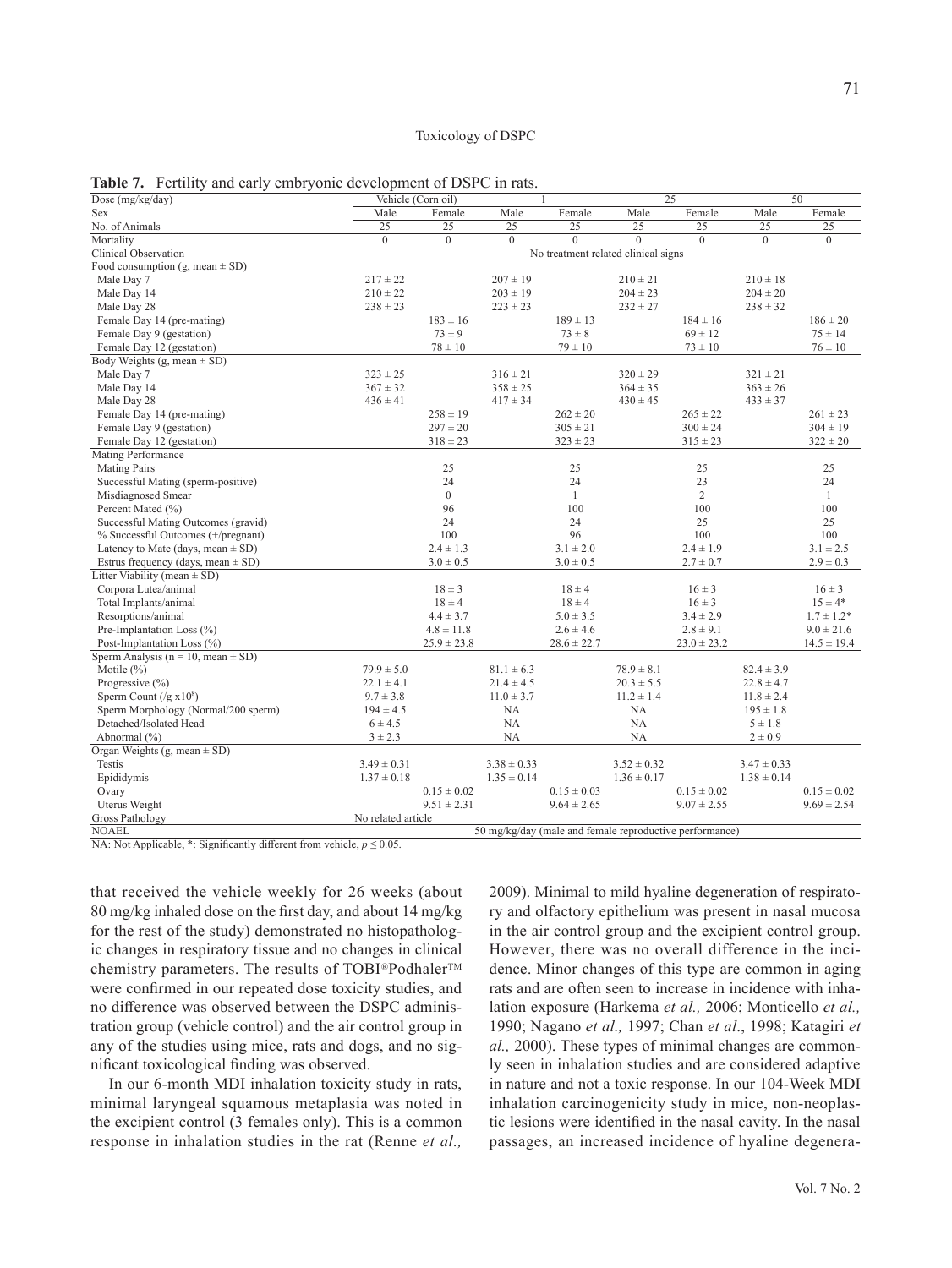#### O. Ohgoda and I. Robinson

| Dose (mg/kg/day)                                                                          | Vehicle<br>(Corn oil) | $\mathbf{1}$         | 25                                                              | 50                   |
|-------------------------------------------------------------------------------------------|-----------------------|----------------------|-----------------------------------------------------------------|----------------------|
| No. of animals                                                                            | 23                    | $\overline{23}$      | 23                                                              | 23                   |
| Food Consumption $(g, \text{mean} \pm SD, \text{Gestation Day 21})$                       | $80 \pm 14$           | $85 \pm 9$           | $82 \pm 12$                                                     | $86 \pm 9$           |
| Body Weight (g, mean $\pm$ SD, Gestation Day 21)                                          | $377 \pm 35$          | $383 \pm 28$         | $379 \pm 29$                                                    | $388 \pm 28$         |
| Body Weight Gain (g, mean $\pm$ SD, Gestation Day 21)                                     | $47 \pm 10$           | $48 \pm 12$          | $49 \pm 13$                                                     | $52 \pm 10$          |
| Uterus Weight (g, mean $\pm$ SD, Gestation Day 21)                                        | $97 \pm 16$           | $102 \pm 15$         | $97 \pm 8$                                                      | $98 \pm 12$          |
| Litter Viability                                                                          |                       |                      |                                                                 |                      |
| Initial Group Size (sperm-positive)                                                       | 23                    | 23                   | 23                                                              | 23                   |
| Actual Group Size (gravid)                                                                | 22                    | 23                   | 21                                                              | 23                   |
| Early Death                                                                               | $\boldsymbol{0}$      | $\boldsymbol{0}$     | $\boldsymbol{0}$                                                | $\boldsymbol{0}$     |
| Viable Litters $( \geq 1$ live) <sup>a</sup>                                              | 22                    | 23                   | 21                                                              | 23                   |
| Pre-implantation Loss <sup>b</sup> (%, mean <sup>c</sup> $\pm$ SD)                        | $1.2 \pm 2.7$         | $3.9 \pm 9.7$        | $0.7 \pm 2.1$                                                   | $3.3 \pm 5.9$        |
| Post-implantation Loss <sup>d</sup> (%, mean $\pm$ SD)                                    | $9.8 \pm 9.1$         | $4.3 \pm 4.6*$       | $3.6 \pm 5.2*$                                                  | $4.2 \pm 7.2*$       |
| Corpora Lutea (/animal, mean $\pm$ SD)                                                    | $13.8 \pm 1.7$        | $14.0 \pm 2.0*$      | $12.8 \pm 1.0*$                                                 | $13.1 \pm 1.8*$      |
| Total Implants (/animal, mean $\pm$ SD)                                                   | $13.7 \pm 1.6$        | $13.6 \pm 2.4$       | $12.7 \pm 1.0$                                                  | $12.6 \pm 1.5$       |
| Total Resorptions (/animal, mean $\pm$ SD)                                                | $1.1 \pm 1.2$         | $0.6 \pm 0.7*$       | $0.5 \pm 0.7*$                                                  | $0.5 \pm 0.9*$       |
| Total Deaths (/animal, mean $\pm$ SD) (Sum)                                               | $0.2 \pm 0.4$ (4)     | $0.0 \pm 0.0^*$ (0)  | $0.0 \pm 0.0^* (0)$                                             | $0.0 \pm 0.2^*$ (1)  |
| Total Non-live Resorption & Death (/animal, mean $\pm$ SD) (Sum)                          | $1.3 \pm 1.2$ (29)    | $0.6 \pm 0.7$ * (14) | $0.5 \pm 0.7^*$ (10)                                            | $0.5 \pm 0.9^*$ (12) |
| Live Fetuses/Total Implants %                                                             | 90.4                  | 95.5                 | 96.3                                                            | 95.9                 |
| Total Resorptions/Total Implants %                                                        | 8.3                   | 4.5                  | 3.7                                                             | 3.8                  |
| Total Non-Live/Total Implants %                                                           | 9.6                   | 4.5                  | 3.7                                                             | 4.1                  |
| Malformed Fetuses/Live Implants %                                                         | 1.5                   | 0.3                  | 0.8                                                             | 1.1                  |
| Litters with (% Litter with)                                                              |                       |                      |                                                                 |                      |
| Resorptions                                                                               | 14(64)                | 12(52)               | 8 (38)                                                          | 7(30)                |
| Deaths                                                                                    | 4(18)                 | 0(0)                 | 0(0)                                                            | 1(4)                 |
| Non-Live                                                                                  | 16(73)                | 12(52)               | 8(38)                                                           | 8(35)                |
| Malformed<br>Parameter                                                                    | 4(18)                 | 1(4)                 | 2(10)                                                           | 3(13)                |
|                                                                                           | $5.72 \pm 0.62$       | $5.97 \pm 0.36$      | $5.84 \pm 0.38$                                                 | $6.09 \pm 0.26*$     |
| Litter Weight (g, male+female, mean $\pm$ SD)<br>Number of Males (/animal, mean $\pm$ SD) | $6.5 \pm 2.6$         | $6.3 \pm 1.7$        | $5.9 \pm 1.9$                                                   | $6.6 \pm 2.1$        |
| Number of Females (/animal, mean $\pm$ SD)                                                | $5.9 \pm 2.2$         | $6.7 \pm 1.8$        | $6.3 \pm 1.7$                                                   | $5.5 \pm 1.7$        |
| Male: Female Ratio                                                                        | 1.1:1                 | 0.9:1                | 0.9:1                                                           | 1.2:1                |
| Gross External Morphology                                                                 |                       |                      |                                                                 |                      |
| Number Examined (Number of Normal)                                                        |                       |                      |                                                                 |                      |
| Fetal/Litter                                                                              |                       |                      | 272/22 (269/22) 298/23 (297/23) 257/21 (255/21) 278/23 (275/23) |                      |
| Adactyly $(M)^{t}$                                                                        | 0/0                   | 1/1                  | 1/1                                                             | $1/1$ <sup>c</sup>   |
| Syndactyly (M)                                                                            | 2/1                   | 0/0                  | $1/1$ $\degree$                                                 | 2/2                  |
| Micromelia (M)                                                                            | 2/1                   | 0/0                  | $1/1$ $\degree$                                                 | 0/0                  |
| Cleft Palate (M)                                                                          | 1/1                   | 0/0                  | 0/0                                                             | 0/0                  |
| Kinked/Short Tail (M)                                                                     | 0/0                   | 0/0                  | $1/1$ $\degree$                                                 | $1/1$ $\degree$      |
| Abnormal Body Curvature (M)                                                               | 1/1                   | 0/0                  | $1/1$ $\degree$                                                 | 0/0                  |
| Visceral Observation                                                                      |                       |                      |                                                                 |                      |
| Number Examined (Number of Normal) Fetal/Litter                                           | 135/22 (133/22)       |                      | 149/23 (136/23) 130/21 (129/21) 138/23 (129/23)                 |                      |
| Hydroureter/Hydronephrosis (V)                                                            | 0/0                   | 9/4                  | 1/1                                                             | 9/6                  |
| Hypoplastic Lungs (V)                                                                     | 1/1                   | 0/0                  | 0/0                                                             | 0/0                  |
| Innominate Short/Absent (V)                                                               | 1/1                   | 3/2                  | 0/0                                                             | 0/0                  |
| Carotid artery mispositioned (V)                                                          | 0/0                   | 1/1                  | 0/0                                                             | 0/0                  |
| Cephalic Observations                                                                     |                       |                      |                                                                 |                      |
| Number Examined (Number of Normal) Fetal/Litter                                           | 135/22 (133/22)       |                      | Not Examined                                                    | 138/23 (138/23)      |
| Cleft pale                                                                                | 2/2                   |                      |                                                                 | 0/0                  |
| Skeletal Examination                                                                      |                       |                      |                                                                 |                      |
| Number Examined (Number of Normal) Fetal/Litter                                           | 137/22 (100/22)       |                      |                                                                 | 140/23 (111/23)      |
| Skull Incomplete Ossification $(V)^f$ :<br>Score 1                                        | 11/8                  |                      |                                                                 | 4/3                  |
| Score 2                                                                                   | 8/5                   |                      |                                                                 | 4/4                  |
| Score 3                                                                                   | 0/0                   |                      |                                                                 | 1/1                  |
| Score 4                                                                                   | 3/1                   |                      |                                                                 | 2/2                  |
| Sternebrae Incomplete Ossification (V):<br>Score 1                                        | 2/2                   |                      | Not Examined                                                    | 0/0                  |
| Ribs<br>Rudimentary 13 th (V):<br>Score 1                                                 | 0/0                   |                      |                                                                 | 0/0                  |
| Ribs<br>Rudimentary 14 th (V):<br>Score 2                                                 | 11/8                  |                      |                                                                 | 12/9                 |
| Rudimentary other (V):<br>Score 2                                                         | 1/1                   |                      |                                                                 | 0/0                  |
| Incomplete Ossification, only (V)                                                         | 0/0                   |                      |                                                                 | 1/1                  |
| Wavy/Bulbous (V)                                                                          | 2/1                   |                      |                                                                 | 5/4                  |
| Dumbell/bipartite<br>Centrae                                                              | 8/5                   |                      |                                                                 | 5/4                  |
| Pelvic Girdle Pubis Incomplete Ossification                                               | 2/2                   |                      |                                                                 | 2/2                  |
| No Observed Adverse Effect Level                                                          |                       |                      | 50 mg/kg/day (maternal and developmental toxicity of DSPC)      |                      |

a: Viable litters refer to the number of dams with at least 1 live implant on gestation day 21. b: [(Total Corpora Lutea – total Implants) / Total Corpora Lutea] x 100. When the number of implants is greater than the number of corpora lita, a zero was used to indicate 0% pre-implantation loss. c: The mean reported utilizes the litter as the unit or observation  $\pm$  standard deviation (SD); the N used is the number gravid unless the parameter requires an intact fetus for evaluation (e.g., malformed), in which case the N utilized is viable litters. d: [(Total Implants – Live) / Total Implants] x 100. e: Single fetus with multiple malformations in each group. f: M = Malformation, V = Variation (Score 1 = within normal limits,  $2 =$  slight,  $3 =$  moderate,  $4 =$  severe) \*: Significantly different from Vehicle,  $p \le 0.05$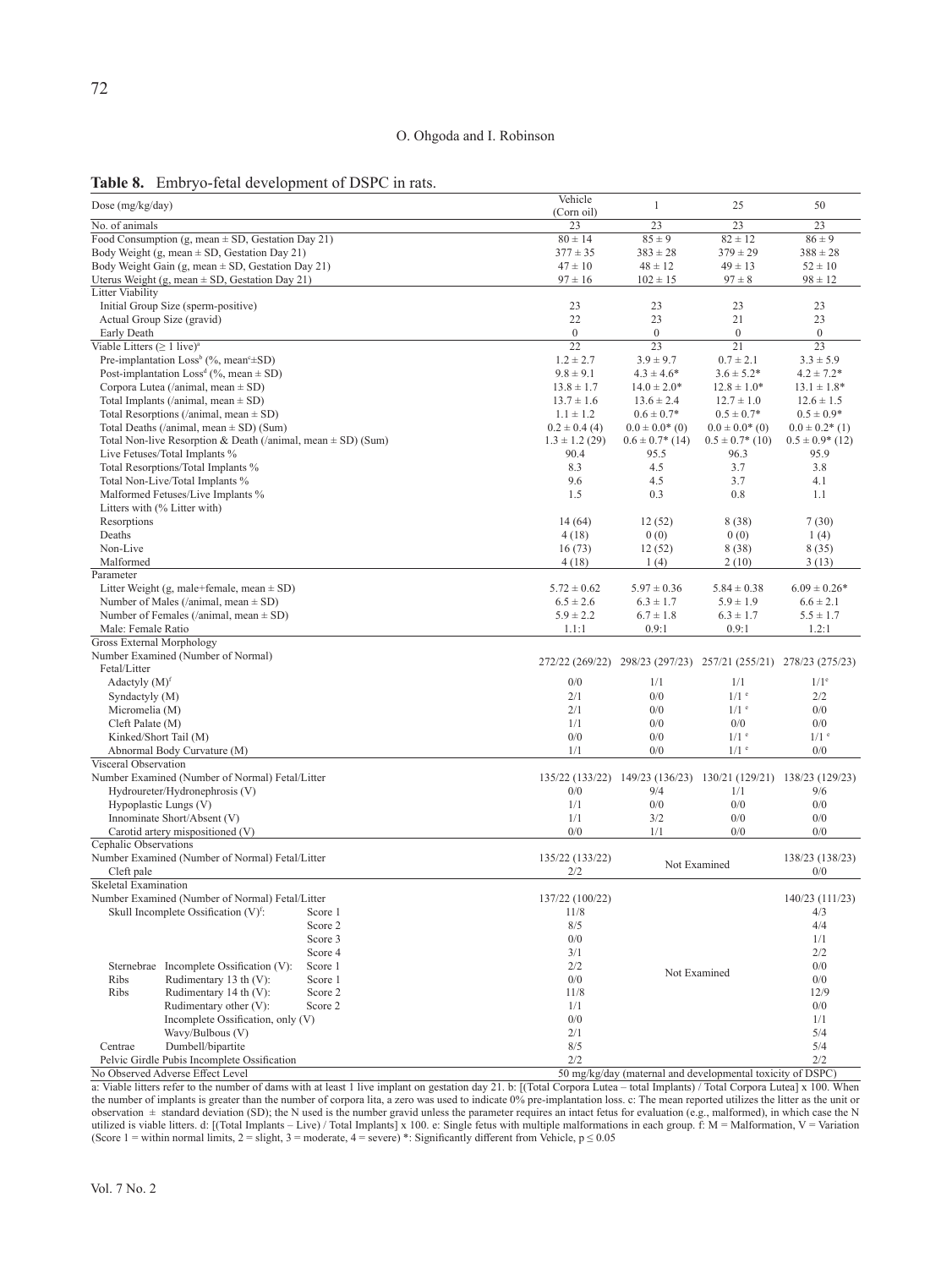#### Toxicology of DSPC

| Table 9. Embryo-fetal development of DSPC in rabbits. |  |
|-------------------------------------------------------|--|

| Vehicle (Corn oil)<br>$\overline{23}$<br>23<br>23<br>No. of animals<br>23<br>Food Consumption (g, mean $\pm$ SD, Gestation Day 29)<br>$281 \pm 80$<br>$302 \pm 54$<br>$349 \pm 255$<br>$289 \pm 62$<br>Body Weight (g, mean $\pm$ SD, Gestation Day 29)<br>$3620 \pm 186$<br>$3600 \pm 224$<br>$3593 \pm 274$<br>$3552 \pm 222$<br>Body Weight Gain (g, mean $\pm$ SD, Gestation Day 29)<br>$56 \pm 30$<br>$58 \pm 71$<br>$20 \pm 48$<br>$16 \pm 103$<br>Uterus Weight (g, mean $\pm$ SD, Gestation Day 29)<br>$483 \pm 88$<br>$521 \pm 97$<br>$499 \pm 84$<br>$489 \pm 79$<br><b>Litter Viability</b><br>23<br>23<br>Initial Group Size (sperm-positive)<br>23<br>23<br>$\mathbf{1}$<br>$\mathbf{2}$<br>$\boldsymbol{0}$<br>Not Pregnant<br>$\mathbf{1}$<br>Gravid: pregnant N (% Pregnant)<br>22(96)<br>21 (91)<br>23 (100)<br>22 (96)<br>Non-viable (no live/aborted) <sup>a</sup><br>$\boldsymbol{0}$<br>1<br>1<br>1<br>21<br>21<br>22<br>21<br>Viable Litters ( $\geq 1$ live) <sup>b</sup><br>Pre-implantation Loss <sup>c</sup> (%, mean <sup>d</sup> $\pm$ SD)<br>$11.8 \pm 15.6$<br>$8.4 \pm 11.5$<br>$5.3 \pm 7.1$<br>$5.4 \pm 7.9$<br>Post-implantation Loss <sup>e</sup> (%, mean $\pm$ SD)<br>$3.1 \pm 6.4$<br>$3.7 \pm 9.6$<br>$3.8 \pm 16.0$<br>$3.3 \pm 5.4$<br>Corpora Lutea (/animal, mean $\pm$ SD)<br>$10.0 \pm 1.4$<br>$10.9 \pm 2.2$<br>$9.5 \pm 1.4$<br>$10.0 \pm 1.7$<br>Total Implants (/animal, mean $\pm$ SD)<br>$10.0 \pm 2.6$<br>$8.9 \pm 2.1$<br>$9.5 \pm 1.9$<br>$9.0 \pm 1.5$<br>$0.2 \pm 0.7$<br>Total Resorptions (/animal, mean $\pm$ SD)<br>$0.1 \pm 0.4$<br>$0.1 \pm 0.3$<br>$0.2 \pm 0.4$<br>Total Deaths (/animal, mean $\pm$ SD) (Sum)<br>$0.1 \pm 0.3$ (2)<br>$0.1 \pm 0.3$ (2)<br>$0.4 \pm 1.7(8)$<br>$0.1 \pm 0.3$ (2)<br>Total Non-live Resorption & Death (/animal, mean $\pm$ SD) (Sum)<br>$0.2 \pm 0.4$ (5)<br>$0.3 \pm 0.7(7)$<br>$0.5 \pm 1.9$ (10)<br>$0.3 \pm 0.5$ (6)<br>Live Fetuses/Total Implants %<br>97.3<br>95.2<br>96.7<br>96.8<br>2.4<br>2.1<br>Total Resorptions/Total Implants %<br>1.6<br>1.0<br>Total Non-Live/Total Implants %<br>2.7<br>3.3<br>4.8<br>3.2<br>Malformed Fetuses/Live Implants %<br>0.5<br>0.5<br>1.0<br>1.1<br>Litters with (% Litter with)<br>Resorptions<br>2(9)<br>4(19)<br>3(14)<br>3(14)<br>Deaths<br>2(10)<br>2(10)<br>1(5)<br>2(10)<br>Non-Live<br>5(24)<br>5(24)<br>2(9)<br>6(29)<br>Malformed<br>1(5)<br>1(5)<br>2(9)<br>2(10)<br>Parameter<br>Litter Weight (g, male+female, mean $\pm$ SD)<br>$40.88 \pm 6.57$<br>$39.35 \pm 5.27$<br>$39.30 \pm 4.21$<br>$40.63 \pm 6.33$<br>Number of Males (/animal, mean $\pm$ SD)<br>$3.9 \pm 1.6$<br>$4.5 \pm 1.5$<br>$4.2 \pm 1.8$<br>$4.1 \pm 1.6$<br>Number of Females (/animal, mean $\pm$ SD)<br>$4.8 \pm 2.0$<br>$5.1 \pm 2.2$<br>$4.8 \pm 1.8$<br>$4.6 \pm 1.7$<br>Male: Female Ratio<br>0.8:1<br>0.9:1<br>0.9:1<br>0.9:1<br>Gross External Morphology<br>Number Examined (Number of Normal) Fetal/Litter<br>198/22 (197/22)<br>181/21 (180/21)<br>203/21 (202/21)<br>183/21 (183/21)<br>Distended Abdomen (M) <sup>f</sup><br>0/0<br>0/0<br>1/1<br>1/1<br>0/0<br>Clubbed Feet (M)<br>0/0<br>1/1<br>0/0<br>Late Death (COXL) <sup>g,h</sup><br>1/1<br>1/1<br>3/1<br>1/1<br>Visceral Observation<br>Number Examined (Number of Normal) Fetal/Litter<br>203/21 (191/21)<br>198/22 (178/22)<br>181/21 (173/21)<br>183/21 (168/21)<br>Hydronephrosis (V)<br>4/4<br>10/6<br>14/5<br>7/4<br>Liver, ectopic lobe (V)<br>1/1<br>1/1<br>1/1<br>1/1<br>Heart Vessels/Common Truncus with abdominal fluid (M)<br>0/0<br>0/0<br>1/1<br>0/0<br>0/0<br>Heart Vessels/Pulmonary constricted (V)<br>0/0<br>0/0<br>1/1<br>Heart Vessels/Pulmonary dilated (V)<br>0/0<br>0/0<br>1/1<br>3/2<br>Heart Semi-Lunar Valve, small (V)<br>0/0<br>0/0<br>1/1<br>0/0<br>Herniated Diaphragm with Hypoplastic/Absent lungs (M)<br>0/0<br>0/0<br>1/1<br>0/0<br>Gallbladder, small (V)<br>0/0<br>0/0<br>1/1<br>0/0<br>Gallbladder, absent (M)<br>0/0<br>0/0<br>2/2<br>1/1<br>Spleen and gallbladder absent (M)<br>0/0<br>0/0<br>0/0<br>1/1<br>Stomach, enlarged (V)<br>0/0<br>0/0<br>0/0<br>1/1<br>1/1<br>0/0<br>0/0<br>0/0<br>Adhesions, intestines (M)<br>Cephalic Observations<br>Number Examined (Number of Normal) Fetal/Litter<br>58/21 (57/21)<br>58/21 (58/21)<br>Not Examined<br>Hypoplasia (left ventricle and brain stem, V)<br>1/1<br>0/0<br><b>Skeletal Examination</b><br>Number Examined (Number of Normal) Fetal/Litter<br>181/21(155/21)<br>183/21 (127/21)<br>Skull Incomplete Ossification $(V)^f$ :<br>Score 1<br>0/0<br>4/3<br>Sternebrae Incomplete Ossification (V):<br>Score 1<br>25/8<br>49/13<br>Score 2<br>0/0<br>2/2<br>Not Examined<br>0/0<br>Score 4<br>1/1<br>Ribs Rudimentary/Reduced/Unilateral 13/14 th (V)<br>74/21<br>44/18<br>Cervical Centra/Vertebrae Misaligned (M)<br>0/0<br>1/1<br>Pelvic Girdle Pubis Incomplete Ossification (V):<br>1/1<br>Score 2<br>1/1<br>50 mg/kg/day (maternal and developmental toxicity of DSPC)<br>No Observed Adverse Effect Level |                  |  |   |    |    |
|---------------------------------------------------------------------------------------------------------------------------------------------------------------------------------------------------------------------------------------------------------------------------------------------------------------------------------------------------------------------------------------------------------------------------------------------------------------------------------------------------------------------------------------------------------------------------------------------------------------------------------------------------------------------------------------------------------------------------------------------------------------------------------------------------------------------------------------------------------------------------------------------------------------------------------------------------------------------------------------------------------------------------------------------------------------------------------------------------------------------------------------------------------------------------------------------------------------------------------------------------------------------------------------------------------------------------------------------------------------------------------------------------------------------------------------------------------------------------------------------------------------------------------------------------------------------------------------------------------------------------------------------------------------------------------------------------------------------------------------------------------------------------------------------------------------------------------------------------------------------------------------------------------------------------------------------------------------------------------------------------------------------------------------------------------------------------------------------------------------------------------------------------------------------------------------------------------------------------------------------------------------------------------------------------------------------------------------------------------------------------------------------------------------------------------------------------------------------------------------------------------------------------------------------------------------------------------------------------------------------------------------------------------------------------------------------------------------------------------------------------------------------------------------------------------------------------------------------------------------------------------------------------------------------------------------------------------------------------------------------------------------------------------------------------------------------------------------------------------------------------------------------------------------------------------------------------------------------------------------------------------------------------------------------------------------------------------------------------------------------------------------------------------------------------------------------------------------------------------------------------------------------------------------------------------------------------------------------------------------------------------------------------------------------------------------------------------------------------------------------------------------------------------------------------------------------------------------------------------------------------------------------------------------------------------------------------------------------------------------------------------------------------------------------------------------------------------------------------------------------------------------------------------------------------------------------------------------------------------------------------------------------------------------------------------------------------------------------------------------------------------------------------------------------------------------------------------------------------------------------------------------------------------------------------------------------------------------------------------------------------------------------------------------------------------------------------------------------------------------------------------------------------------------------------------------------------------------------------------------------------------------------------------------------------------------------------------------------------------------------------------------------|------------------|--|---|----|----|
|                                                                                                                                                                                                                                                                                                                                                                                                                                                                                                                                                                                                                                                                                                                                                                                                                                                                                                                                                                                                                                                                                                                                                                                                                                                                                                                                                                                                                                                                                                                                                                                                                                                                                                                                                                                                                                                                                                                                                                                                                                                                                                                                                                                                                                                                                                                                                                                                                                                                                                                                                                                                                                                                                                                                                                                                                                                                                                                                                                                                                                                                                                                                                                                                                                                                                                                                                                                                                                                                                                                                                                                                                                                                                                                                                                                                                                                                                                                                                                                                                                                                                                                                                                                                                                                                                                                                                                                                                                                                                                                                                                                                                                                                                                                                                                                                                                                                                                                                                                                                                     | Dose (mg/kg/day) |  | 1 | 25 | 50 |
|                                                                                                                                                                                                                                                                                                                                                                                                                                                                                                                                                                                                                                                                                                                                                                                                                                                                                                                                                                                                                                                                                                                                                                                                                                                                                                                                                                                                                                                                                                                                                                                                                                                                                                                                                                                                                                                                                                                                                                                                                                                                                                                                                                                                                                                                                                                                                                                                                                                                                                                                                                                                                                                                                                                                                                                                                                                                                                                                                                                                                                                                                                                                                                                                                                                                                                                                                                                                                                                                                                                                                                                                                                                                                                                                                                                                                                                                                                                                                                                                                                                                                                                                                                                                                                                                                                                                                                                                                                                                                                                                                                                                                                                                                                                                                                                                                                                                                                                                                                                                                     |                  |  |   |    |    |
|                                                                                                                                                                                                                                                                                                                                                                                                                                                                                                                                                                                                                                                                                                                                                                                                                                                                                                                                                                                                                                                                                                                                                                                                                                                                                                                                                                                                                                                                                                                                                                                                                                                                                                                                                                                                                                                                                                                                                                                                                                                                                                                                                                                                                                                                                                                                                                                                                                                                                                                                                                                                                                                                                                                                                                                                                                                                                                                                                                                                                                                                                                                                                                                                                                                                                                                                                                                                                                                                                                                                                                                                                                                                                                                                                                                                                                                                                                                                                                                                                                                                                                                                                                                                                                                                                                                                                                                                                                                                                                                                                                                                                                                                                                                                                                                                                                                                                                                                                                                                                     |                  |  |   |    |    |
|                                                                                                                                                                                                                                                                                                                                                                                                                                                                                                                                                                                                                                                                                                                                                                                                                                                                                                                                                                                                                                                                                                                                                                                                                                                                                                                                                                                                                                                                                                                                                                                                                                                                                                                                                                                                                                                                                                                                                                                                                                                                                                                                                                                                                                                                                                                                                                                                                                                                                                                                                                                                                                                                                                                                                                                                                                                                                                                                                                                                                                                                                                                                                                                                                                                                                                                                                                                                                                                                                                                                                                                                                                                                                                                                                                                                                                                                                                                                                                                                                                                                                                                                                                                                                                                                                                                                                                                                                                                                                                                                                                                                                                                                                                                                                                                                                                                                                                                                                                                                                     |                  |  |   |    |    |
|                                                                                                                                                                                                                                                                                                                                                                                                                                                                                                                                                                                                                                                                                                                                                                                                                                                                                                                                                                                                                                                                                                                                                                                                                                                                                                                                                                                                                                                                                                                                                                                                                                                                                                                                                                                                                                                                                                                                                                                                                                                                                                                                                                                                                                                                                                                                                                                                                                                                                                                                                                                                                                                                                                                                                                                                                                                                                                                                                                                                                                                                                                                                                                                                                                                                                                                                                                                                                                                                                                                                                                                                                                                                                                                                                                                                                                                                                                                                                                                                                                                                                                                                                                                                                                                                                                                                                                                                                                                                                                                                                                                                                                                                                                                                                                                                                                                                                                                                                                                                                     |                  |  |   |    |    |
|                                                                                                                                                                                                                                                                                                                                                                                                                                                                                                                                                                                                                                                                                                                                                                                                                                                                                                                                                                                                                                                                                                                                                                                                                                                                                                                                                                                                                                                                                                                                                                                                                                                                                                                                                                                                                                                                                                                                                                                                                                                                                                                                                                                                                                                                                                                                                                                                                                                                                                                                                                                                                                                                                                                                                                                                                                                                                                                                                                                                                                                                                                                                                                                                                                                                                                                                                                                                                                                                                                                                                                                                                                                                                                                                                                                                                                                                                                                                                                                                                                                                                                                                                                                                                                                                                                                                                                                                                                                                                                                                                                                                                                                                                                                                                                                                                                                                                                                                                                                                                     |                  |  |   |    |    |
|                                                                                                                                                                                                                                                                                                                                                                                                                                                                                                                                                                                                                                                                                                                                                                                                                                                                                                                                                                                                                                                                                                                                                                                                                                                                                                                                                                                                                                                                                                                                                                                                                                                                                                                                                                                                                                                                                                                                                                                                                                                                                                                                                                                                                                                                                                                                                                                                                                                                                                                                                                                                                                                                                                                                                                                                                                                                                                                                                                                                                                                                                                                                                                                                                                                                                                                                                                                                                                                                                                                                                                                                                                                                                                                                                                                                                                                                                                                                                                                                                                                                                                                                                                                                                                                                                                                                                                                                                                                                                                                                                                                                                                                                                                                                                                                                                                                                                                                                                                                                                     |                  |  |   |    |    |
|                                                                                                                                                                                                                                                                                                                                                                                                                                                                                                                                                                                                                                                                                                                                                                                                                                                                                                                                                                                                                                                                                                                                                                                                                                                                                                                                                                                                                                                                                                                                                                                                                                                                                                                                                                                                                                                                                                                                                                                                                                                                                                                                                                                                                                                                                                                                                                                                                                                                                                                                                                                                                                                                                                                                                                                                                                                                                                                                                                                                                                                                                                                                                                                                                                                                                                                                                                                                                                                                                                                                                                                                                                                                                                                                                                                                                                                                                                                                                                                                                                                                                                                                                                                                                                                                                                                                                                                                                                                                                                                                                                                                                                                                                                                                                                                                                                                                                                                                                                                                                     |                  |  |   |    |    |
|                                                                                                                                                                                                                                                                                                                                                                                                                                                                                                                                                                                                                                                                                                                                                                                                                                                                                                                                                                                                                                                                                                                                                                                                                                                                                                                                                                                                                                                                                                                                                                                                                                                                                                                                                                                                                                                                                                                                                                                                                                                                                                                                                                                                                                                                                                                                                                                                                                                                                                                                                                                                                                                                                                                                                                                                                                                                                                                                                                                                                                                                                                                                                                                                                                                                                                                                                                                                                                                                                                                                                                                                                                                                                                                                                                                                                                                                                                                                                                                                                                                                                                                                                                                                                                                                                                                                                                                                                                                                                                                                                                                                                                                                                                                                                                                                                                                                                                                                                                                                                     |                  |  |   |    |    |
|                                                                                                                                                                                                                                                                                                                                                                                                                                                                                                                                                                                                                                                                                                                                                                                                                                                                                                                                                                                                                                                                                                                                                                                                                                                                                                                                                                                                                                                                                                                                                                                                                                                                                                                                                                                                                                                                                                                                                                                                                                                                                                                                                                                                                                                                                                                                                                                                                                                                                                                                                                                                                                                                                                                                                                                                                                                                                                                                                                                                                                                                                                                                                                                                                                                                                                                                                                                                                                                                                                                                                                                                                                                                                                                                                                                                                                                                                                                                                                                                                                                                                                                                                                                                                                                                                                                                                                                                                                                                                                                                                                                                                                                                                                                                                                                                                                                                                                                                                                                                                     |                  |  |   |    |    |
|                                                                                                                                                                                                                                                                                                                                                                                                                                                                                                                                                                                                                                                                                                                                                                                                                                                                                                                                                                                                                                                                                                                                                                                                                                                                                                                                                                                                                                                                                                                                                                                                                                                                                                                                                                                                                                                                                                                                                                                                                                                                                                                                                                                                                                                                                                                                                                                                                                                                                                                                                                                                                                                                                                                                                                                                                                                                                                                                                                                                                                                                                                                                                                                                                                                                                                                                                                                                                                                                                                                                                                                                                                                                                                                                                                                                                                                                                                                                                                                                                                                                                                                                                                                                                                                                                                                                                                                                                                                                                                                                                                                                                                                                                                                                                                                                                                                                                                                                                                                                                     |                  |  |   |    |    |
|                                                                                                                                                                                                                                                                                                                                                                                                                                                                                                                                                                                                                                                                                                                                                                                                                                                                                                                                                                                                                                                                                                                                                                                                                                                                                                                                                                                                                                                                                                                                                                                                                                                                                                                                                                                                                                                                                                                                                                                                                                                                                                                                                                                                                                                                                                                                                                                                                                                                                                                                                                                                                                                                                                                                                                                                                                                                                                                                                                                                                                                                                                                                                                                                                                                                                                                                                                                                                                                                                                                                                                                                                                                                                                                                                                                                                                                                                                                                                                                                                                                                                                                                                                                                                                                                                                                                                                                                                                                                                                                                                                                                                                                                                                                                                                                                                                                                                                                                                                                                                     |                  |  |   |    |    |
|                                                                                                                                                                                                                                                                                                                                                                                                                                                                                                                                                                                                                                                                                                                                                                                                                                                                                                                                                                                                                                                                                                                                                                                                                                                                                                                                                                                                                                                                                                                                                                                                                                                                                                                                                                                                                                                                                                                                                                                                                                                                                                                                                                                                                                                                                                                                                                                                                                                                                                                                                                                                                                                                                                                                                                                                                                                                                                                                                                                                                                                                                                                                                                                                                                                                                                                                                                                                                                                                                                                                                                                                                                                                                                                                                                                                                                                                                                                                                                                                                                                                                                                                                                                                                                                                                                                                                                                                                                                                                                                                                                                                                                                                                                                                                                                                                                                                                                                                                                                                                     |                  |  |   |    |    |
|                                                                                                                                                                                                                                                                                                                                                                                                                                                                                                                                                                                                                                                                                                                                                                                                                                                                                                                                                                                                                                                                                                                                                                                                                                                                                                                                                                                                                                                                                                                                                                                                                                                                                                                                                                                                                                                                                                                                                                                                                                                                                                                                                                                                                                                                                                                                                                                                                                                                                                                                                                                                                                                                                                                                                                                                                                                                                                                                                                                                                                                                                                                                                                                                                                                                                                                                                                                                                                                                                                                                                                                                                                                                                                                                                                                                                                                                                                                                                                                                                                                                                                                                                                                                                                                                                                                                                                                                                                                                                                                                                                                                                                                                                                                                                                                                                                                                                                                                                                                                                     |                  |  |   |    |    |
|                                                                                                                                                                                                                                                                                                                                                                                                                                                                                                                                                                                                                                                                                                                                                                                                                                                                                                                                                                                                                                                                                                                                                                                                                                                                                                                                                                                                                                                                                                                                                                                                                                                                                                                                                                                                                                                                                                                                                                                                                                                                                                                                                                                                                                                                                                                                                                                                                                                                                                                                                                                                                                                                                                                                                                                                                                                                                                                                                                                                                                                                                                                                                                                                                                                                                                                                                                                                                                                                                                                                                                                                                                                                                                                                                                                                                                                                                                                                                                                                                                                                                                                                                                                                                                                                                                                                                                                                                                                                                                                                                                                                                                                                                                                                                                                                                                                                                                                                                                                                                     |                  |  |   |    |    |
|                                                                                                                                                                                                                                                                                                                                                                                                                                                                                                                                                                                                                                                                                                                                                                                                                                                                                                                                                                                                                                                                                                                                                                                                                                                                                                                                                                                                                                                                                                                                                                                                                                                                                                                                                                                                                                                                                                                                                                                                                                                                                                                                                                                                                                                                                                                                                                                                                                                                                                                                                                                                                                                                                                                                                                                                                                                                                                                                                                                                                                                                                                                                                                                                                                                                                                                                                                                                                                                                                                                                                                                                                                                                                                                                                                                                                                                                                                                                                                                                                                                                                                                                                                                                                                                                                                                                                                                                                                                                                                                                                                                                                                                                                                                                                                                                                                                                                                                                                                                                                     |                  |  |   |    |    |
|                                                                                                                                                                                                                                                                                                                                                                                                                                                                                                                                                                                                                                                                                                                                                                                                                                                                                                                                                                                                                                                                                                                                                                                                                                                                                                                                                                                                                                                                                                                                                                                                                                                                                                                                                                                                                                                                                                                                                                                                                                                                                                                                                                                                                                                                                                                                                                                                                                                                                                                                                                                                                                                                                                                                                                                                                                                                                                                                                                                                                                                                                                                                                                                                                                                                                                                                                                                                                                                                                                                                                                                                                                                                                                                                                                                                                                                                                                                                                                                                                                                                                                                                                                                                                                                                                                                                                                                                                                                                                                                                                                                                                                                                                                                                                                                                                                                                                                                                                                                                                     |                  |  |   |    |    |
|                                                                                                                                                                                                                                                                                                                                                                                                                                                                                                                                                                                                                                                                                                                                                                                                                                                                                                                                                                                                                                                                                                                                                                                                                                                                                                                                                                                                                                                                                                                                                                                                                                                                                                                                                                                                                                                                                                                                                                                                                                                                                                                                                                                                                                                                                                                                                                                                                                                                                                                                                                                                                                                                                                                                                                                                                                                                                                                                                                                                                                                                                                                                                                                                                                                                                                                                                                                                                                                                                                                                                                                                                                                                                                                                                                                                                                                                                                                                                                                                                                                                                                                                                                                                                                                                                                                                                                                                                                                                                                                                                                                                                                                                                                                                                                                                                                                                                                                                                                                                                     |                  |  |   |    |    |
|                                                                                                                                                                                                                                                                                                                                                                                                                                                                                                                                                                                                                                                                                                                                                                                                                                                                                                                                                                                                                                                                                                                                                                                                                                                                                                                                                                                                                                                                                                                                                                                                                                                                                                                                                                                                                                                                                                                                                                                                                                                                                                                                                                                                                                                                                                                                                                                                                                                                                                                                                                                                                                                                                                                                                                                                                                                                                                                                                                                                                                                                                                                                                                                                                                                                                                                                                                                                                                                                                                                                                                                                                                                                                                                                                                                                                                                                                                                                                                                                                                                                                                                                                                                                                                                                                                                                                                                                                                                                                                                                                                                                                                                                                                                                                                                                                                                                                                                                                                                                                     |                  |  |   |    |    |
|                                                                                                                                                                                                                                                                                                                                                                                                                                                                                                                                                                                                                                                                                                                                                                                                                                                                                                                                                                                                                                                                                                                                                                                                                                                                                                                                                                                                                                                                                                                                                                                                                                                                                                                                                                                                                                                                                                                                                                                                                                                                                                                                                                                                                                                                                                                                                                                                                                                                                                                                                                                                                                                                                                                                                                                                                                                                                                                                                                                                                                                                                                                                                                                                                                                                                                                                                                                                                                                                                                                                                                                                                                                                                                                                                                                                                                                                                                                                                                                                                                                                                                                                                                                                                                                                                                                                                                                                                                                                                                                                                                                                                                                                                                                                                                                                                                                                                                                                                                                                                     |                  |  |   |    |    |
|                                                                                                                                                                                                                                                                                                                                                                                                                                                                                                                                                                                                                                                                                                                                                                                                                                                                                                                                                                                                                                                                                                                                                                                                                                                                                                                                                                                                                                                                                                                                                                                                                                                                                                                                                                                                                                                                                                                                                                                                                                                                                                                                                                                                                                                                                                                                                                                                                                                                                                                                                                                                                                                                                                                                                                                                                                                                                                                                                                                                                                                                                                                                                                                                                                                                                                                                                                                                                                                                                                                                                                                                                                                                                                                                                                                                                                                                                                                                                                                                                                                                                                                                                                                                                                                                                                                                                                                                                                                                                                                                                                                                                                                                                                                                                                                                                                                                                                                                                                                                                     |                  |  |   |    |    |
|                                                                                                                                                                                                                                                                                                                                                                                                                                                                                                                                                                                                                                                                                                                                                                                                                                                                                                                                                                                                                                                                                                                                                                                                                                                                                                                                                                                                                                                                                                                                                                                                                                                                                                                                                                                                                                                                                                                                                                                                                                                                                                                                                                                                                                                                                                                                                                                                                                                                                                                                                                                                                                                                                                                                                                                                                                                                                                                                                                                                                                                                                                                                                                                                                                                                                                                                                                                                                                                                                                                                                                                                                                                                                                                                                                                                                                                                                                                                                                                                                                                                                                                                                                                                                                                                                                                                                                                                                                                                                                                                                                                                                                                                                                                                                                                                                                                                                                                                                                                                                     |                  |  |   |    |    |
|                                                                                                                                                                                                                                                                                                                                                                                                                                                                                                                                                                                                                                                                                                                                                                                                                                                                                                                                                                                                                                                                                                                                                                                                                                                                                                                                                                                                                                                                                                                                                                                                                                                                                                                                                                                                                                                                                                                                                                                                                                                                                                                                                                                                                                                                                                                                                                                                                                                                                                                                                                                                                                                                                                                                                                                                                                                                                                                                                                                                                                                                                                                                                                                                                                                                                                                                                                                                                                                                                                                                                                                                                                                                                                                                                                                                                                                                                                                                                                                                                                                                                                                                                                                                                                                                                                                                                                                                                                                                                                                                                                                                                                                                                                                                                                                                                                                                                                                                                                                                                     |                  |  |   |    |    |
|                                                                                                                                                                                                                                                                                                                                                                                                                                                                                                                                                                                                                                                                                                                                                                                                                                                                                                                                                                                                                                                                                                                                                                                                                                                                                                                                                                                                                                                                                                                                                                                                                                                                                                                                                                                                                                                                                                                                                                                                                                                                                                                                                                                                                                                                                                                                                                                                                                                                                                                                                                                                                                                                                                                                                                                                                                                                                                                                                                                                                                                                                                                                                                                                                                                                                                                                                                                                                                                                                                                                                                                                                                                                                                                                                                                                                                                                                                                                                                                                                                                                                                                                                                                                                                                                                                                                                                                                                                                                                                                                                                                                                                                                                                                                                                                                                                                                                                                                                                                                                     |                  |  |   |    |    |
|                                                                                                                                                                                                                                                                                                                                                                                                                                                                                                                                                                                                                                                                                                                                                                                                                                                                                                                                                                                                                                                                                                                                                                                                                                                                                                                                                                                                                                                                                                                                                                                                                                                                                                                                                                                                                                                                                                                                                                                                                                                                                                                                                                                                                                                                                                                                                                                                                                                                                                                                                                                                                                                                                                                                                                                                                                                                                                                                                                                                                                                                                                                                                                                                                                                                                                                                                                                                                                                                                                                                                                                                                                                                                                                                                                                                                                                                                                                                                                                                                                                                                                                                                                                                                                                                                                                                                                                                                                                                                                                                                                                                                                                                                                                                                                                                                                                                                                                                                                                                                     |                  |  |   |    |    |
|                                                                                                                                                                                                                                                                                                                                                                                                                                                                                                                                                                                                                                                                                                                                                                                                                                                                                                                                                                                                                                                                                                                                                                                                                                                                                                                                                                                                                                                                                                                                                                                                                                                                                                                                                                                                                                                                                                                                                                                                                                                                                                                                                                                                                                                                                                                                                                                                                                                                                                                                                                                                                                                                                                                                                                                                                                                                                                                                                                                                                                                                                                                                                                                                                                                                                                                                                                                                                                                                                                                                                                                                                                                                                                                                                                                                                                                                                                                                                                                                                                                                                                                                                                                                                                                                                                                                                                                                                                                                                                                                                                                                                                                                                                                                                                                                                                                                                                                                                                                                                     |                  |  |   |    |    |
|                                                                                                                                                                                                                                                                                                                                                                                                                                                                                                                                                                                                                                                                                                                                                                                                                                                                                                                                                                                                                                                                                                                                                                                                                                                                                                                                                                                                                                                                                                                                                                                                                                                                                                                                                                                                                                                                                                                                                                                                                                                                                                                                                                                                                                                                                                                                                                                                                                                                                                                                                                                                                                                                                                                                                                                                                                                                                                                                                                                                                                                                                                                                                                                                                                                                                                                                                                                                                                                                                                                                                                                                                                                                                                                                                                                                                                                                                                                                                                                                                                                                                                                                                                                                                                                                                                                                                                                                                                                                                                                                                                                                                                                                                                                                                                                                                                                                                                                                                                                                                     |                  |  |   |    |    |
|                                                                                                                                                                                                                                                                                                                                                                                                                                                                                                                                                                                                                                                                                                                                                                                                                                                                                                                                                                                                                                                                                                                                                                                                                                                                                                                                                                                                                                                                                                                                                                                                                                                                                                                                                                                                                                                                                                                                                                                                                                                                                                                                                                                                                                                                                                                                                                                                                                                                                                                                                                                                                                                                                                                                                                                                                                                                                                                                                                                                                                                                                                                                                                                                                                                                                                                                                                                                                                                                                                                                                                                                                                                                                                                                                                                                                                                                                                                                                                                                                                                                                                                                                                                                                                                                                                                                                                                                                                                                                                                                                                                                                                                                                                                                                                                                                                                                                                                                                                                                                     |                  |  |   |    |    |
|                                                                                                                                                                                                                                                                                                                                                                                                                                                                                                                                                                                                                                                                                                                                                                                                                                                                                                                                                                                                                                                                                                                                                                                                                                                                                                                                                                                                                                                                                                                                                                                                                                                                                                                                                                                                                                                                                                                                                                                                                                                                                                                                                                                                                                                                                                                                                                                                                                                                                                                                                                                                                                                                                                                                                                                                                                                                                                                                                                                                                                                                                                                                                                                                                                                                                                                                                                                                                                                                                                                                                                                                                                                                                                                                                                                                                                                                                                                                                                                                                                                                                                                                                                                                                                                                                                                                                                                                                                                                                                                                                                                                                                                                                                                                                                                                                                                                                                                                                                                                                     |                  |  |   |    |    |
|                                                                                                                                                                                                                                                                                                                                                                                                                                                                                                                                                                                                                                                                                                                                                                                                                                                                                                                                                                                                                                                                                                                                                                                                                                                                                                                                                                                                                                                                                                                                                                                                                                                                                                                                                                                                                                                                                                                                                                                                                                                                                                                                                                                                                                                                                                                                                                                                                                                                                                                                                                                                                                                                                                                                                                                                                                                                                                                                                                                                                                                                                                                                                                                                                                                                                                                                                                                                                                                                                                                                                                                                                                                                                                                                                                                                                                                                                                                                                                                                                                                                                                                                                                                                                                                                                                                                                                                                                                                                                                                                                                                                                                                                                                                                                                                                                                                                                                                                                                                                                     |                  |  |   |    |    |
|                                                                                                                                                                                                                                                                                                                                                                                                                                                                                                                                                                                                                                                                                                                                                                                                                                                                                                                                                                                                                                                                                                                                                                                                                                                                                                                                                                                                                                                                                                                                                                                                                                                                                                                                                                                                                                                                                                                                                                                                                                                                                                                                                                                                                                                                                                                                                                                                                                                                                                                                                                                                                                                                                                                                                                                                                                                                                                                                                                                                                                                                                                                                                                                                                                                                                                                                                                                                                                                                                                                                                                                                                                                                                                                                                                                                                                                                                                                                                                                                                                                                                                                                                                                                                                                                                                                                                                                                                                                                                                                                                                                                                                                                                                                                                                                                                                                                                                                                                                                                                     |                  |  |   |    |    |
|                                                                                                                                                                                                                                                                                                                                                                                                                                                                                                                                                                                                                                                                                                                                                                                                                                                                                                                                                                                                                                                                                                                                                                                                                                                                                                                                                                                                                                                                                                                                                                                                                                                                                                                                                                                                                                                                                                                                                                                                                                                                                                                                                                                                                                                                                                                                                                                                                                                                                                                                                                                                                                                                                                                                                                                                                                                                                                                                                                                                                                                                                                                                                                                                                                                                                                                                                                                                                                                                                                                                                                                                                                                                                                                                                                                                                                                                                                                                                                                                                                                                                                                                                                                                                                                                                                                                                                                                                                                                                                                                                                                                                                                                                                                                                                                                                                                                                                                                                                                                                     |                  |  |   |    |    |
|                                                                                                                                                                                                                                                                                                                                                                                                                                                                                                                                                                                                                                                                                                                                                                                                                                                                                                                                                                                                                                                                                                                                                                                                                                                                                                                                                                                                                                                                                                                                                                                                                                                                                                                                                                                                                                                                                                                                                                                                                                                                                                                                                                                                                                                                                                                                                                                                                                                                                                                                                                                                                                                                                                                                                                                                                                                                                                                                                                                                                                                                                                                                                                                                                                                                                                                                                                                                                                                                                                                                                                                                                                                                                                                                                                                                                                                                                                                                                                                                                                                                                                                                                                                                                                                                                                                                                                                                                                                                                                                                                                                                                                                                                                                                                                                                                                                                                                                                                                                                                     |                  |  |   |    |    |
|                                                                                                                                                                                                                                                                                                                                                                                                                                                                                                                                                                                                                                                                                                                                                                                                                                                                                                                                                                                                                                                                                                                                                                                                                                                                                                                                                                                                                                                                                                                                                                                                                                                                                                                                                                                                                                                                                                                                                                                                                                                                                                                                                                                                                                                                                                                                                                                                                                                                                                                                                                                                                                                                                                                                                                                                                                                                                                                                                                                                                                                                                                                                                                                                                                                                                                                                                                                                                                                                                                                                                                                                                                                                                                                                                                                                                                                                                                                                                                                                                                                                                                                                                                                                                                                                                                                                                                                                                                                                                                                                                                                                                                                                                                                                                                                                                                                                                                                                                                                                                     |                  |  |   |    |    |
|                                                                                                                                                                                                                                                                                                                                                                                                                                                                                                                                                                                                                                                                                                                                                                                                                                                                                                                                                                                                                                                                                                                                                                                                                                                                                                                                                                                                                                                                                                                                                                                                                                                                                                                                                                                                                                                                                                                                                                                                                                                                                                                                                                                                                                                                                                                                                                                                                                                                                                                                                                                                                                                                                                                                                                                                                                                                                                                                                                                                                                                                                                                                                                                                                                                                                                                                                                                                                                                                                                                                                                                                                                                                                                                                                                                                                                                                                                                                                                                                                                                                                                                                                                                                                                                                                                                                                                                                                                                                                                                                                                                                                                                                                                                                                                                                                                                                                                                                                                                                                     |                  |  |   |    |    |
|                                                                                                                                                                                                                                                                                                                                                                                                                                                                                                                                                                                                                                                                                                                                                                                                                                                                                                                                                                                                                                                                                                                                                                                                                                                                                                                                                                                                                                                                                                                                                                                                                                                                                                                                                                                                                                                                                                                                                                                                                                                                                                                                                                                                                                                                                                                                                                                                                                                                                                                                                                                                                                                                                                                                                                                                                                                                                                                                                                                                                                                                                                                                                                                                                                                                                                                                                                                                                                                                                                                                                                                                                                                                                                                                                                                                                                                                                                                                                                                                                                                                                                                                                                                                                                                                                                                                                                                                                                                                                                                                                                                                                                                                                                                                                                                                                                                                                                                                                                                                                     |                  |  |   |    |    |
|                                                                                                                                                                                                                                                                                                                                                                                                                                                                                                                                                                                                                                                                                                                                                                                                                                                                                                                                                                                                                                                                                                                                                                                                                                                                                                                                                                                                                                                                                                                                                                                                                                                                                                                                                                                                                                                                                                                                                                                                                                                                                                                                                                                                                                                                                                                                                                                                                                                                                                                                                                                                                                                                                                                                                                                                                                                                                                                                                                                                                                                                                                                                                                                                                                                                                                                                                                                                                                                                                                                                                                                                                                                                                                                                                                                                                                                                                                                                                                                                                                                                                                                                                                                                                                                                                                                                                                                                                                                                                                                                                                                                                                                                                                                                                                                                                                                                                                                                                                                                                     |                  |  |   |    |    |
|                                                                                                                                                                                                                                                                                                                                                                                                                                                                                                                                                                                                                                                                                                                                                                                                                                                                                                                                                                                                                                                                                                                                                                                                                                                                                                                                                                                                                                                                                                                                                                                                                                                                                                                                                                                                                                                                                                                                                                                                                                                                                                                                                                                                                                                                                                                                                                                                                                                                                                                                                                                                                                                                                                                                                                                                                                                                                                                                                                                                                                                                                                                                                                                                                                                                                                                                                                                                                                                                                                                                                                                                                                                                                                                                                                                                                                                                                                                                                                                                                                                                                                                                                                                                                                                                                                                                                                                                                                                                                                                                                                                                                                                                                                                                                                                                                                                                                                                                                                                                                     |                  |  |   |    |    |
|                                                                                                                                                                                                                                                                                                                                                                                                                                                                                                                                                                                                                                                                                                                                                                                                                                                                                                                                                                                                                                                                                                                                                                                                                                                                                                                                                                                                                                                                                                                                                                                                                                                                                                                                                                                                                                                                                                                                                                                                                                                                                                                                                                                                                                                                                                                                                                                                                                                                                                                                                                                                                                                                                                                                                                                                                                                                                                                                                                                                                                                                                                                                                                                                                                                                                                                                                                                                                                                                                                                                                                                                                                                                                                                                                                                                                                                                                                                                                                                                                                                                                                                                                                                                                                                                                                                                                                                                                                                                                                                                                                                                                                                                                                                                                                                                                                                                                                                                                                                                                     |                  |  |   |    |    |
|                                                                                                                                                                                                                                                                                                                                                                                                                                                                                                                                                                                                                                                                                                                                                                                                                                                                                                                                                                                                                                                                                                                                                                                                                                                                                                                                                                                                                                                                                                                                                                                                                                                                                                                                                                                                                                                                                                                                                                                                                                                                                                                                                                                                                                                                                                                                                                                                                                                                                                                                                                                                                                                                                                                                                                                                                                                                                                                                                                                                                                                                                                                                                                                                                                                                                                                                                                                                                                                                                                                                                                                                                                                                                                                                                                                                                                                                                                                                                                                                                                                                                                                                                                                                                                                                                                                                                                                                                                                                                                                                                                                                                                                                                                                                                                                                                                                                                                                                                                                                                     |                  |  |   |    |    |
|                                                                                                                                                                                                                                                                                                                                                                                                                                                                                                                                                                                                                                                                                                                                                                                                                                                                                                                                                                                                                                                                                                                                                                                                                                                                                                                                                                                                                                                                                                                                                                                                                                                                                                                                                                                                                                                                                                                                                                                                                                                                                                                                                                                                                                                                                                                                                                                                                                                                                                                                                                                                                                                                                                                                                                                                                                                                                                                                                                                                                                                                                                                                                                                                                                                                                                                                                                                                                                                                                                                                                                                                                                                                                                                                                                                                                                                                                                                                                                                                                                                                                                                                                                                                                                                                                                                                                                                                                                                                                                                                                                                                                                                                                                                                                                                                                                                                                                                                                                                                                     |                  |  |   |    |    |
|                                                                                                                                                                                                                                                                                                                                                                                                                                                                                                                                                                                                                                                                                                                                                                                                                                                                                                                                                                                                                                                                                                                                                                                                                                                                                                                                                                                                                                                                                                                                                                                                                                                                                                                                                                                                                                                                                                                                                                                                                                                                                                                                                                                                                                                                                                                                                                                                                                                                                                                                                                                                                                                                                                                                                                                                                                                                                                                                                                                                                                                                                                                                                                                                                                                                                                                                                                                                                                                                                                                                                                                                                                                                                                                                                                                                                                                                                                                                                                                                                                                                                                                                                                                                                                                                                                                                                                                                                                                                                                                                                                                                                                                                                                                                                                                                                                                                                                                                                                                                                     |                  |  |   |    |    |
|                                                                                                                                                                                                                                                                                                                                                                                                                                                                                                                                                                                                                                                                                                                                                                                                                                                                                                                                                                                                                                                                                                                                                                                                                                                                                                                                                                                                                                                                                                                                                                                                                                                                                                                                                                                                                                                                                                                                                                                                                                                                                                                                                                                                                                                                                                                                                                                                                                                                                                                                                                                                                                                                                                                                                                                                                                                                                                                                                                                                                                                                                                                                                                                                                                                                                                                                                                                                                                                                                                                                                                                                                                                                                                                                                                                                                                                                                                                                                                                                                                                                                                                                                                                                                                                                                                                                                                                                                                                                                                                                                                                                                                                                                                                                                                                                                                                                                                                                                                                                                     |                  |  |   |    |    |
|                                                                                                                                                                                                                                                                                                                                                                                                                                                                                                                                                                                                                                                                                                                                                                                                                                                                                                                                                                                                                                                                                                                                                                                                                                                                                                                                                                                                                                                                                                                                                                                                                                                                                                                                                                                                                                                                                                                                                                                                                                                                                                                                                                                                                                                                                                                                                                                                                                                                                                                                                                                                                                                                                                                                                                                                                                                                                                                                                                                                                                                                                                                                                                                                                                                                                                                                                                                                                                                                                                                                                                                                                                                                                                                                                                                                                                                                                                                                                                                                                                                                                                                                                                                                                                                                                                                                                                                                                                                                                                                                                                                                                                                                                                                                                                                                                                                                                                                                                                                                                     |                  |  |   |    |    |
|                                                                                                                                                                                                                                                                                                                                                                                                                                                                                                                                                                                                                                                                                                                                                                                                                                                                                                                                                                                                                                                                                                                                                                                                                                                                                                                                                                                                                                                                                                                                                                                                                                                                                                                                                                                                                                                                                                                                                                                                                                                                                                                                                                                                                                                                                                                                                                                                                                                                                                                                                                                                                                                                                                                                                                                                                                                                                                                                                                                                                                                                                                                                                                                                                                                                                                                                                                                                                                                                                                                                                                                                                                                                                                                                                                                                                                                                                                                                                                                                                                                                                                                                                                                                                                                                                                                                                                                                                                                                                                                                                                                                                                                                                                                                                                                                                                                                                                                                                                                                                     |                  |  |   |    |    |
|                                                                                                                                                                                                                                                                                                                                                                                                                                                                                                                                                                                                                                                                                                                                                                                                                                                                                                                                                                                                                                                                                                                                                                                                                                                                                                                                                                                                                                                                                                                                                                                                                                                                                                                                                                                                                                                                                                                                                                                                                                                                                                                                                                                                                                                                                                                                                                                                                                                                                                                                                                                                                                                                                                                                                                                                                                                                                                                                                                                                                                                                                                                                                                                                                                                                                                                                                                                                                                                                                                                                                                                                                                                                                                                                                                                                                                                                                                                                                                                                                                                                                                                                                                                                                                                                                                                                                                                                                                                                                                                                                                                                                                                                                                                                                                                                                                                                                                                                                                                                                     |                  |  |   |    |    |
|                                                                                                                                                                                                                                                                                                                                                                                                                                                                                                                                                                                                                                                                                                                                                                                                                                                                                                                                                                                                                                                                                                                                                                                                                                                                                                                                                                                                                                                                                                                                                                                                                                                                                                                                                                                                                                                                                                                                                                                                                                                                                                                                                                                                                                                                                                                                                                                                                                                                                                                                                                                                                                                                                                                                                                                                                                                                                                                                                                                                                                                                                                                                                                                                                                                                                                                                                                                                                                                                                                                                                                                                                                                                                                                                                                                                                                                                                                                                                                                                                                                                                                                                                                                                                                                                                                                                                                                                                                                                                                                                                                                                                                                                                                                                                                                                                                                                                                                                                                                                                     |                  |  |   |    |    |
|                                                                                                                                                                                                                                                                                                                                                                                                                                                                                                                                                                                                                                                                                                                                                                                                                                                                                                                                                                                                                                                                                                                                                                                                                                                                                                                                                                                                                                                                                                                                                                                                                                                                                                                                                                                                                                                                                                                                                                                                                                                                                                                                                                                                                                                                                                                                                                                                                                                                                                                                                                                                                                                                                                                                                                                                                                                                                                                                                                                                                                                                                                                                                                                                                                                                                                                                                                                                                                                                                                                                                                                                                                                                                                                                                                                                                                                                                                                                                                                                                                                                                                                                                                                                                                                                                                                                                                                                                                                                                                                                                                                                                                                                                                                                                                                                                                                                                                                                                                                                                     |                  |  |   |    |    |
|                                                                                                                                                                                                                                                                                                                                                                                                                                                                                                                                                                                                                                                                                                                                                                                                                                                                                                                                                                                                                                                                                                                                                                                                                                                                                                                                                                                                                                                                                                                                                                                                                                                                                                                                                                                                                                                                                                                                                                                                                                                                                                                                                                                                                                                                                                                                                                                                                                                                                                                                                                                                                                                                                                                                                                                                                                                                                                                                                                                                                                                                                                                                                                                                                                                                                                                                                                                                                                                                                                                                                                                                                                                                                                                                                                                                                                                                                                                                                                                                                                                                                                                                                                                                                                                                                                                                                                                                                                                                                                                                                                                                                                                                                                                                                                                                                                                                                                                                                                                                                     |                  |  |   |    |    |
|                                                                                                                                                                                                                                                                                                                                                                                                                                                                                                                                                                                                                                                                                                                                                                                                                                                                                                                                                                                                                                                                                                                                                                                                                                                                                                                                                                                                                                                                                                                                                                                                                                                                                                                                                                                                                                                                                                                                                                                                                                                                                                                                                                                                                                                                                                                                                                                                                                                                                                                                                                                                                                                                                                                                                                                                                                                                                                                                                                                                                                                                                                                                                                                                                                                                                                                                                                                                                                                                                                                                                                                                                                                                                                                                                                                                                                                                                                                                                                                                                                                                                                                                                                                                                                                                                                                                                                                                                                                                                                                                                                                                                                                                                                                                                                                                                                                                                                                                                                                                                     |                  |  |   |    |    |
|                                                                                                                                                                                                                                                                                                                                                                                                                                                                                                                                                                                                                                                                                                                                                                                                                                                                                                                                                                                                                                                                                                                                                                                                                                                                                                                                                                                                                                                                                                                                                                                                                                                                                                                                                                                                                                                                                                                                                                                                                                                                                                                                                                                                                                                                                                                                                                                                                                                                                                                                                                                                                                                                                                                                                                                                                                                                                                                                                                                                                                                                                                                                                                                                                                                                                                                                                                                                                                                                                                                                                                                                                                                                                                                                                                                                                                                                                                                                                                                                                                                                                                                                                                                                                                                                                                                                                                                                                                                                                                                                                                                                                                                                                                                                                                                                                                                                                                                                                                                                                     |                  |  |   |    |    |
|                                                                                                                                                                                                                                                                                                                                                                                                                                                                                                                                                                                                                                                                                                                                                                                                                                                                                                                                                                                                                                                                                                                                                                                                                                                                                                                                                                                                                                                                                                                                                                                                                                                                                                                                                                                                                                                                                                                                                                                                                                                                                                                                                                                                                                                                                                                                                                                                                                                                                                                                                                                                                                                                                                                                                                                                                                                                                                                                                                                                                                                                                                                                                                                                                                                                                                                                                                                                                                                                                                                                                                                                                                                                                                                                                                                                                                                                                                                                                                                                                                                                                                                                                                                                                                                                                                                                                                                                                                                                                                                                                                                                                                                                                                                                                                                                                                                                                                                                                                                                                     |                  |  |   |    |    |
|                                                                                                                                                                                                                                                                                                                                                                                                                                                                                                                                                                                                                                                                                                                                                                                                                                                                                                                                                                                                                                                                                                                                                                                                                                                                                                                                                                                                                                                                                                                                                                                                                                                                                                                                                                                                                                                                                                                                                                                                                                                                                                                                                                                                                                                                                                                                                                                                                                                                                                                                                                                                                                                                                                                                                                                                                                                                                                                                                                                                                                                                                                                                                                                                                                                                                                                                                                                                                                                                                                                                                                                                                                                                                                                                                                                                                                                                                                                                                                                                                                                                                                                                                                                                                                                                                                                                                                                                                                                                                                                                                                                                                                                                                                                                                                                                                                                                                                                                                                                                                     |                  |  |   |    |    |
|                                                                                                                                                                                                                                                                                                                                                                                                                                                                                                                                                                                                                                                                                                                                                                                                                                                                                                                                                                                                                                                                                                                                                                                                                                                                                                                                                                                                                                                                                                                                                                                                                                                                                                                                                                                                                                                                                                                                                                                                                                                                                                                                                                                                                                                                                                                                                                                                                                                                                                                                                                                                                                                                                                                                                                                                                                                                                                                                                                                                                                                                                                                                                                                                                                                                                                                                                                                                                                                                                                                                                                                                                                                                                                                                                                                                                                                                                                                                                                                                                                                                                                                                                                                                                                                                                                                                                                                                                                                                                                                                                                                                                                                                                                                                                                                                                                                                                                                                                                                                                     |                  |  |   |    |    |
|                                                                                                                                                                                                                                                                                                                                                                                                                                                                                                                                                                                                                                                                                                                                                                                                                                                                                                                                                                                                                                                                                                                                                                                                                                                                                                                                                                                                                                                                                                                                                                                                                                                                                                                                                                                                                                                                                                                                                                                                                                                                                                                                                                                                                                                                                                                                                                                                                                                                                                                                                                                                                                                                                                                                                                                                                                                                                                                                                                                                                                                                                                                                                                                                                                                                                                                                                                                                                                                                                                                                                                                                                                                                                                                                                                                                                                                                                                                                                                                                                                                                                                                                                                                                                                                                                                                                                                                                                                                                                                                                                                                                                                                                                                                                                                                                                                                                                                                                                                                                                     |                  |  |   |    |    |
|                                                                                                                                                                                                                                                                                                                                                                                                                                                                                                                                                                                                                                                                                                                                                                                                                                                                                                                                                                                                                                                                                                                                                                                                                                                                                                                                                                                                                                                                                                                                                                                                                                                                                                                                                                                                                                                                                                                                                                                                                                                                                                                                                                                                                                                                                                                                                                                                                                                                                                                                                                                                                                                                                                                                                                                                                                                                                                                                                                                                                                                                                                                                                                                                                                                                                                                                                                                                                                                                                                                                                                                                                                                                                                                                                                                                                                                                                                                                                                                                                                                                                                                                                                                                                                                                                                                                                                                                                                                                                                                                                                                                                                                                                                                                                                                                                                                                                                                                                                                                                     |                  |  |   |    |    |
|                                                                                                                                                                                                                                                                                                                                                                                                                                                                                                                                                                                                                                                                                                                                                                                                                                                                                                                                                                                                                                                                                                                                                                                                                                                                                                                                                                                                                                                                                                                                                                                                                                                                                                                                                                                                                                                                                                                                                                                                                                                                                                                                                                                                                                                                                                                                                                                                                                                                                                                                                                                                                                                                                                                                                                                                                                                                                                                                                                                                                                                                                                                                                                                                                                                                                                                                                                                                                                                                                                                                                                                                                                                                                                                                                                                                                                                                                                                                                                                                                                                                                                                                                                                                                                                                                                                                                                                                                                                                                                                                                                                                                                                                                                                                                                                                                                                                                                                                                                                                                     |                  |  |   |    |    |
|                                                                                                                                                                                                                                                                                                                                                                                                                                                                                                                                                                                                                                                                                                                                                                                                                                                                                                                                                                                                                                                                                                                                                                                                                                                                                                                                                                                                                                                                                                                                                                                                                                                                                                                                                                                                                                                                                                                                                                                                                                                                                                                                                                                                                                                                                                                                                                                                                                                                                                                                                                                                                                                                                                                                                                                                                                                                                                                                                                                                                                                                                                                                                                                                                                                                                                                                                                                                                                                                                                                                                                                                                                                                                                                                                                                                                                                                                                                                                                                                                                                                                                                                                                                                                                                                                                                                                                                                                                                                                                                                                                                                                                                                                                                                                                                                                                                                                                                                                                                                                     |                  |  |   |    |    |
|                                                                                                                                                                                                                                                                                                                                                                                                                                                                                                                                                                                                                                                                                                                                                                                                                                                                                                                                                                                                                                                                                                                                                                                                                                                                                                                                                                                                                                                                                                                                                                                                                                                                                                                                                                                                                                                                                                                                                                                                                                                                                                                                                                                                                                                                                                                                                                                                                                                                                                                                                                                                                                                                                                                                                                                                                                                                                                                                                                                                                                                                                                                                                                                                                                                                                                                                                                                                                                                                                                                                                                                                                                                                                                                                                                                                                                                                                                                                                                                                                                                                                                                                                                                                                                                                                                                                                                                                                                                                                                                                                                                                                                                                                                                                                                                                                                                                                                                                                                                                                     |                  |  |   |    |    |
|                                                                                                                                                                                                                                                                                                                                                                                                                                                                                                                                                                                                                                                                                                                                                                                                                                                                                                                                                                                                                                                                                                                                                                                                                                                                                                                                                                                                                                                                                                                                                                                                                                                                                                                                                                                                                                                                                                                                                                                                                                                                                                                                                                                                                                                                                                                                                                                                                                                                                                                                                                                                                                                                                                                                                                                                                                                                                                                                                                                                                                                                                                                                                                                                                                                                                                                                                                                                                                                                                                                                                                                                                                                                                                                                                                                                                                                                                                                                                                                                                                                                                                                                                                                                                                                                                                                                                                                                                                                                                                                                                                                                                                                                                                                                                                                                                                                                                                                                                                                                                     |                  |  |   |    |    |
|                                                                                                                                                                                                                                                                                                                                                                                                                                                                                                                                                                                                                                                                                                                                                                                                                                                                                                                                                                                                                                                                                                                                                                                                                                                                                                                                                                                                                                                                                                                                                                                                                                                                                                                                                                                                                                                                                                                                                                                                                                                                                                                                                                                                                                                                                                                                                                                                                                                                                                                                                                                                                                                                                                                                                                                                                                                                                                                                                                                                                                                                                                                                                                                                                                                                                                                                                                                                                                                                                                                                                                                                                                                                                                                                                                                                                                                                                                                                                                                                                                                                                                                                                                                                                                                                                                                                                                                                                                                                                                                                                                                                                                                                                                                                                                                                                                                                                                                                                                                                                     |                  |  |   |    |    |
|                                                                                                                                                                                                                                                                                                                                                                                                                                                                                                                                                                                                                                                                                                                                                                                                                                                                                                                                                                                                                                                                                                                                                                                                                                                                                                                                                                                                                                                                                                                                                                                                                                                                                                                                                                                                                                                                                                                                                                                                                                                                                                                                                                                                                                                                                                                                                                                                                                                                                                                                                                                                                                                                                                                                                                                                                                                                                                                                                                                                                                                                                                                                                                                                                                                                                                                                                                                                                                                                                                                                                                                                                                                                                                                                                                                                                                                                                                                                                                                                                                                                                                                                                                                                                                                                                                                                                                                                                                                                                                                                                                                                                                                                                                                                                                                                                                                                                                                                                                                                                     |                  |  |   |    |    |
|                                                                                                                                                                                                                                                                                                                                                                                                                                                                                                                                                                                                                                                                                                                                                                                                                                                                                                                                                                                                                                                                                                                                                                                                                                                                                                                                                                                                                                                                                                                                                                                                                                                                                                                                                                                                                                                                                                                                                                                                                                                                                                                                                                                                                                                                                                                                                                                                                                                                                                                                                                                                                                                                                                                                                                                                                                                                                                                                                                                                                                                                                                                                                                                                                                                                                                                                                                                                                                                                                                                                                                                                                                                                                                                                                                                                                                                                                                                                                                                                                                                                                                                                                                                                                                                                                                                                                                                                                                                                                                                                                                                                                                                                                                                                                                                                                                                                                                                                                                                                                     |                  |  |   |    |    |
|                                                                                                                                                                                                                                                                                                                                                                                                                                                                                                                                                                                                                                                                                                                                                                                                                                                                                                                                                                                                                                                                                                                                                                                                                                                                                                                                                                                                                                                                                                                                                                                                                                                                                                                                                                                                                                                                                                                                                                                                                                                                                                                                                                                                                                                                                                                                                                                                                                                                                                                                                                                                                                                                                                                                                                                                                                                                                                                                                                                                                                                                                                                                                                                                                                                                                                                                                                                                                                                                                                                                                                                                                                                                                                                                                                                                                                                                                                                                                                                                                                                                                                                                                                                                                                                                                                                                                                                                                                                                                                                                                                                                                                                                                                                                                                                                                                                                                                                                                                                                                     |                  |  |   |    |    |
|                                                                                                                                                                                                                                                                                                                                                                                                                                                                                                                                                                                                                                                                                                                                                                                                                                                                                                                                                                                                                                                                                                                                                                                                                                                                                                                                                                                                                                                                                                                                                                                                                                                                                                                                                                                                                                                                                                                                                                                                                                                                                                                                                                                                                                                                                                                                                                                                                                                                                                                                                                                                                                                                                                                                                                                                                                                                                                                                                                                                                                                                                                                                                                                                                                                                                                                                                                                                                                                                                                                                                                                                                                                                                                                                                                                                                                                                                                                                                                                                                                                                                                                                                                                                                                                                                                                                                                                                                                                                                                                                                                                                                                                                                                                                                                                                                                                                                                                                                                                                                     |                  |  |   |    |    |
|                                                                                                                                                                                                                                                                                                                                                                                                                                                                                                                                                                                                                                                                                                                                                                                                                                                                                                                                                                                                                                                                                                                                                                                                                                                                                                                                                                                                                                                                                                                                                                                                                                                                                                                                                                                                                                                                                                                                                                                                                                                                                                                                                                                                                                                                                                                                                                                                                                                                                                                                                                                                                                                                                                                                                                                                                                                                                                                                                                                                                                                                                                                                                                                                                                                                                                                                                                                                                                                                                                                                                                                                                                                                                                                                                                                                                                                                                                                                                                                                                                                                                                                                                                                                                                                                                                                                                                                                                                                                                                                                                                                                                                                                                                                                                                                                                                                                                                                                                                                                                     |                  |  |   |    |    |
|                                                                                                                                                                                                                                                                                                                                                                                                                                                                                                                                                                                                                                                                                                                                                                                                                                                                                                                                                                                                                                                                                                                                                                                                                                                                                                                                                                                                                                                                                                                                                                                                                                                                                                                                                                                                                                                                                                                                                                                                                                                                                                                                                                                                                                                                                                                                                                                                                                                                                                                                                                                                                                                                                                                                                                                                                                                                                                                                                                                                                                                                                                                                                                                                                                                                                                                                                                                                                                                                                                                                                                                                                                                                                                                                                                                                                                                                                                                                                                                                                                                                                                                                                                                                                                                                                                                                                                                                                                                                                                                                                                                                                                                                                                                                                                                                                                                                                                                                                                                                                     |                  |  |   |    |    |
|                                                                                                                                                                                                                                                                                                                                                                                                                                                                                                                                                                                                                                                                                                                                                                                                                                                                                                                                                                                                                                                                                                                                                                                                                                                                                                                                                                                                                                                                                                                                                                                                                                                                                                                                                                                                                                                                                                                                                                                                                                                                                                                                                                                                                                                                                                                                                                                                                                                                                                                                                                                                                                                                                                                                                                                                                                                                                                                                                                                                                                                                                                                                                                                                                                                                                                                                                                                                                                                                                                                                                                                                                                                                                                                                                                                                                                                                                                                                                                                                                                                                                                                                                                                                                                                                                                                                                                                                                                                                                                                                                                                                                                                                                                                                                                                                                                                                                                                                                                                                                     |                  |  |   |    |    |
|                                                                                                                                                                                                                                                                                                                                                                                                                                                                                                                                                                                                                                                                                                                                                                                                                                                                                                                                                                                                                                                                                                                                                                                                                                                                                                                                                                                                                                                                                                                                                                                                                                                                                                                                                                                                                                                                                                                                                                                                                                                                                                                                                                                                                                                                                                                                                                                                                                                                                                                                                                                                                                                                                                                                                                                                                                                                                                                                                                                                                                                                                                                                                                                                                                                                                                                                                                                                                                                                                                                                                                                                                                                                                                                                                                                                                                                                                                                                                                                                                                                                                                                                                                                                                                                                                                                                                                                                                                                                                                                                                                                                                                                                                                                                                                                                                                                                                                                                                                                                                     |                  |  |   |    |    |

a: Nonviable litters refers to the number of dams that had no live implants, but were pregnant on gestation day 29. b: Viable litters refer to the number of dams with at least 1 live implant on gestation day 29. c: [(Total Corpora Lutea – total Implants) / Total Corpora Lutea] x 100. When the number of implants is greater than the number of corpora lutea, a zero was used to indicate 0% pre-implantation loss. d: The mean reported utilizes the litter as the unit or observation ± standard deviation (SD); the N used is the number gravid unless the parameter requires an intact fetus for evaluation (e.g., malformed), in which case the N utilized is viable litters. e: [(Total Implants – Live) / Total Implants] x 100. f: M = Malformation, V = Variation (Score 1 = within normal limits, 2 = slight, 3 = moderate, 4 = severe) g: COXL = Common Observation for Late death fetus of macerated which is consistent with in utero death; diagnosed as non-live at C-section and classified as a late death**.** h: Excluded from live examined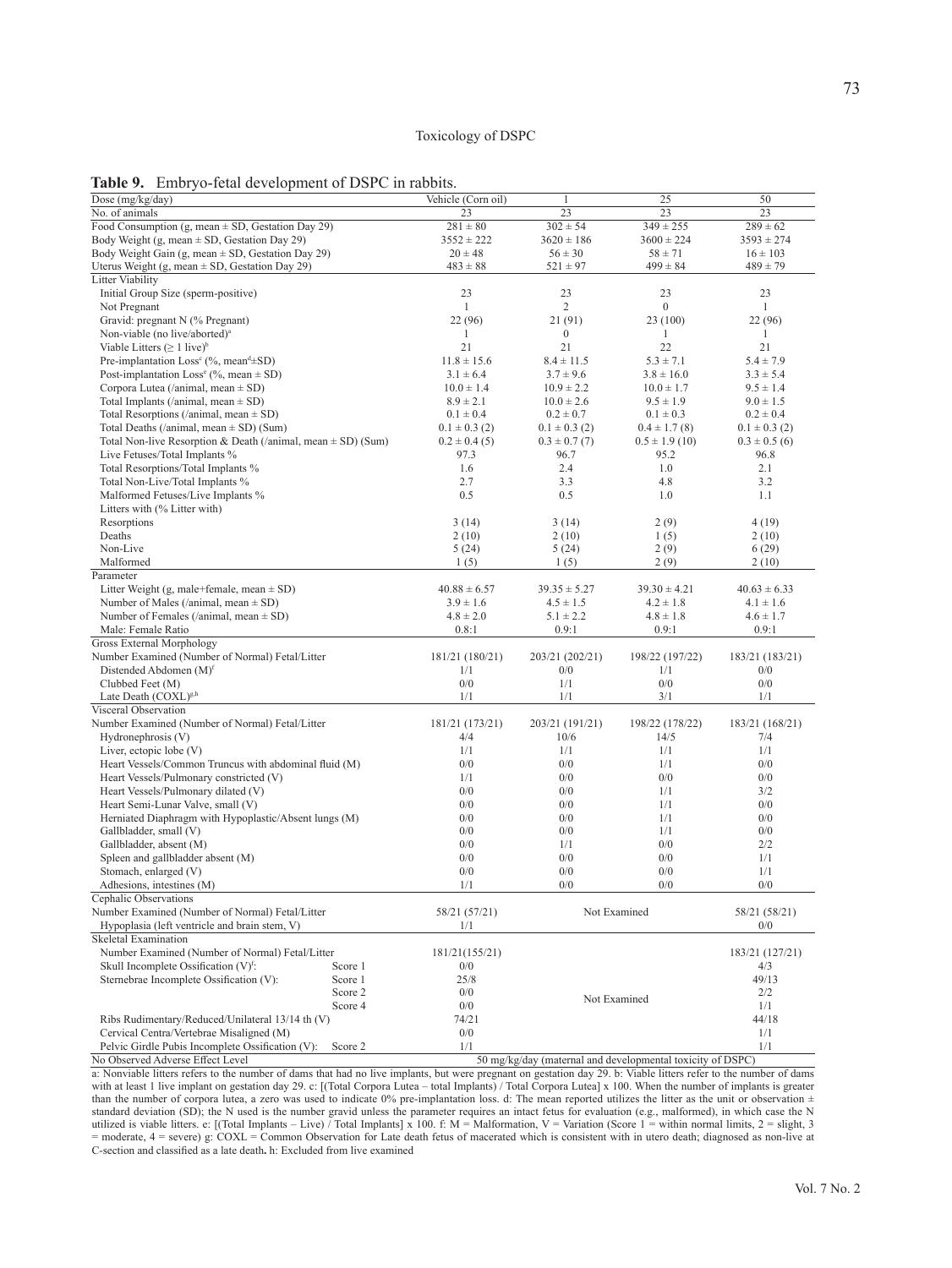#### O. Ohgoda and I. Robinson

|  |  |  |  | <b>Table 10.</b> Pre- and postnatal development, including maternal function of DSPC in rats. |
|--|--|--|--|-----------------------------------------------------------------------------------------------|
|--|--|--|--|-----------------------------------------------------------------------------------------------|

| Dose (mg/kg/day)                                                                                 | Vehicle (Corn oil) | $\mathbf{1}$                     | 25                                                                                          | 50                               |
|--------------------------------------------------------------------------------------------------|--------------------|----------------------------------|---------------------------------------------------------------------------------------------|----------------------------------|
| No. of sperm positive dams $(F_0)$                                                               | 24                 | 24                               | 24                                                                                          | 24                               |
| Found Dead                                                                                       | $\overline{0}$     | 1                                | $\overline{0}$                                                                              | 1                                |
| Terminal Sacrifice <sup>a</sup>                                                                  | $\boldsymbol{0}$   | $\mathbf{1}$                     | $\mathbf{1}$                                                                                | $\mathbf{1}$                     |
| <b>Clinical Observations</b>                                                                     |                    |                                  | No treatment-related effect                                                                 |                                  |
| Food Consumption $(g, \text{mean} \pm SD, \text{Gestation Day } 20)$                             | $57 \pm 7$         | $50 \pm 9*$                      | $53 \pm 6$                                                                                  | $52 \pm 7$                       |
| Lactation Day 21                                                                                 | $578 \pm 64$       | $643 \pm 130*$                   | $552 \pm 90$                                                                                | $559 \pm 45$                     |
| Body Weights (g, mean $\pm$ SD, Gestation Day 20)                                                | $369 \pm 30$       | $349 \pm 20$                     | $355 \pm 28$                                                                                | $358 \pm 30$                     |
| Lactation Day 21                                                                                 | $326 \pm 24$       | $317 \pm 18$                     | $320 \pm 18$                                                                                | $319 \pm 22$                     |
| No. of successful deliveries (%)                                                                 | 24 (100)           | 22(92)                           | 23 (96)                                                                                     | 22(92)                           |
| $F_0$ Length of gestation (days, mean $\pm$ SD)                                                  | $22 \pm 0.6$       | $22 \pm 0.6$                     | $21 \pm 0.5$                                                                                | $22 \pm 0.5$                     |
| Total Born (/animal, mean $\pm$ SD)                                                              | $10.8 \pm 2.6$     | $9.3 \pm 3.0$                    | $12.3 \pm 2.8$                                                                              | $12.0 \pm 1.9$                   |
| No. of pups born $(F_1)$                                                                         | 215                | 158                              | 212                                                                                         | 235                              |
| Number alive on day 0                                                                            | 206                | 136                              | 198                                                                                         | 214                              |
| Number alive on day 4 (%)                                                                        | 202 (98.1)         | 136 (100.0)                      | 192 (97.0)                                                                                  | 205 (95.8)                       |
| Total surviving day 4-21 (%)                                                                     | 152 (100)          | 104 (98)                         | 136 (99)                                                                                    | 145 (99)                         |
| Male born: Female born ratio                                                                     | 1.1:1              | 0.9:1                            | 1:1                                                                                         | 1:1                              |
| Age at preputial separation (days, mean $\pm$ SD)                                                | $42.1 \pm 1.6$     | $42.6 \pm 2.3$                   | $42.8 \pm 1.4$                                                                              | $41.9 \pm 2.1$                   |
| Age at vaginal patency (days, mean $\pm$ SD)                                                     | $32.8 \pm 2.8$     | $33.1 \pm 2.5$                   | $32.5 \pm 2.1$                                                                              | $33.0 \pm 2.2$                   |
| Body weight at vaginal patency $(g, \text{mean} \pm SD)$                                         | $125 \pm 19$       | $124 \pm 13$                     | $121 \pm 15$                                                                                | $125 \pm 13$                     |
| Organ Weight, Ovaries (g, mean $\pm$ SD)                                                         | $0.149 \pm 0.031$  | $0.157 \pm 0.028$                | $0.151 \pm 0.020$                                                                           | $0.147 \pm 0.029$                |
| $F_1$ Generation                                                                                 |                    |                                  |                                                                                             |                                  |
| Total Born (male+female, mean $\pm$ SD)                                                          | $11.3 \pm 1.8$     | $9.9 \pm 2.9$                    | $11.8 \pm 2.9$                                                                              | $12.4 \pm 1.5$                   |
| Alive Day 21 <sup>b</sup> (male+female, mean $\pm$ SD)                                           | $8.0 \pm 0.0$      | $6.5 \pm 2.7*$                   | $7.6 \pm 1.1$                                                                               | $7.6 \pm 1.0$                    |
| Litter body weights (Preweaning),                                                                |                    |                                  |                                                                                             |                                  |
| Day 21 (male+female, mean $\pm$ SD)                                                              | $58.9 \pm 4.5$     | $56.9 \pm 6.0$                   | $56.4 \pm 4.7$                                                                              | $60.0 \pm 5.4$                   |
| Mean Food Consumption F <sub>1</sub> Males (post Weaning Selected Male Offspring)                |                    |                                  |                                                                                             |                                  |
| Day 49 (g, mean $\pm$ SD)                                                                        | $222 \pm 23$       | $210 \pm 19$                     | $211 \pm 20$                                                                                | $222 \pm 21$                     |
| Mean Food Consumption F <sub>1</sub> females (post Weaning Selected Male Offspring)              |                    |                                  |                                                                                             |                                  |
| Day 49 (g, mean $\pm$ SD)                                                                        | $173 \pm 22$       | $169 \pm 17$                     | $169 \pm 19$                                                                                | $168 \pm 20$                     |
| Mean Food Consumption F <sub>1</sub> females (Gestation Day: GD)                                 |                    |                                  |                                                                                             |                                  |
| GD 20 (g, mean $\pm$ SD)                                                                         | $58 \pm 8$         | $55 \pm 8$                       | $57 \pm 8$                                                                                  | $50 \pm 14$                      |
| Mean Food Consumption F <sub>1</sub> females (Lactation Day: LD)<br>LD 21 (g, mean $\pm$ SD)     |                    |                                  |                                                                                             | $572 \pm 116$                    |
| Mean Body Weights (Selected Offspring, Day 0=Equivalent to postnatal day 28)                     | $601 \pm 104$      | $528 \pm 116$                    | $538 \pm 134$                                                                               |                                  |
| $F_1$ Males: Day 93 (g, mean $\pm$ SD)                                                           | $673 \pm 81$       | $627 \pm 52$                     | $619 \pm 48*$                                                                               | $656 \pm 76$                     |
| $F_1$ Females: Day 49 (g, mean $\pm$ SD)                                                         | $278 \pm 27$       | $276 \pm 20$                     | $272 \pm 22$                                                                                | $266 \pm 25$                     |
| Mean Body Weights ( $F_1$ Females, g, mean $\pm$ SD)                                             |                    |                                  |                                                                                             |                                  |
| Gestation Day 20                                                                                 | $424 \pm 36$       | $415 \pm 26$                     | $413 \pm 32$                                                                                | $396 \pm 44$                     |
| Lactation Day 21                                                                                 | $349 \pm 17$       | $346 \pm 22$                     | $345 \pm 26$                                                                                | $336 \pm 25$                     |
| F <sub>1</sub> Sensory Function & Reflex Response, water Maze                                    |                    |                                  | No treatment-related effect                                                                 |                                  |
| Organ Weights $F_1$ Males (g, mean $\pm$ SD, n = 20):                                            |                    |                                  |                                                                                             |                                  |
| Testes                                                                                           | $3.89 \pm 0.58$    | $3.86 \pm 0.24$                  | $3.43 \pm 0.58^*$                                                                           | $3.96 \pm 0.38$                  |
| Epididymides                                                                                     | $1.36 \pm 0.13$    | $1.40 \pm 0.08$                  | $1.31 \pm 0.21$                                                                             | $1.39 \pm 0.12$                  |
| Prostate                                                                                         | $0.884 \pm 0.219$  | $0.810 \pm 0.258$                | $0.827 \pm 0.272$                                                                           | $0.861 \pm 0.415$                |
| Seminal Vesicle                                                                                  | $2.369 \pm 0.470$  | $2.308 \pm 0.392$                | $2.249 \pm 0.384$                                                                           | $2.350 \pm 0.289$                |
| Organ Weights $F_1$ Females (g, mean $\pm$ SD, n = 20): Ovaries                                  | $0145 \pm 0.035$   | $0.139 \pm 0.018$                | $0.144 \pm 0.025$                                                                           | $0.142 \pm 0.018$                |
| $F_1$ Dams Gross necropsy Observations                                                           |                    |                                  |                                                                                             |                                  |
| Number Examined                                                                                  | 20                 | 20                               | 20                                                                                          | 20                               |
| <b>Mating Pairs</b>                                                                              | 20                 | 20                               | 20                                                                                          | 19                               |
| Did not deliver/no implants                                                                      | $\overline{c}$     | -1                               | $\mathbf{0}$                                                                                | $\mathbf{1}$                     |
| No Gross Lesions                                                                                 | 19                 | 20                               | 18                                                                                          | 19                               |
| Actual Group Size (gravid)                                                                       | 18                 | 19                               | 20                                                                                          | 18                               |
| Number of successful deliveries (%)                                                              | 18 (90)            | 19(95)                           | 20 (100)                                                                                    | 18 (95)                          |
| Average length of Cohabitation (mean $\pm$ SD)                                                   | $4.3 \pm 6.2$      | $2.2 \pm 1.2$                    | $2.4 \pm 1.1$                                                                               | $2.2 \pm 1.0$                    |
| Length of gestation (days, mean $\pm$ SD)                                                        | $21.9 \pm 0.3$     | $21.8 \pm 0.4$                   | $22.0 \pm 0.5$                                                                              | $21.9 \pm 0.5$                   |
| Number of implantation sites (mean $\pm$ SD)                                                     | $15.4 \pm 1.7$     | $15.4 \pm 1.7$                   | $14.9 \pm 2.3$                                                                              | $14.5 \pm 1.9$                   |
| Post-implantation loss <sup>c</sup> (mean $\pm$ SD)                                              | $0.7 \pm 0.8$      | $0.9 \pm 1.3$                    | $0.7 \pm 0.8$                                                                               | $0.8 \pm 1.4$                    |
| Estrus frequency (mean $\pm$ SD)                                                                 | $3.0 \pm 0.5$      | $2.7 \pm 0.8$                    | $2.4 \pm 0.5$                                                                               | $2.4 \pm 0.7$                    |
| Number of pups born                                                                              | 265                | 276                              | 284                                                                                         | 247                              |
| Number of alive on day $0\,(%)$                                                                  | 262 (98.9)         | 269 (97.5)                       | 275 (96.8)                                                                                  | 236 (95.5)                       |
| Number alive on day 4 $(\%)$                                                                     | 255 (97.3)         | 257 (95.5)                       | 266 (96.7)                                                                                  | 230 (97.5)                       |
| Number alive post culling                                                                        | 144                | 149                              | 152                                                                                         | 136                              |
| Total surviving day 4-21 (%)                                                                     | 144 (100)          | 146 (98)                         | 151 (99)                                                                                    | 136 (100)                        |
| Number of males born: females born ratio                                                         | 1:1                | 1:0.9                            | 0.9:1                                                                                       | 1:1                              |
| Age at eye opening/litter (days, mean $\pm$ SD)                                                  | $14.0 \pm 0.5$     | $14.1 \pm 0.7$<br>$14.5 \pm 2.0$ | $13.8 \pm 0.5$                                                                              | $13.9 \pm 0.4$<br>$13.7 \pm 1.9$ |
| Total Born (mean $\pm$ SD, Combined Sexes,)<br>Alive: Day $21^d$ (mean $\pm$ SD, Combined Sexes) | $14.7 \pm 1.9$     |                                  | $14.2 \pm 2.4$                                                                              | $7.6 \pm 1.9$                    |
| Litter Body Weights: Day 21, $F_2$ Generation                                                    | $8.0 \pm 0.0$      | $7.7 \pm 0.9$                    | $7.6 \pm 1.8$                                                                               |                                  |
| Pre-Weaning (mean $\pm$ SD, Combined Sexes)                                                      | $58.6 \pm 4.4$     | $55.1 \pm 8.3$                   | $56.4 \pm 6.8$                                                                              | $58.7 \pm 5.0$                   |
|                                                                                                  |                    |                                  | 50 mg/kg/day (systemic toxicity $\&$ reproductive toxicity of $F_0$ generation reproductive |                                  |

No Observed Adverse Effect Level<br>So mg/kg/day (systemic toxicity & reproductive toxicity of F<sub>1</sub> generation, reproductive<br>a: Animals did not undergo parturition and remained in gestation phase. b: Litters were culled on po

on postnatal day 4. \*: Significantly different from vehicle,  $p \le 0.05$ .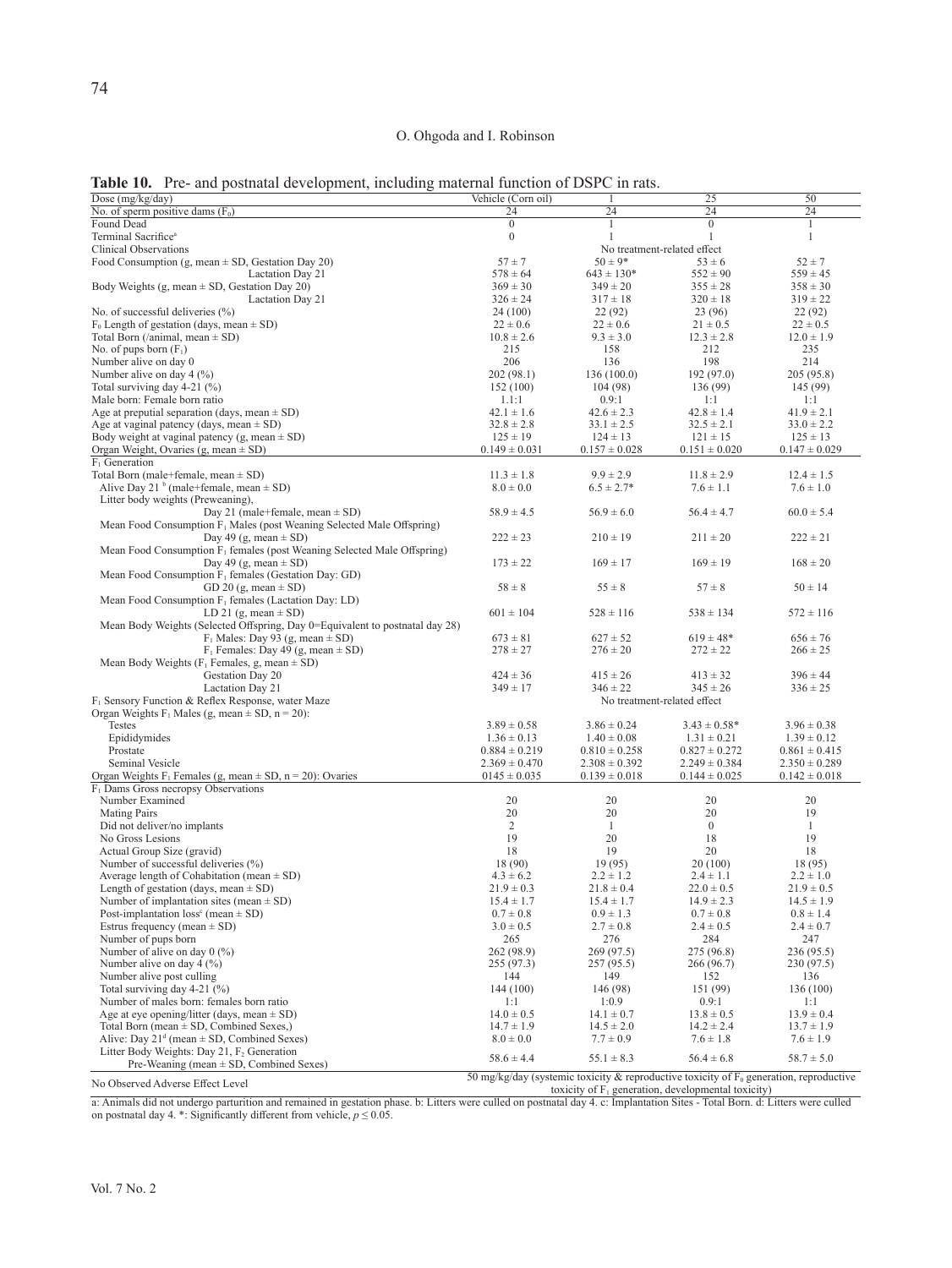tion of the respiratory and olfactory nasal epithelium was observed in the vehicle control, indicating its relationship with the inhalation of exogenous material (Nagano *et al.,* 1997; Harkema *et al.,* 2006; Monticello *et al.,* 1990; Renne *et al.,* 2009; Chan *et al.,* 1998; Katagiri *et al.,* 2000). This effect is thus considered to be adaptive and not to indicate any potential for toxicity. There were no note-worthy findings from either the 6-month MDI inhalation toxicity study in dogs, or in the 104-week MDI inhalation carcinogenicity study in rats, comparing vehicle to air control groups.

Based on the above inhalation toxicity studies results, there was no toxicological difference between the vehicle control group including DSPC and the air control group. There is no difference not only in the systemic toxicity but also the local effects (respiratory organ). This suggests that DSPC is safe to administer to humans.

A large dose of exogenous surfactant did not perturb lung PC metabolism to any detectable extent, and the clearance was rapid (no evidence for accumulation of material in the lungs). These results were consistent with no harmful effects from the instillation of large doses of surfactant into the lung (Pettenazzo *et al.,* 1988). DSPC was not genotoxic in a battery of genotoxicity studies. In the inhalation carcinogenicity studies in mice and rats, chronic administration of DSPC/CaCl, was not carcinogenic. In addition, we conducted reproductive toxicology studies by subcutaneous administration (DSPC, up to 50 mg/kg/day), which indicated no significant effects on fertility, embryofetal development or peri- and post-natal development. In conclusion, DSPC is considered to have been shown to be safe for use in pharmaceutical metereddose inhalers.

#### **ACKNOWLEDGMENT**

The authors wish to thank Dr Chet L Leach (Lovelace Respiratory Research Institute), who was responsible for the design and conduct of all of the toxicity studies in this article.

**Conflict of interest----** The authors declare that there is no conflict of interest.

#### **REFERENCES**

- Ames, B.N., McCann, J. and Yamasaki, E. (1975): Methods for detecting carcinogens and mutagens with the *Salmonella*/mammalian-microsome mutagenicity test. Mutat. Res., **31**, 347-367.
- Baldrick, P. (2000): Pharmaceutical excipient development: the need for preclinical guidance. Regul. Toxicol. Pharmacol., **32**, 210-218.
- Bevespi Aerosphere. (2016): Bevespi Aerosphere (glycopyrrolate and formoterol fumarate) Inhalation Aerosol. Retrieved August 30, 2019 from https://www.accessdata.fda.gov/drugsatfda\_docs/ nda/2016/208294Orig1s000TOC.cfm
- Bevespi Aerosphere. (2018): Bevespi Aerosphere (glycopyrronium / formoterol fumarate dihydrate). Retrieved August 30, 2119, from https://www.ema.europa.eu/en/medicines/human/EPAR/ bevespi-aerosphere
- Bevespi Aerosphere. (2019): Bevespi Aerosphere (glycopyrronium / formoterol fumarate dihydrate). Retrieved September 3, 2019, from http://www.pmda.go.jp/drugs/2019/P20190620002/670227 000\_30100AMX00004\_A100\_1.pdf (in Japanese)
- Bulbake, U., Doppalapudi, S., Kommineni, N. and Khan, W. (2017): Liposomal formulations in clinical use: an updated review. Pharmaceutics, **9**, E12. 10.3390/pharmaceutics9020012
- Chan, P.C., Herbert, R.A., Roycroft, J.H., Haseman, J.K., Grumbein, S.L., Miller, R.A. and Chou, B.J. (1998): Lung tumor induction by inhalation exposure to molybdenum trioxide in rats and mice. Toxicol. Sci., **45**, 58-65.
- Clements, J.A., Nellenbogen, J. and Trahan, H.J. (1970): Pulmonary surfactant and evolution of the lung. Science, **169**, 603-604.
- Doty, A., Schroeder, J., Vang, K., Sommerville, M., Taylor, M., Flynn, B., Lechuga-Ballesteros, D. and Mack, P. (2018): Drug delivery from an innovative LAMA/LABA co-suspension delivery technology fixed-dose combination MDI: evidence of consistency, robustness, and reliability. AAPS PharmSciTech, **19**, 837-844.
- FDA Inactive Ingredients Database. (2018): Retrieved July 9, 2019, from https://www.fda.gov/drugs/informationondrugs/ ucm113978.htm
- Ferguson, G.T., Hickey, A.J. and Dwivedi, S. (2018): Co-suspension delivery technology in pressurized metered-dose inhalers for multi-drug dosing in the treatment of respiratory diseases. Respir. Med., **134**, 16-23.
- Glasser, J.R. and Mallampalli, R.K. (2012): Surfactant and its role in the pathobiology of pulmonary infection. Microbes Infect., **14**, 17-25.
- Green, M.H. and Muriel, W.J. (1977): Mutagen testing using trp+ reversion in *Escherichia coli*. In Handbook of Mutagenicity Test Procedures (Kilbey, BJ., *et al.* eds), pp. 65-94, Elsevier North Holland Biomedical Press, Amsterdam.
- Hallman, M., Spragg, R., Harrell, J.H., Moser, K.M. and Gluck, L. (1982): Evidence of lung surfactant abnormality in respiratory failure. Study of bronchoalveolar lavage phospholipids, surface activity, phospholipase activity, and plasma myoinositol. J. Clin. Invest., **70**, 673-683.
- Harkema, J.R., Carey, S.A. and Wagner, J.G. (2006): The nose revisited: A brief review of the comparative structure, function, and toxicologic pathology of the nasal epithelium. Toxicol. Pathol., **34**, 252-269.
- Ivey, J.W. and Vehring, R. (2010): The use of modelling in spray drying of emulsions and suspensions accelerates formulation and process development. Comput. Chem. Eng., **34**, 1036-1040.
- Katagiri, T., Takeuchi, T., Mine, T., Noguchi, T., Nishizawa, T., Yamamoto, S., Okudaira, M. and Matsushima, T. (2000): Chronic inhalation toxicity and carcinogenicity studies of 3-chloro-2 methylpropene in BDF1 mice. Ind. Health, **38**, 309-318.
- Lavorini, F., Corrigan, C.J., Barnes, P.J., Dekhuijzen, P.R., Levy, M.L., Pedersen, S., Roche, N., Vincken, W. and Crompton, G.K. (2011): Retail sales of inhalation devices in European countries: so much for a global policy. Respir. Med., **105**, 1099-1103.
- Lechuga-Ballesteros, D., Noga, B., Vehring, R., Cummings, R.H.